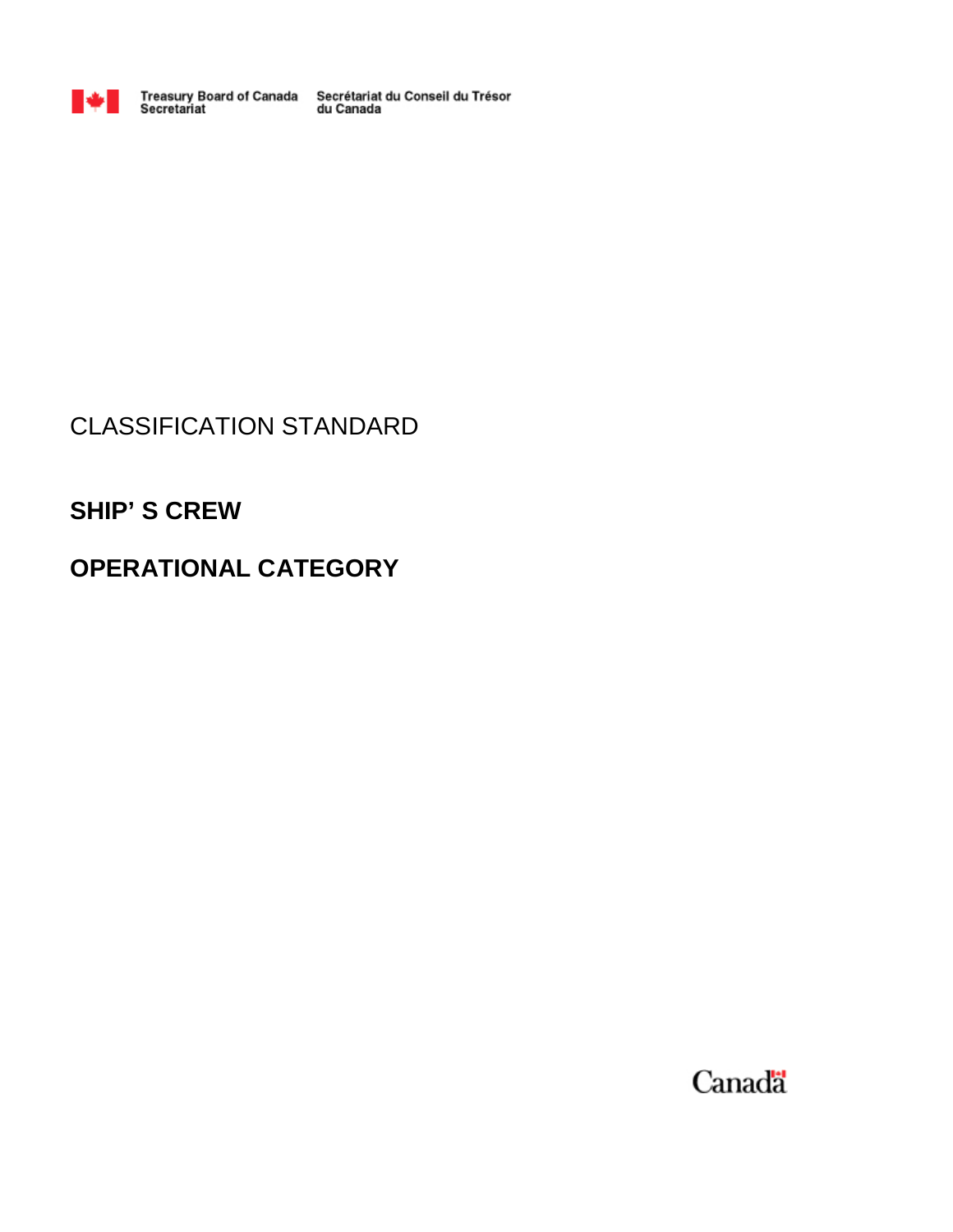# CLASSIFICATION STANDARD

# SHIPS' CREWS

## **OPERATIONAL CATEGORY**

Issued by:

Classification, Human Resources Information Systems and Pay Division Personnel Policy Branch 1987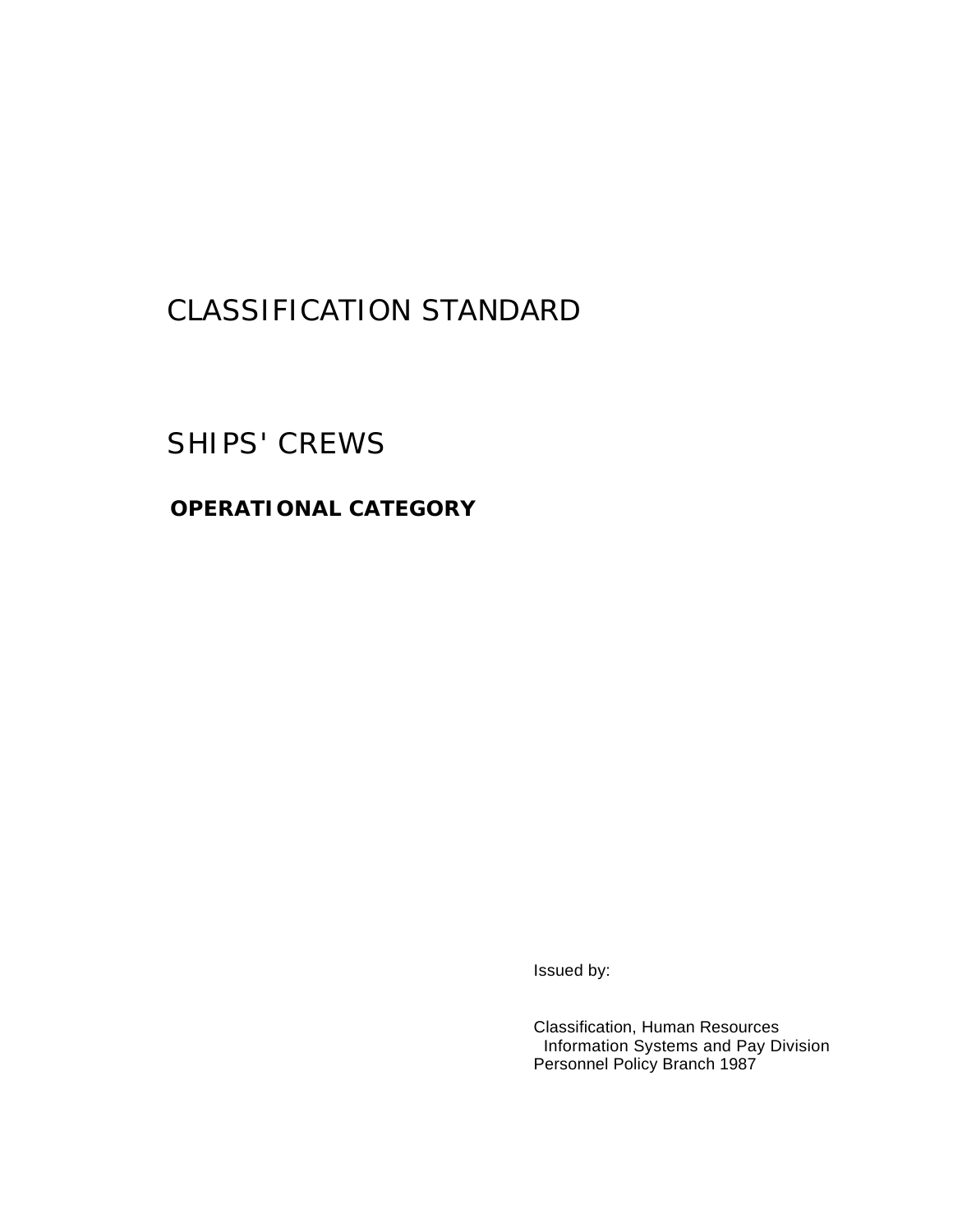(9 Minister of Supply and Services Canada 1987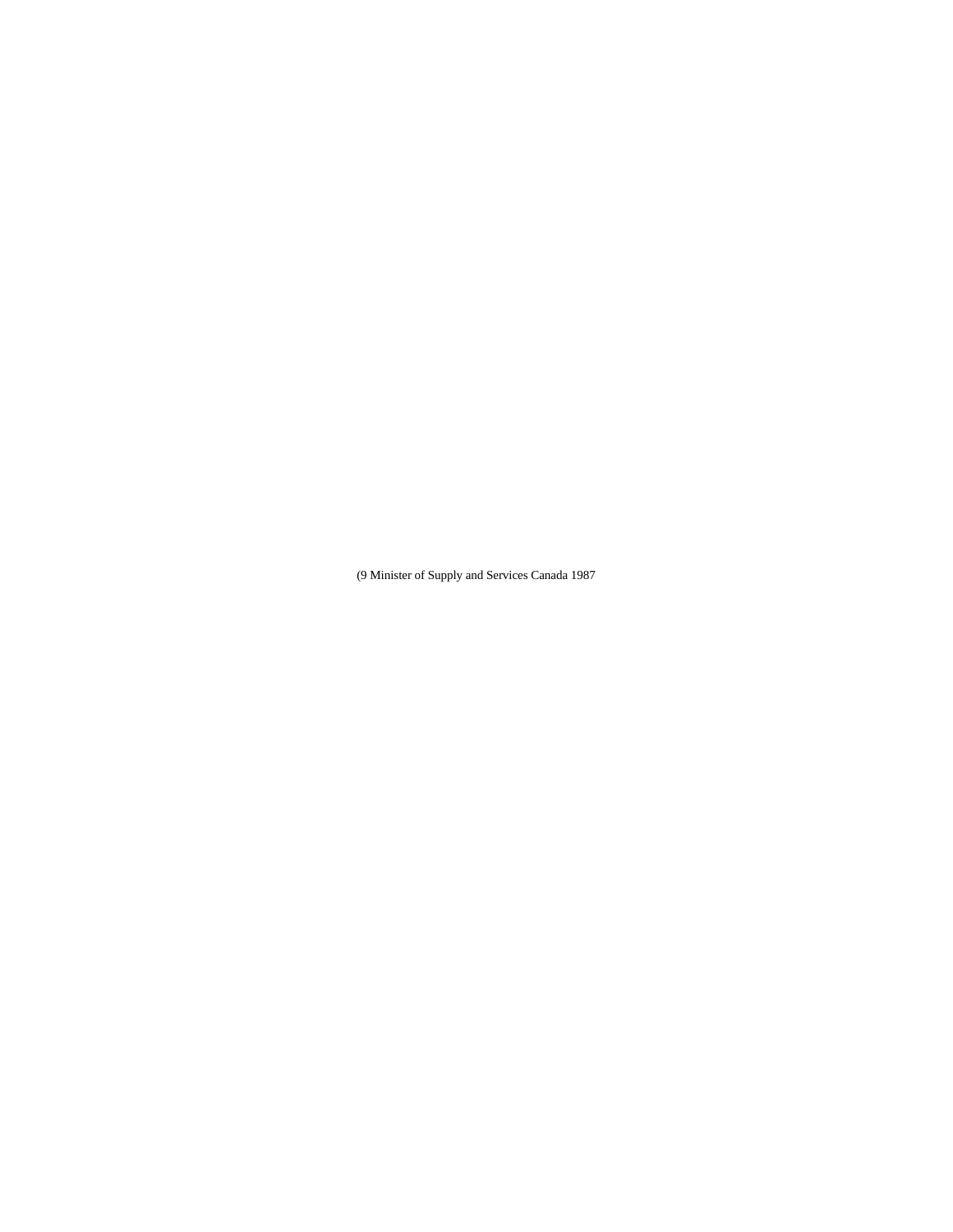## CONTENTS

|                                       |                | Page |
|---------------------------------------|----------------|------|
| <b>INTRODUCTION</b>                   | 1              |      |
| CATEGORY DEFINITION                   | $\overline{4}$ |      |
| GROUP DEFINITION                      | 5              |      |
| SUB-GROUP DEFINITIONS                 | 6              |      |
| RATING SCALES                         | $\overline{7}$ |      |
| BENCH-MARK POSITION DESCRIPTION INDEX |                |      |
| In Sub-group                          | 23             |      |
| In Ascending Order of Point Values    | 24             |      |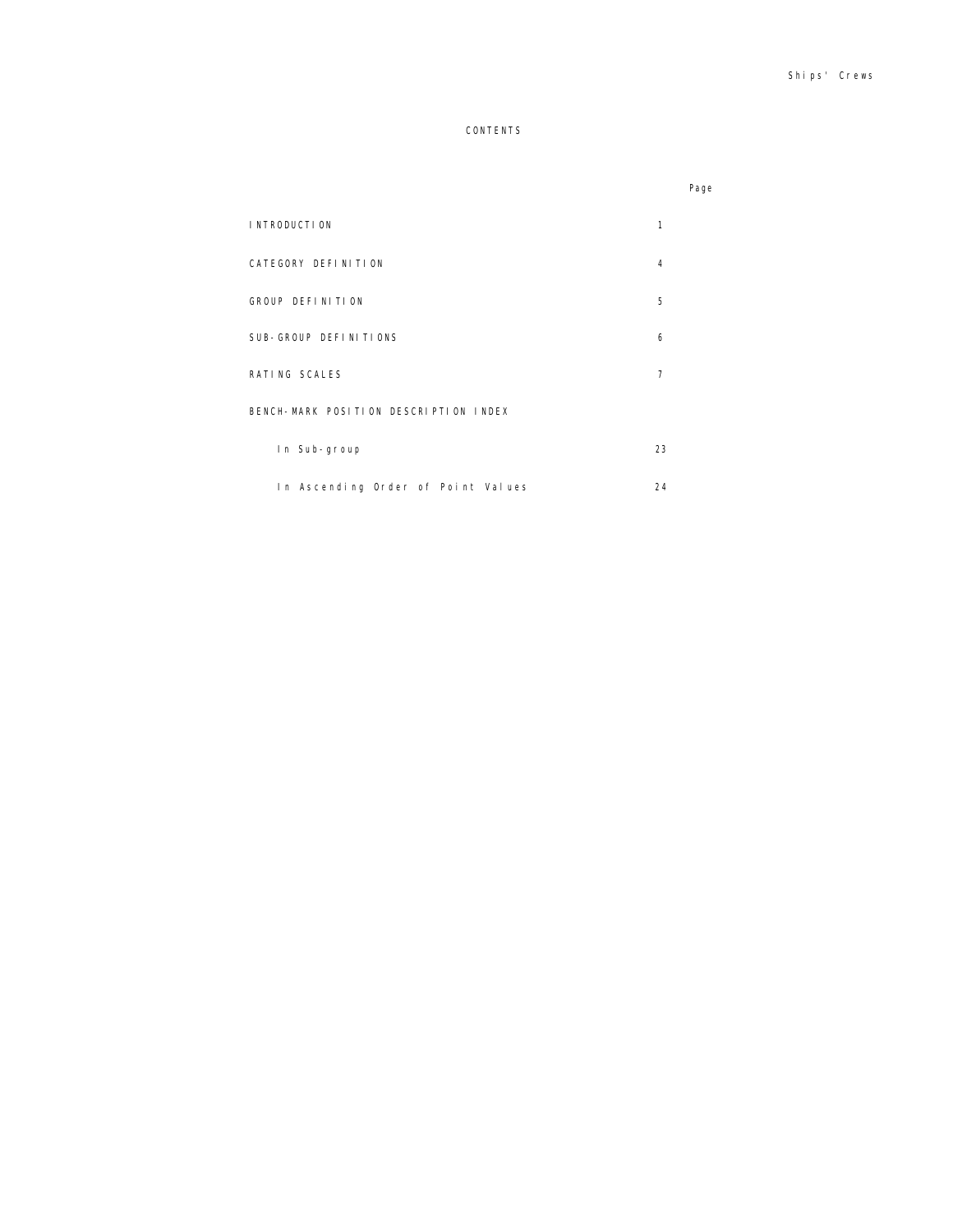#### INTRODUCTION

The classification standard for the Ships' Crews Group is a point-rating plan consisting of an introduction, definitions of the Operational Category, the occupational group and sub-groups, rating scales and bench-mark position descriptions.

Point rating is an analytical, quantitative method of determining the relative values of jobs. Point-rating plans define characteristics or factors common to the jobs being evaluated, define degrees of each factor and allocate point values to each degree. The total value determined for each job is the sum of the point values assigned by the raters.

All methods of job evaluation require the exercise of judgement and the orderly collection and analysis of information in order that consistent judgements can be made. The point-rating method facilitates rational discussion and resolution of differences in determining the relative values of jobs.

#### **Factors**

The combined factors may not describe all aspects of jobs. They deal only with those characteristics that can be defined and distinguished and that are useful in determining the relative worth of jobs. six factors are used in this plan.

#### Factor Weighting and Point Distribution

The weighting of each factor reflects its relative importance. Similarly, points are distributed to the factors or elements in an arithmetic progression.

#### Rating Scales

In the rating plan the following factors, factor weights and point values are used.

|                                |                                                                                 | Percentage of | Poi nt    | Val ues  |
|--------------------------------|---------------------------------------------------------------------------------|---------------|-----------|----------|
| Factor                         | El ement                                                                        | Total Points  | Mi ni mum | Maxi mum |
| Comprehension and<br>Judgement | $\overline{\phantom{a}}$                                                        | 25            | 50        | 250      |
| Training and Experience        |                                                                                 | 25            | 50        | 250      |
| Effort                         |                                                                                 | 10            |           |          |
|                                | Mental                                                                          |               | 10        | 50       |
|                                | Physi cal                                                                       |               | 10        | 50       |
| Responsi bility                |                                                                                 | 10            |           |          |
|                                | Resources                                                                       |               | 10        | 50       |
|                                | Safety of Others                                                                |               | 10        | 50       |
| Working Conditions             |                                                                                 | 15            |           |          |
|                                | Envi ronment                                                                    |               | 20        | 100      |
|                                | Hazards                                                                         |               | 10        | 50       |
| Supervi si on                  |                                                                                 | 15            | 15        | 150      |
|                                | Nature of Supervi sory<br>Responsi bility<br>Number of Employees<br>Supervi sed |               |           |          |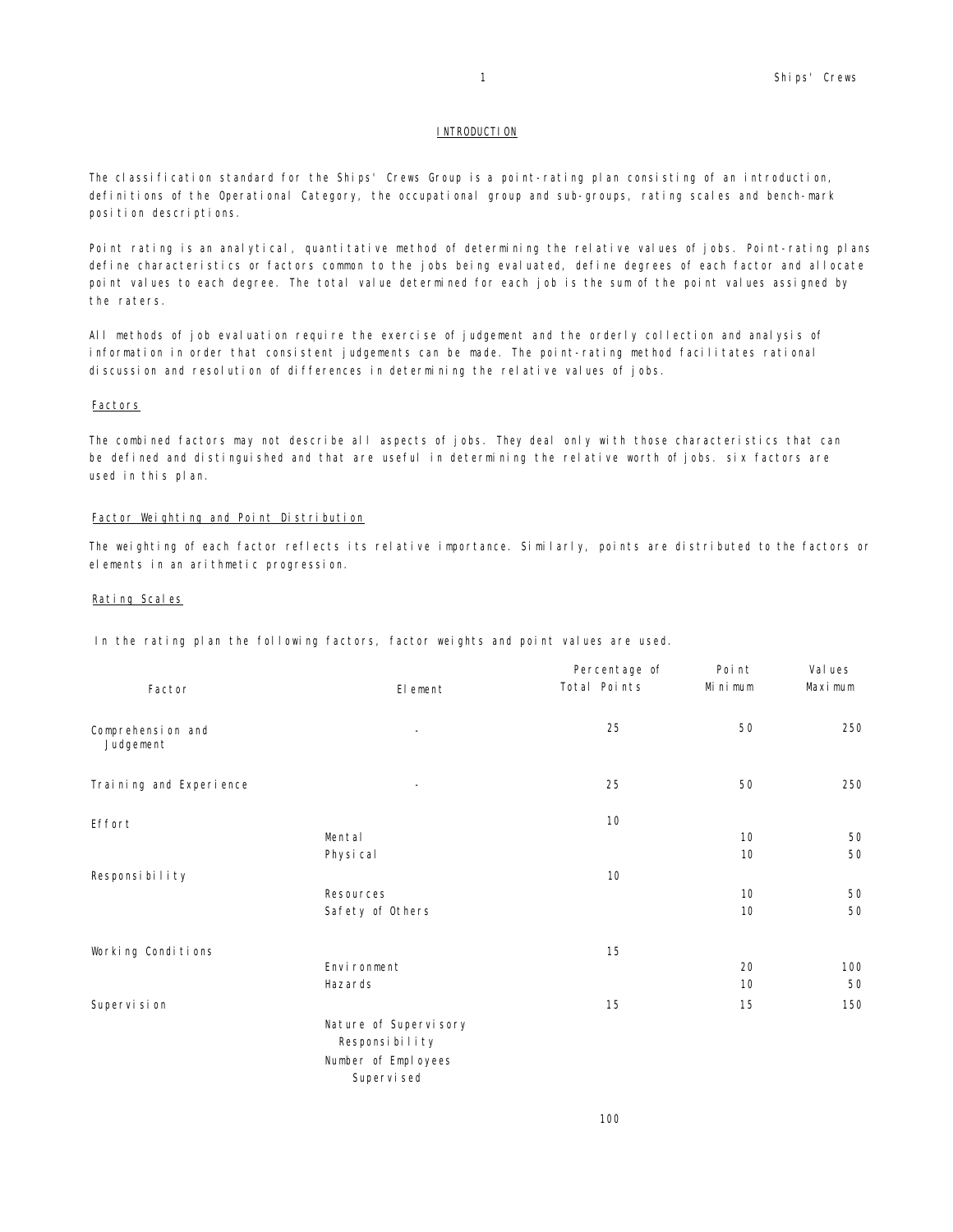#### Bench-mark Positions

Bench-mark position descriptions are used to exemplify degrees of factors. Each description consists of a brief summary, a list of the principal duties with the percentage of time devoted to each, and specifications describing the degree of each factor or element to which the position is rated. The bench-mark positions have been evaluated and the degree and point values assigned for each factor are shown in the specifications.

The rating scales identify the bench-mark position descriptions that exemplify each degree. These descriptions are an integral part of the point-rating plan and are used to ensure consistency in applying the rating scales.

## Use of the Standard

There are six steps in the application of this classification standard.

- 1. The position description is studied to ensure understanding of the position as a whole. The relation of the position being rated to positions above and below it in the organization is also studied.
- 2. Allocation of the position to the category and the group is confirmed by reference to the definitions and the descriptions of inclusions and exclusions.
- 3. Tentative degrees of each factor or element in the position being rated are determined by comparison with degree definitions in the rating scales. Uniform application of degree definitions requires frequent reference to the description of factors and the notes to raters.
- 4. The description of the factor or element in each of the bench-mark positions exemplifying the degree tentatively established is compared with the description of the factor or element in the position being rated. Comparisons are also made with descriptions of the factor or element in bench-mark positions for the degrees above and below the one tentatively established.
- 5. The point values for all factors or elements are added to determine the tentative total point rating.
- 6. The position being rated is compared as a whole with positions to which similar total point values have been assigned, as a check on the validity of the total rating.

#### Determination of Levels

The ultimate objective of job evaluation is the determination of the relative values of jobs in each occupational group. Jobs that fall within a designated range of point values will be regarded as of equal difficulty and will be assigned to the same level.

|                                | LEVEL AND LEVEL BOUNDARIES |       |               |
|--------------------------------|----------------------------|-------|---------------|
| Ships' Crews                   | SC                         | LEVEL | <b>RANGE</b>  |
| Deck Department                | (DED)<br>$-$               |       | $-270$        |
| Engine Room Department         | (ERD)<br>-                 | 2     | $-370$<br>271 |
| Equipment Operation Department | (EOO)<br>$-$               | 3     | $371 - 470$   |
| Specialist Trades Department   | (SPT)<br>$-$               | 4     | $471 - 570$   |
| Supply Department              | (STD)<br>-                 | 5     | $571 - 670$   |
|                                |                            | 6     | $671 - 770$   |
|                                |                            | 7     | $771 - 870$   |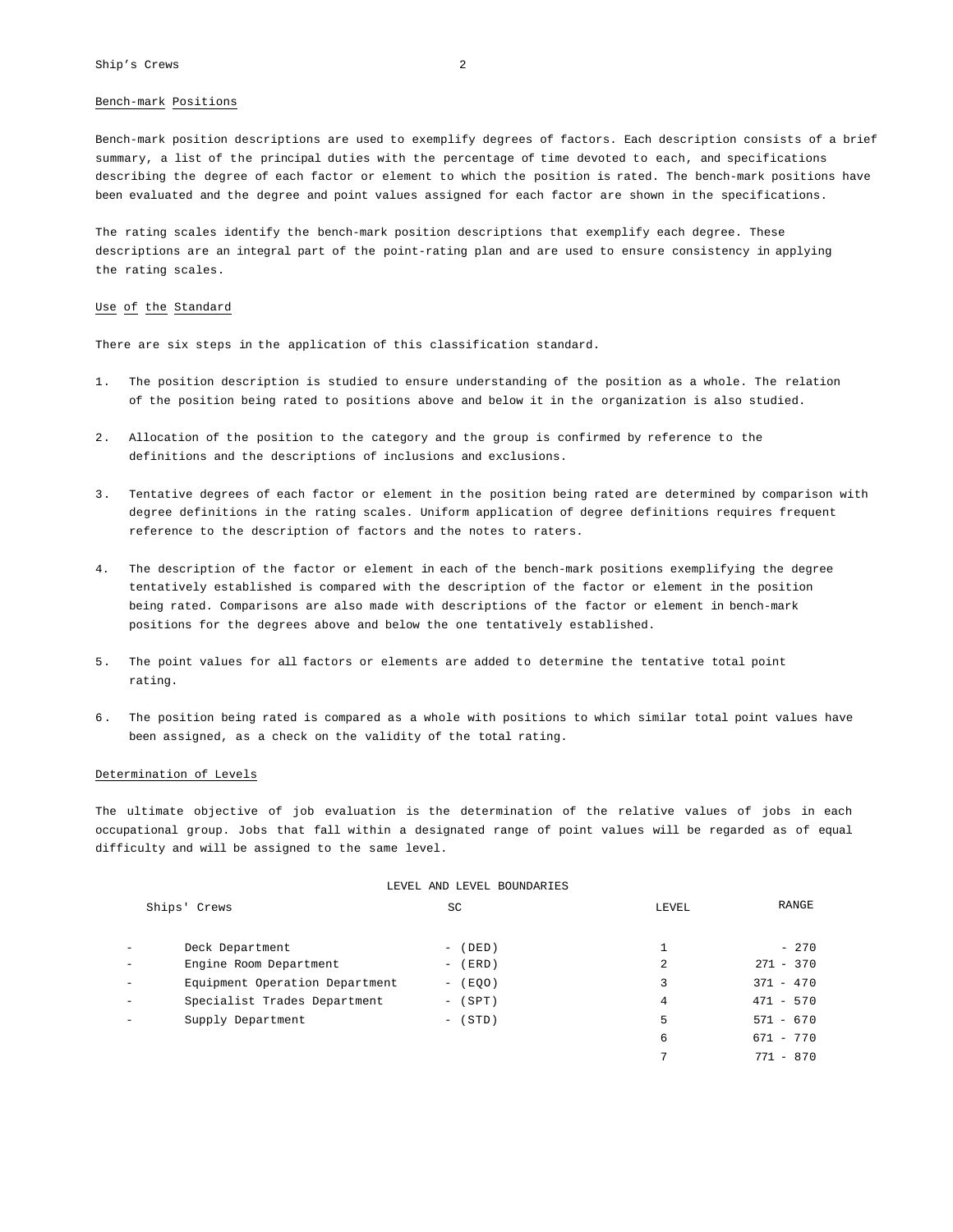## CATEGORY DEFINITION

Occupational categories were repealed by the Public Service Reform Act (PSRA), effective April 1, 1993. Therefore, the occupational category definitions have been deleted from the classification standards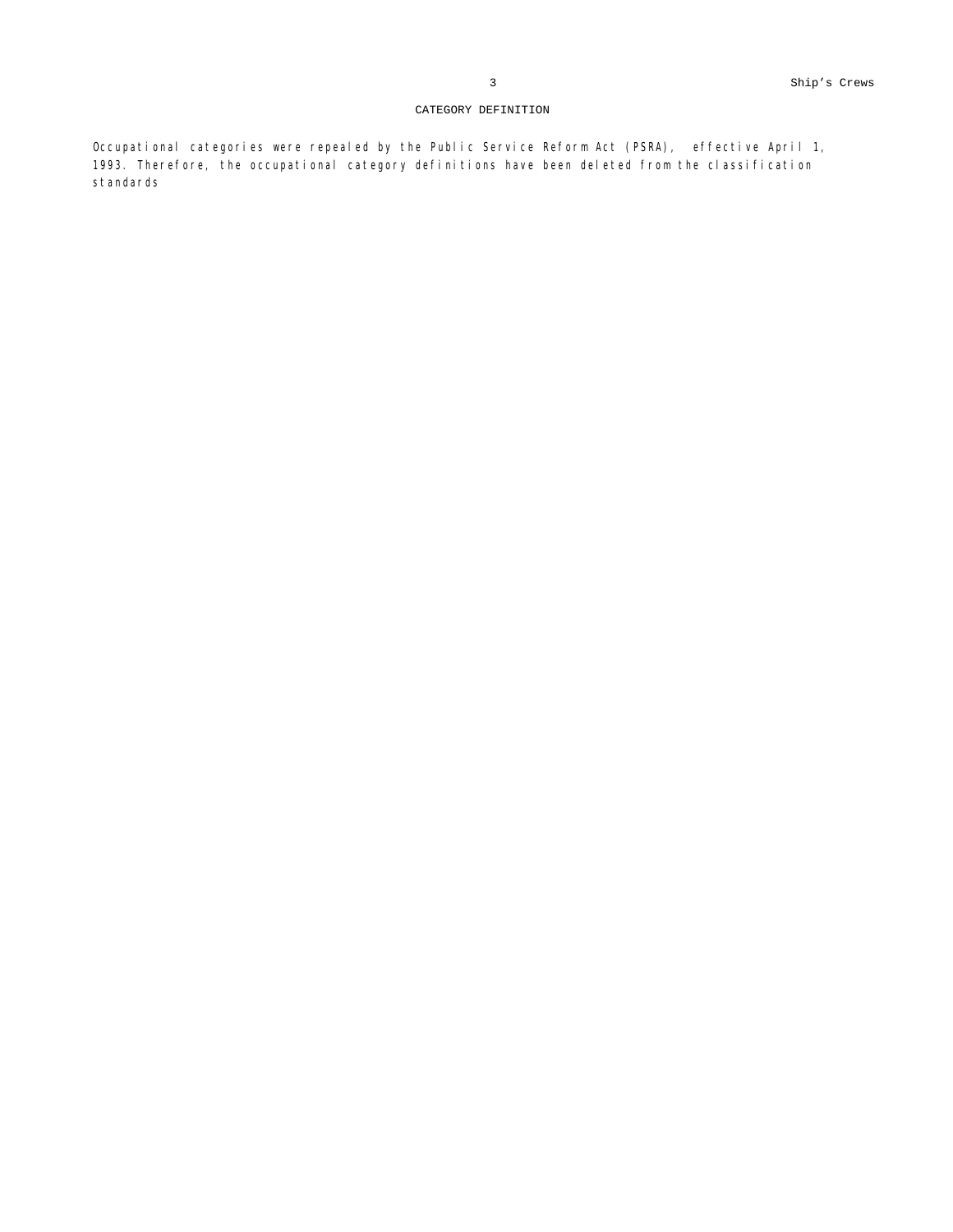For occupational group allocation, it is recommended that you use *the Occupational Group Definition* Maps, which provide the 1999 group definition and their corresponding inclusion and exclusion statements. The maps explicitly link the relevant parts of the overall 1999 occupational group definition to each classification standard.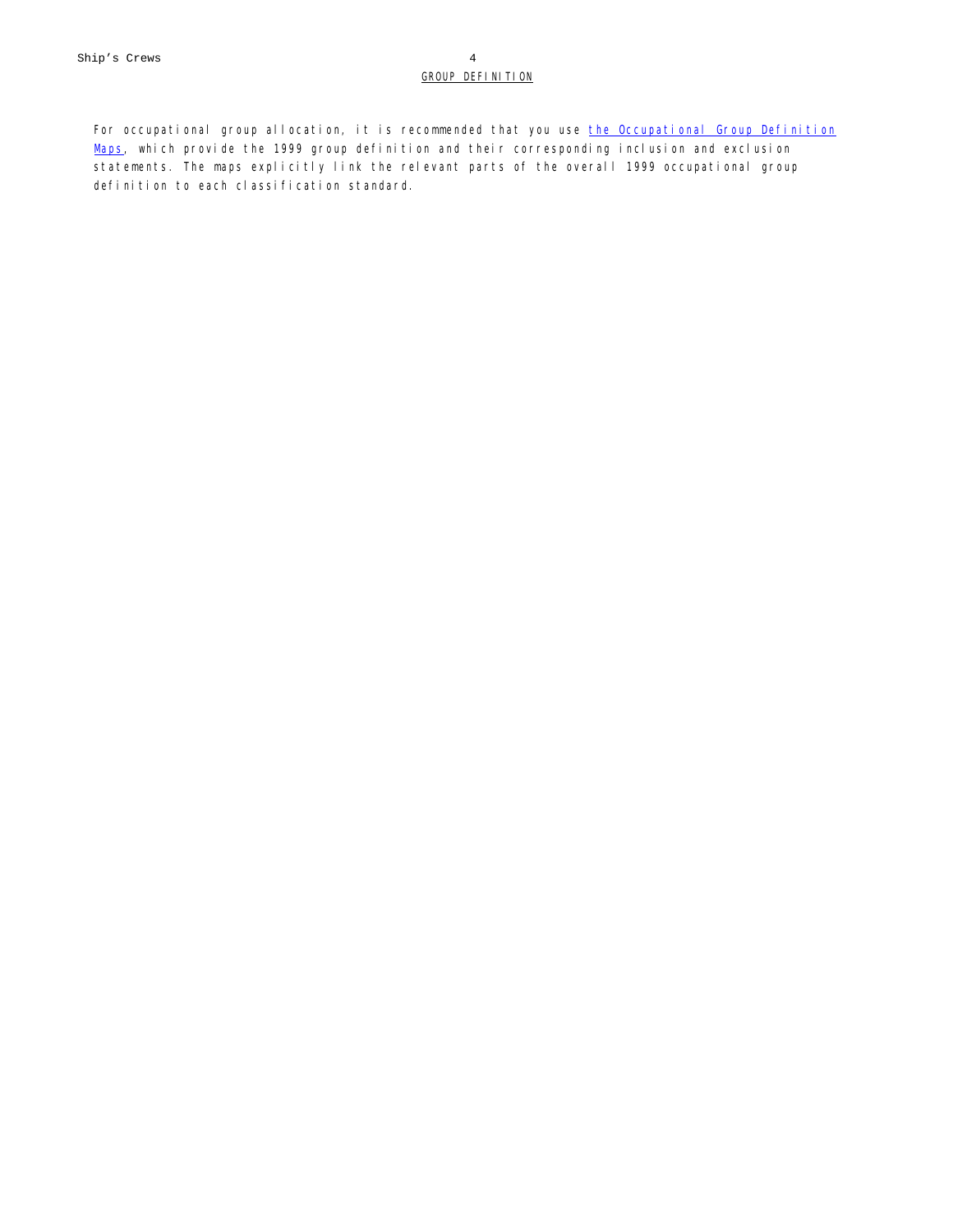#### SUB-GROUP DEFINITIONS

#### 1. Ships' Crew, Deck Department (DED)

The performance or supervision of a variety of duties in the deck department of ships and floating plant, such as standing watch, steering, stowing cargo, chipping and painting, rigging and winching, handling of pollution gear and equipment and cleaning up spills, streaming and retrieving scientific equipment/gear.

#### 2. Ships' Crew, Engine Room Department (ERD)

The performance or supervision of a variety of duties in the engine room department of ships and floating plant, such as lubricating moving parts, dismantling and reassembling machinery, cleaning and painting.

#### 3. Ships' Crew, Equipment Operation Department (EQO)

The operating and servicing of machinery such as derricks, cranes, and dredging equipment, the assembling of piping and rigging on board ships and floating plant.

#### 4. Ships' Crew, Specialist Trades Department (SPT)

The performance or supervision of a skilled trade such as machinist, carpenter, or electrician. 5.

## Ships' Crew, Supply Department (STD)

The performance or supervision of the receipt, storage and issue of supplies, maintenance of records, the preparation and serving of food and the provision of other personal services; the performance or supervision of duties relating to materiel management, materiel identification and ship's administration on board ships operating under an Integrated Logistics Support System.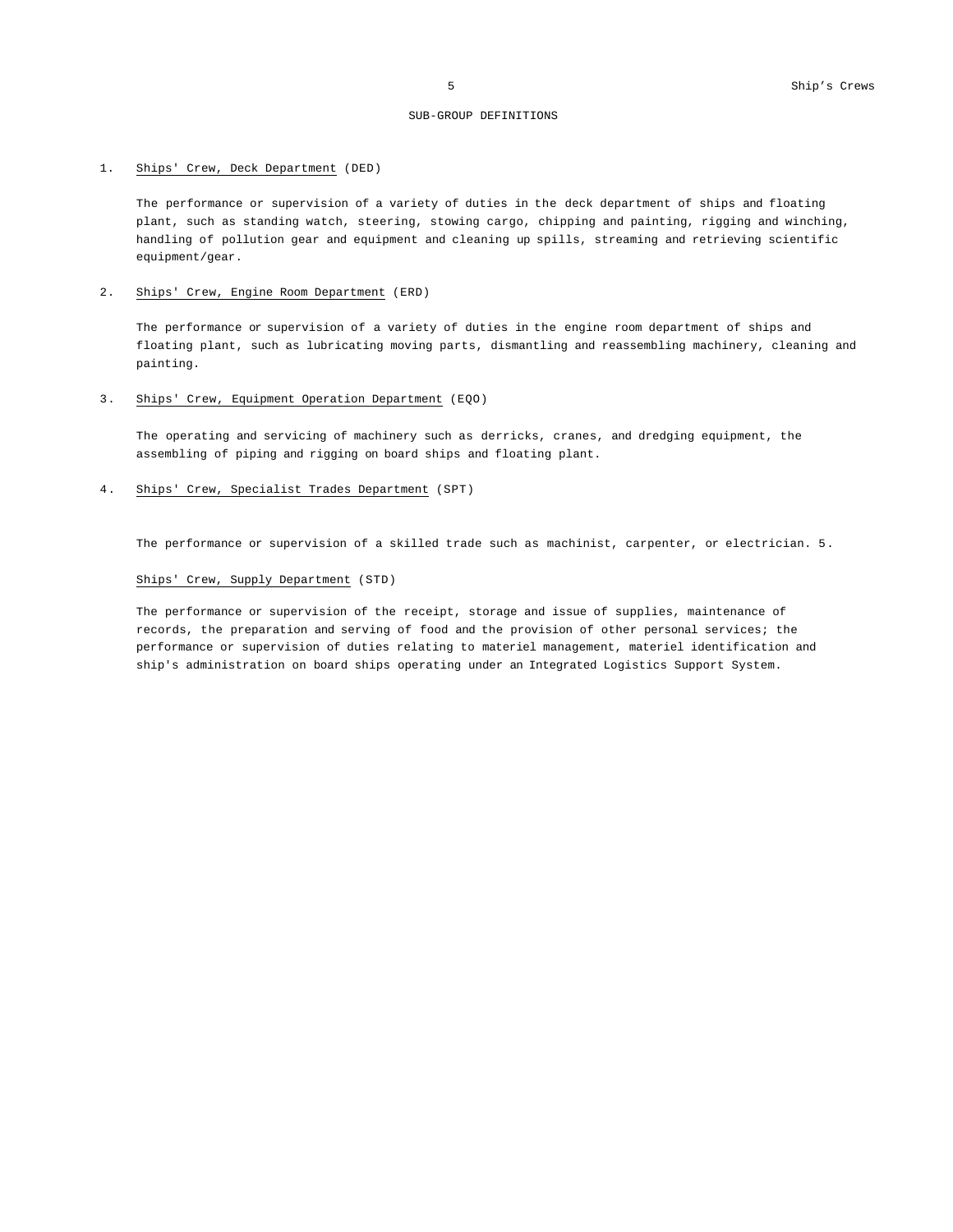## RATING SCALES

## SHIPS' CREWS GROUP

## FACTOR WEIGHTS

| COMPREHENSION AND JUDGEMENT | 250   |
|-----------------------------|-------|
| TRAINING AND EXPERIENCE     | 250   |
| <b>EFFORT</b>               | 100   |
| <b>RESPONSI BILITY</b>      | 100   |
| WORKING CONDITIONS          | 150   |
| SUPERVI SI ON               | 150   |
|                             | 1,000 |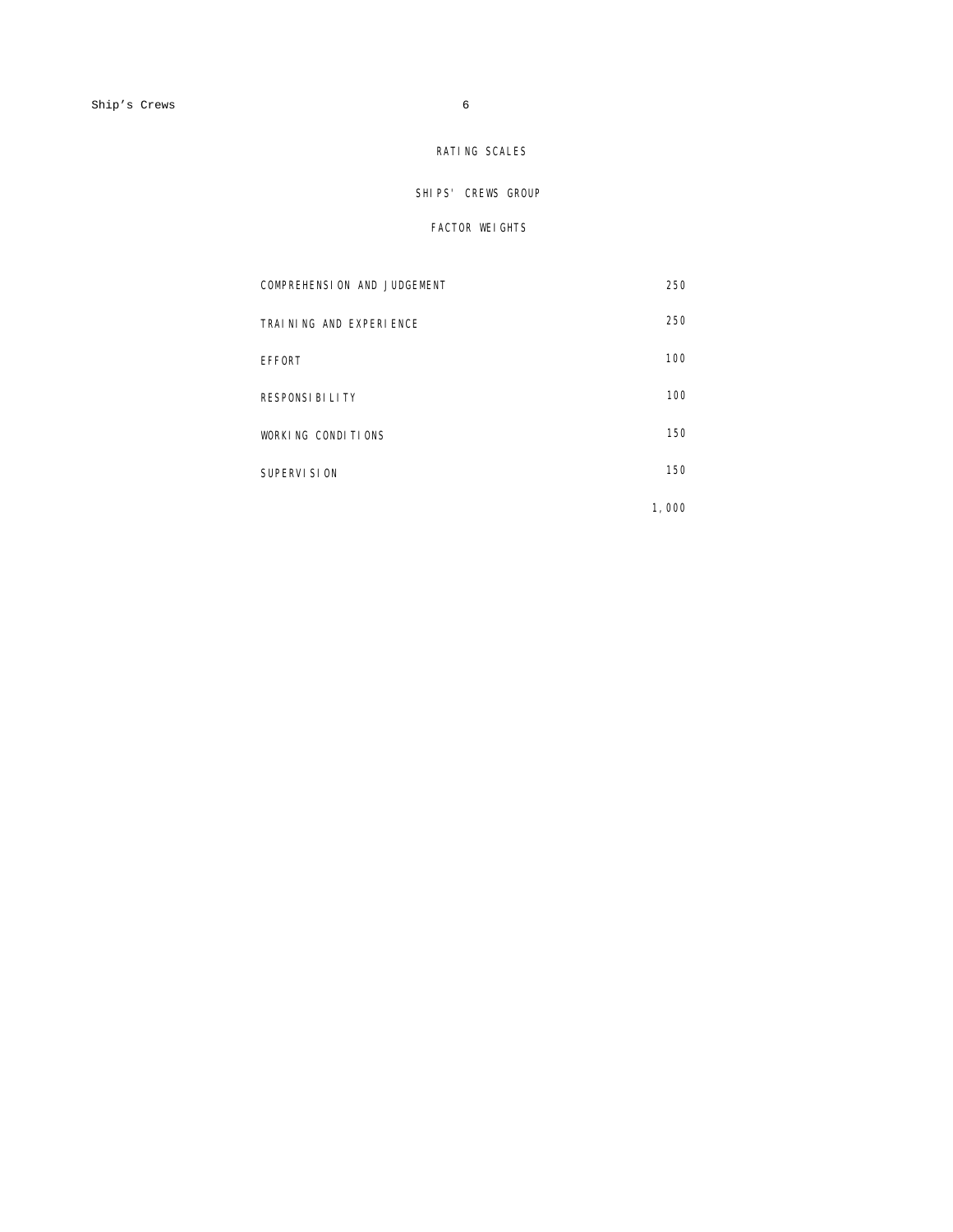## COMPREHENSION AND JUDGEMENT

This factor is used to measure the requirement to understand instructions and principles, and to make judgements.

#### Definition

"Relevant principles and methods" used in the Comprehension and Judgement factor refers to the general facts and rules governing the working of a machine or a system, or the properties of substances and materials, and the systematic and regular ways of achieving desired results.

## Notes to Raters

In rating positions under the Comprehension and Judgement factor raters are to consider the understanding needed, the nature of the guidelines, instructions, principles and practices that govern the work, and the latitude allowed in their interpretation.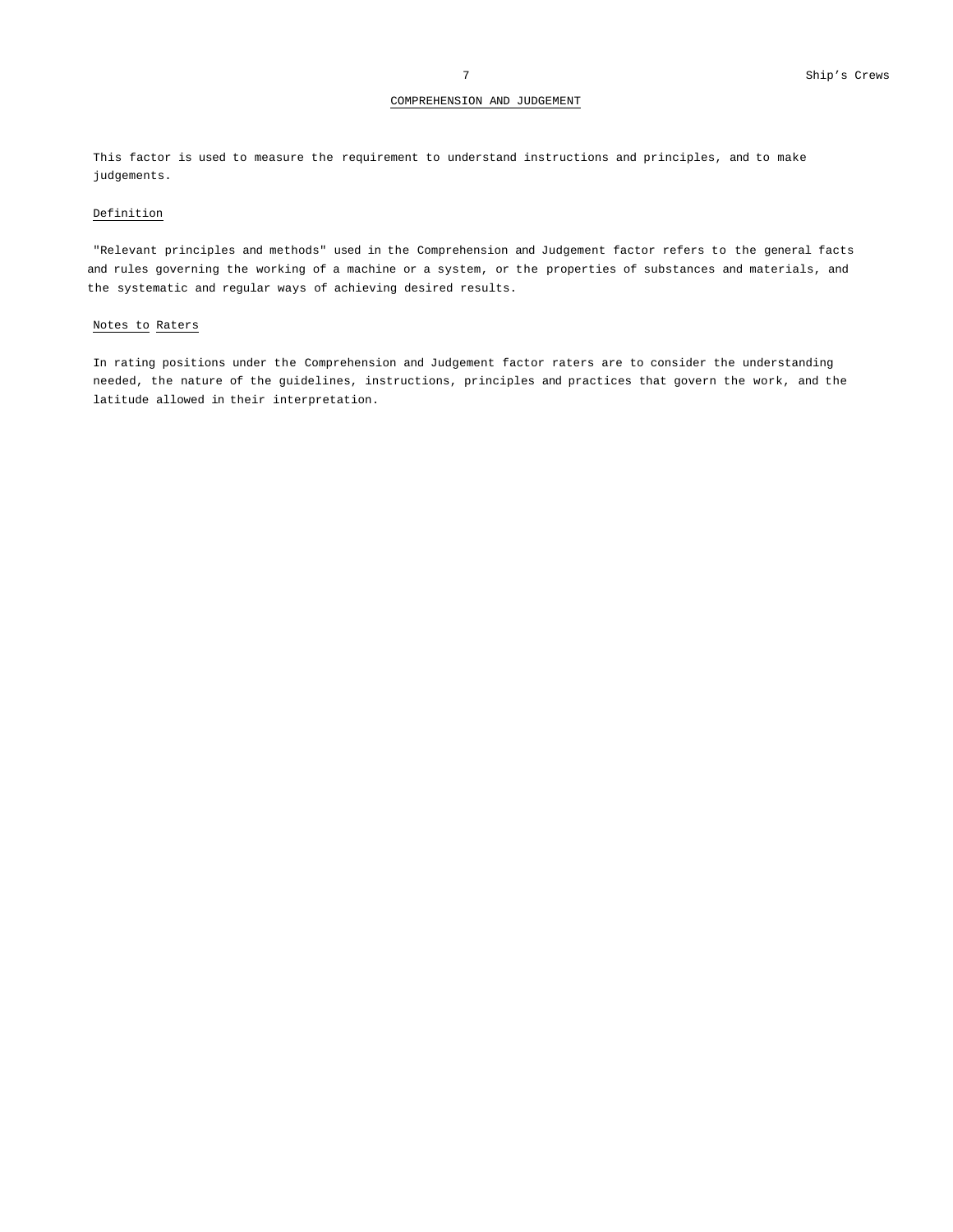## RATING SCALE - COMPREHENSION AND JUDGEMENT

| Nature of Comprehensive and Judgement<br>and Degree                                                                                                                    |                | Points | Bench-mark Position<br>Descriptions                   |                            |
|------------------------------------------------------------------------------------------------------------------------------------------------------------------------|----------------|--------|-------------------------------------------------------|----------------------------|
| The work requires sufficient understanding<br>to carry out one- or two-step instructions<br>and allows little latitude for judgement.                                  | $\mathbf{1}$   | 50     | Able Seaman/Woman<br>Steward                          | Page<br>1.1<br>12.1        |
| The work requires sufficient understanding<br>to carry out detailed written or oral<br>instructions and occasionally allows some<br>latitude for judgement.            | $\overline{a}$ | 90     | Engine Room Rating<br>Leading Seaman/Woman            | 4.1<br>3.1                 |
| The work requires sufficient understanding<br>to work within established practices and<br>instructions and allows some latitude for<br>judgement in their application. | 3              | 130    | Engine Room<br>Assistant<br>Winch Operator            | 5.1<br>7.1                 |
| The work requires some understanding of<br>relevant principles and methods and allows<br>some latitude for judgement in interpreting<br>instructions.                  | $\overline{4}$ | 170    | Blacksmith<br>Boatswain<br>Chief Cook<br>Cook-Steward | 8.1<br>2.1<br>10.1<br>11.1 |
| The work requires a thorough understanding<br>of relevant principles and methods and<br>allows considerable latitude for judgement<br>in interpreting instructions.    | 5              | 210    | Electrician                                           | 9.1                        |
| The work requires a thorough understanding<br>of a number of relevant principles and<br>allows considerable latitude for judgement                                     | 6              | 250    | Dredge Supervisor                                     | 6.1                        |

in solving practical problems.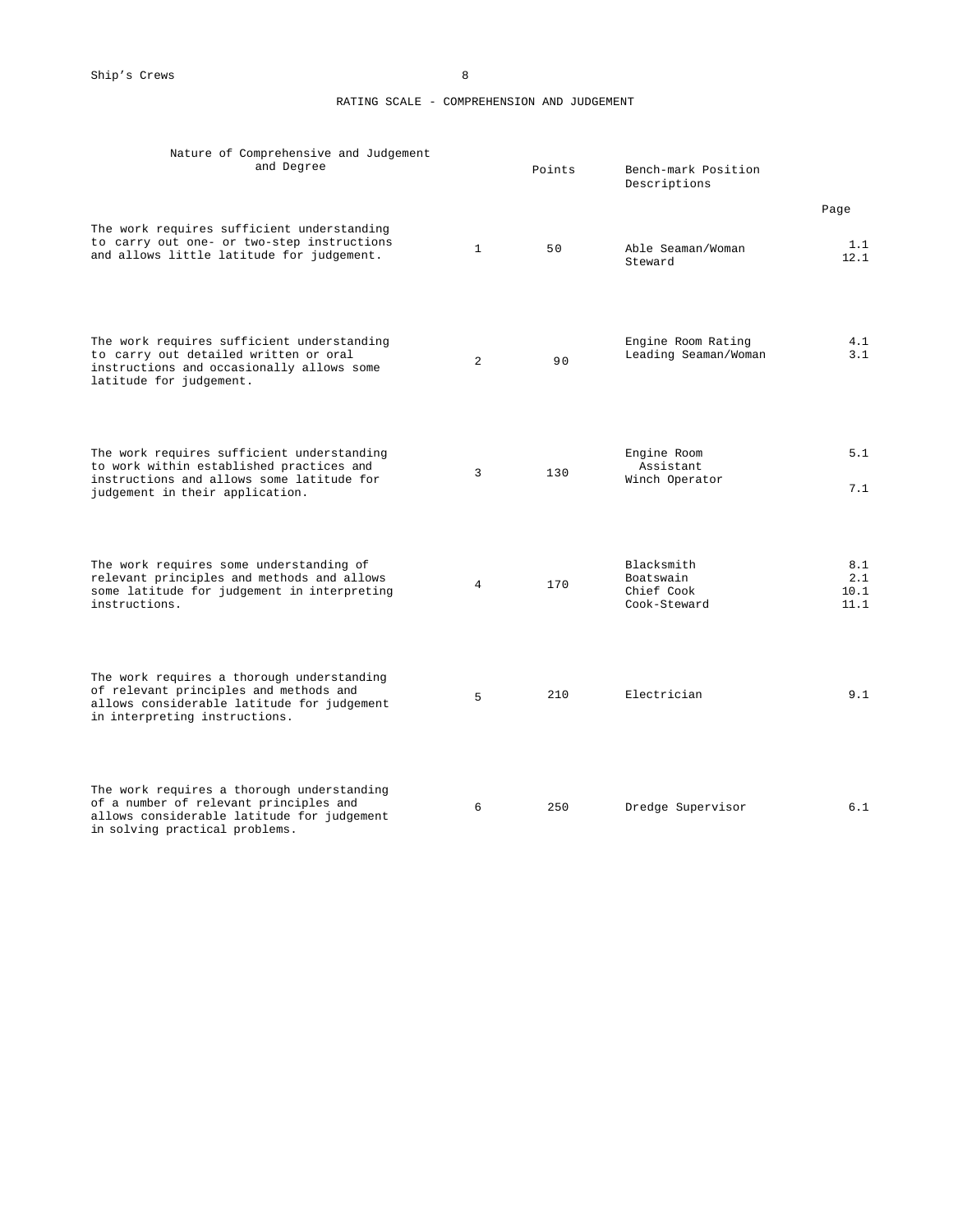## 9 Ship's Crews

#### TRAINING AND EXPERIENCE

This factor is used to measure the duration and kind of training and experience required to perform the duties of the position.

## Notes to Raters

The training and experience required to learn the techniques and develop the skills needed to perform the duties of the position is acquired by one or more of the following means:

- 1. Education in a secondary or technical school, or vocational institute.
- 2. Apprentice training.
- 3. On-the-job training under the instruction of qualified workers.
- 4. Development of skills in related work.

The degrees of this factor that are assigned to the bench-mark positions have been established by the comparative ranking of key positions in the occupational group. The degree tentatively selected in rating a position is to be confirmed by direct comparison of the position being rated with the duties and specifications of the bench-mark positions.

The point values assigned to the degrees of this factor progress in accordance with the degree of importance attached to the vocational preparation required for the bench-mark positions.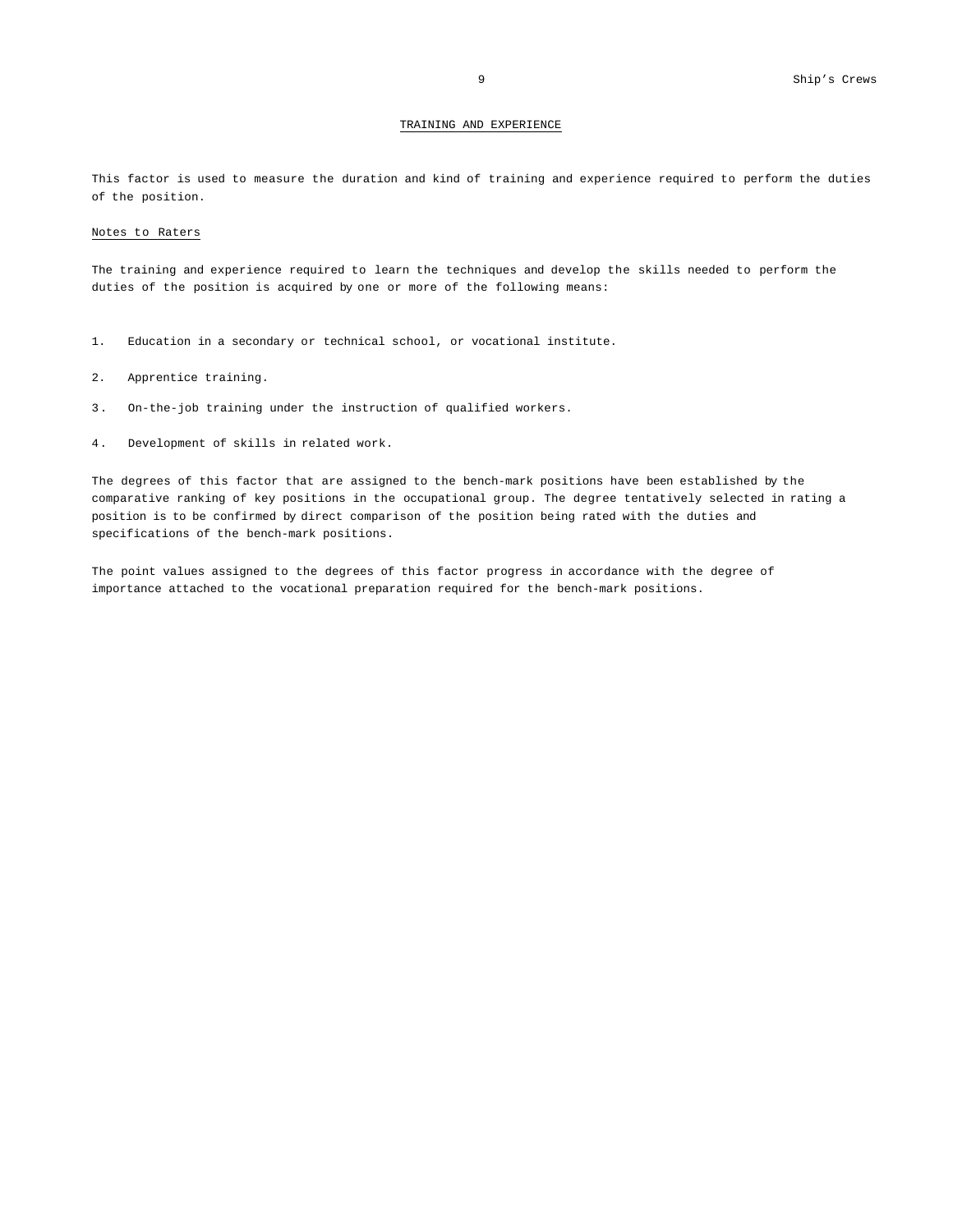## RATING SCALE - TRAINING AND EXPERIENCE

| Degree           | $Points$ | Bench-mark Position<br>Descriptions                                        |
|------------------|----------|----------------------------------------------------------------------------|
|                  |          | Page                                                                       |
| $\mathbf{1}$     | $50\,$   | 12.1<br>Steward                                                            |
|                  |          |                                                                            |
| $\mathbf{2}$     | 78       | 1.1<br>Able Seaman/Woman<br>4.1<br>Engine Room<br>Rating<br>Winch Operator |
|                  |          | 7.1                                                                        |
| $\mathsf 3$      | 106      | Engine Room<br>5.1<br>Assistant                                            |
|                  |          | Leading Seaman/<br>Woman<br>3.1                                            |
|                  |          |                                                                            |
| $\overline{4}$   | 134      | Cook-Steward<br>11.1                                                       |
|                  |          |                                                                            |
| 5                | 163      | Blacksmith<br>$8.1\,$<br>Boatswain<br>2.1                                  |
|                  |          |                                                                            |
| $\epsilon$       | 192      | Chief Cook<br>10.1                                                         |
|                  |          |                                                                            |
| $\boldsymbol{7}$ | 221      | $9.1\,$<br>Electrician                                                     |
|                  |          |                                                                            |
| 8                | $250$    | Dredge Supervisor<br>$6.1\,$                                               |
|                  |          |                                                                            |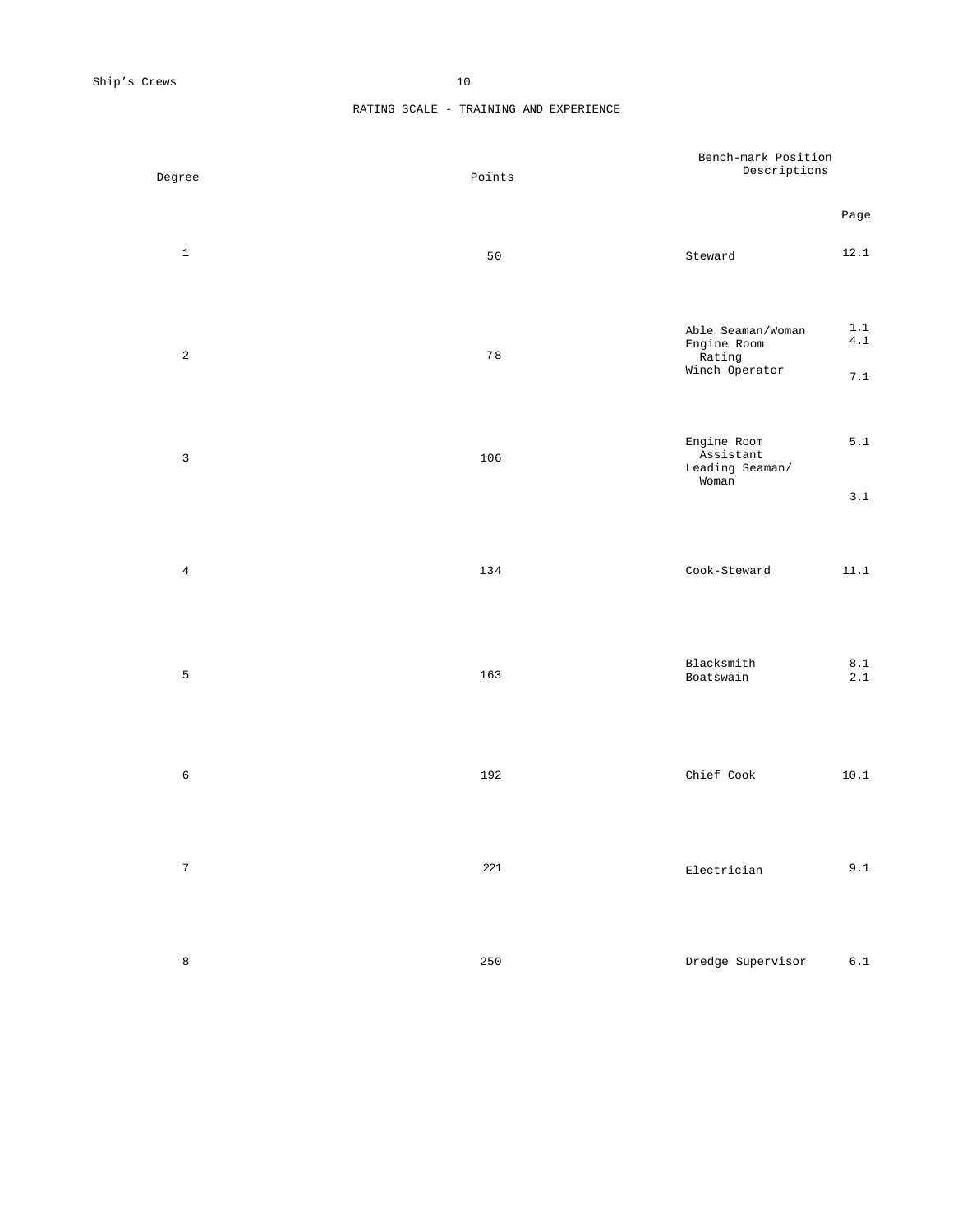## EFFORT

This factor is used to measure the demands of the work in terms of the mental and physical effort required to perform the duties.

## Notes to Raters

In rating positions under the Mental Effort element raters are to consider the fatigue caused by the attention and concentration required by the work.

In rating positions under the Physical Effort element raters are to consider the fatigue caused by the kind, frequency, intensity and duration of muscular exertion, the work positions, and the weight of objects handled.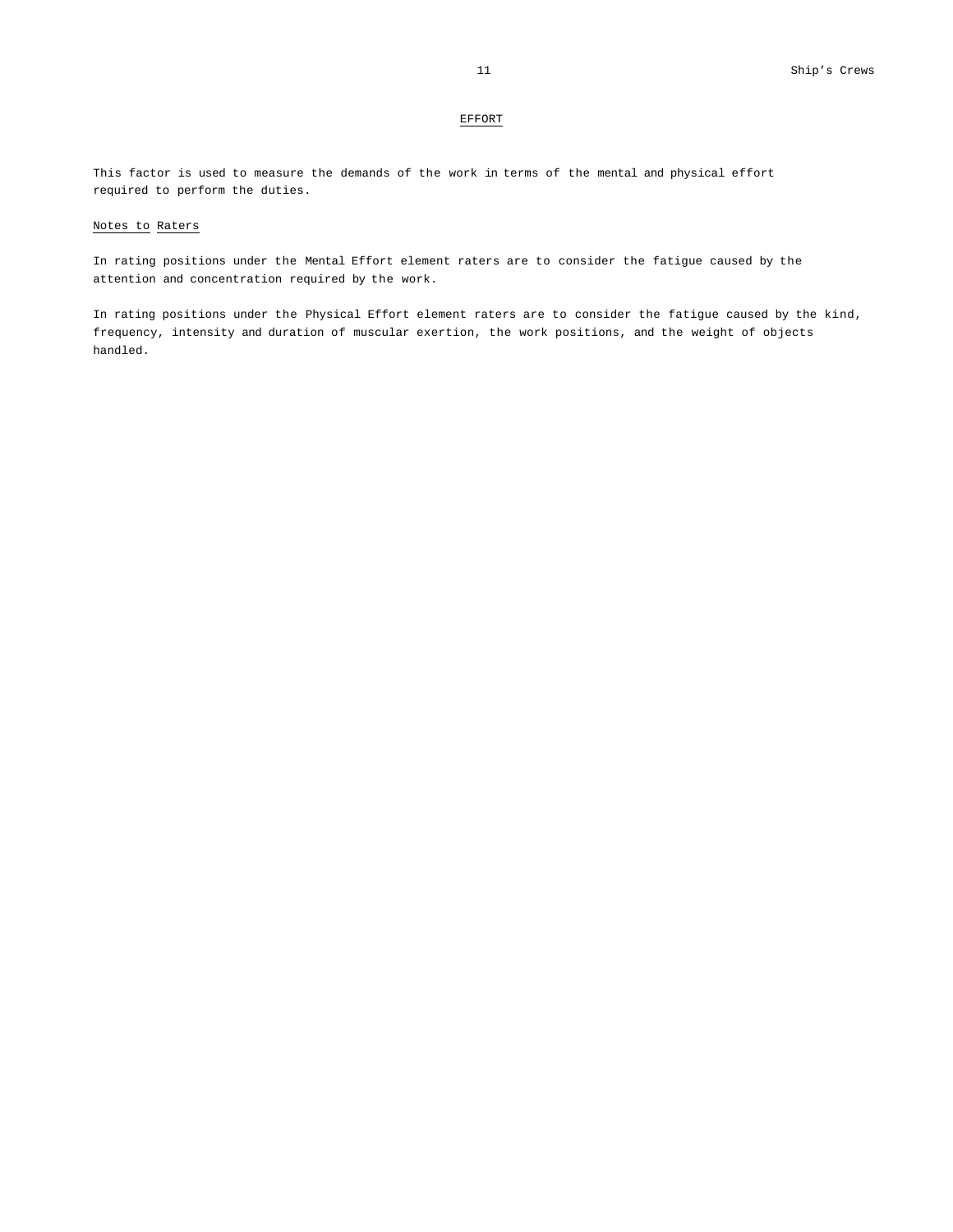## RATING SCALE - EFFORT MENTAL EFFORT

| Mental Effort and Degree                                                                                                               | Points         |     |                                                                                                                  | Bench-mark Position Descriptions        |  |
|----------------------------------------------------------------------------------------------------------------------------------------|----------------|-----|------------------------------------------------------------------------------------------------------------------|-----------------------------------------|--|
| The work requires a normal level of<br>attention or mental-sensory<br>co-ordination, with no significant<br>periods of concentration.  | 1              | 10  | Steward                                                                                                          | Page<br>12.1                            |  |
| The work requires a moderate level<br>of attention or mental-sensory<br>co-ordination, with short periods<br>of concentration.         | $\overline{2}$ | 2.3 | Able Seaman/Woman<br>Blacksmith<br>Cook-Steward<br>Engine Room Assistant<br>Engine Room Rating<br>Winch Operator | 1.1<br>8.1<br>11.1<br>5.1<br>4.1<br>7.1 |  |
| The work requires a high level of<br>attention or mental-sensory<br>co-ordination, with frequent short<br>periods of concentration.    | 3              | 36  | Chief Cook<br>Electrician<br>Leading Seaman/Woman                                                                | 10.1<br>9.1<br>3.1                      |  |
| The work requires a high level of<br>attention or precise mental-sensory<br>co-ordination, with sustained<br>periods of concentration. | 4              | 50  | <b>Boatswain</b><br>Dredge Supervisor                                                                            | 2.1<br>6.1                              |  |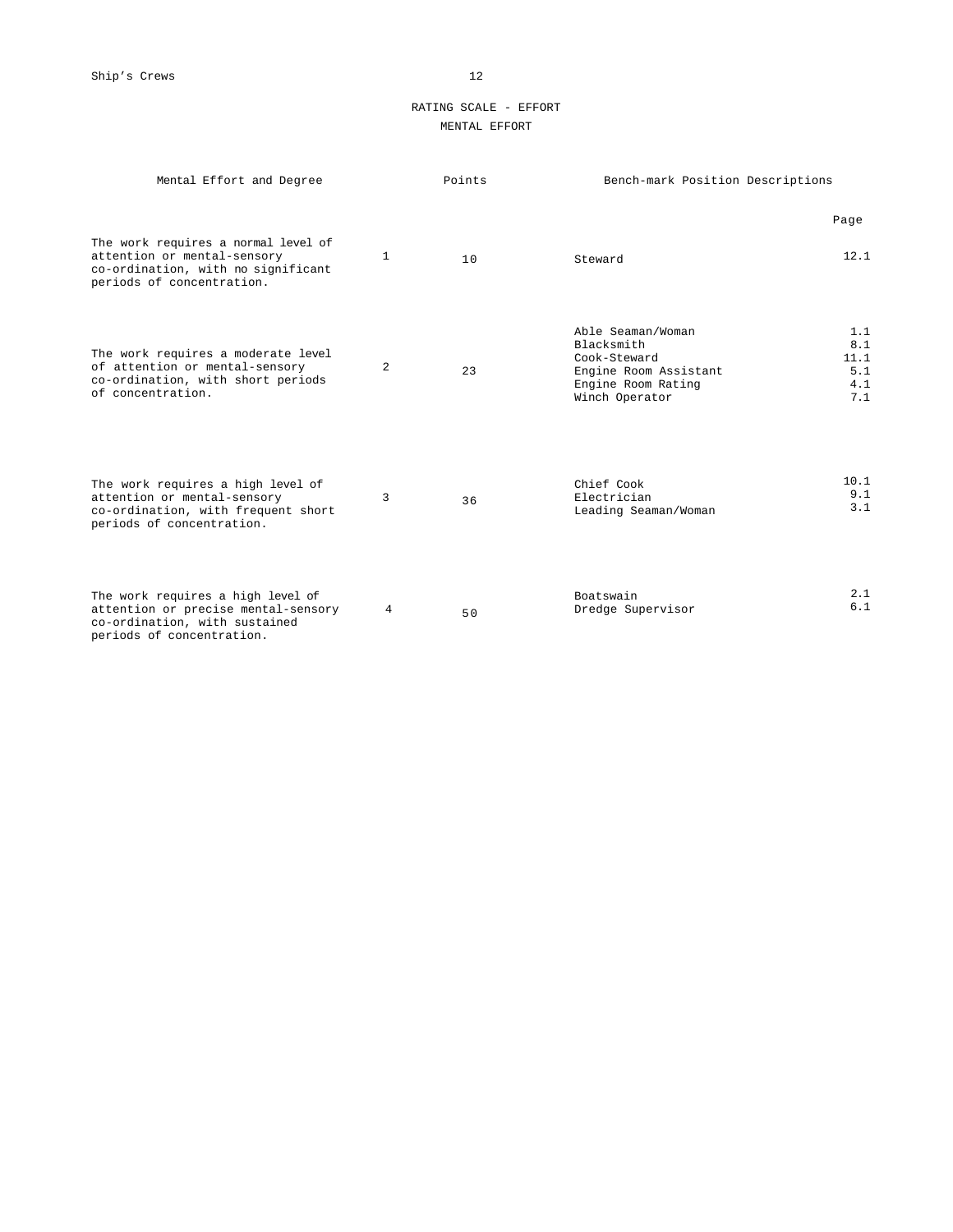## 13

## RATING SCALE – EFFORT PHYSICAL EFFORT

| Physical Effort and Degree                                                                                                                                                                                                                                                          |   | Points | Bench-mark Position Descriptions                                                                                                |                                                 |
|-------------------------------------------------------------------------------------------------------------------------------------------------------------------------------------------------------------------------------------------------------------------------------------|---|--------|---------------------------------------------------------------------------------------------------------------------------------|-------------------------------------------------|
| The work requires little physical<br>effort, such as intermittent<br>standing, walking, or handling of<br>light-weight objects. The duties<br>occasionally require greater<br>physical effort for short periods.                                                                    | 1 | 10     | Steward                                                                                                                         | Page<br>12.1                                    |
| The work requires moderate physical<br>effort, such as continual standing<br>or walking where only limited<br>periods of relief are possible, or<br>continual handling of light-weight<br>objects. The duties occasionally<br>require greater physical effort for<br>short periods. | 2 | 23     | Boatswain<br>Chi ef Cook<br>Cook-Steward<br>El ectrician<br>Engine Room Assistant<br>Engine Room Rating<br>Leading Seaman/Woman | 2.1<br>10.1<br>11.1<br>9.1<br>5.1<br>4.1<br>3.1 |
| The work requires considerable<br>physical effort, such as frequent<br>climbing, working from ladders,<br>handling of medium-weight objects,<br>or working in a difficult position.<br>The duties occasionally require<br>greater physical effort for short<br>peri ods.            | 3 | 36     | Able Seaman/Woman<br>Dredge Supervisor<br>Winch Operator                                                                        | 1.1<br>6.1<br>7.1                               |
| The work requires great physical<br>effort, such as frequent handling<br>of heavy-weight objects in a<br>difficult work position.                                                                                                                                                   | 4 | 50     | BI acksmith                                                                                                                     | 8.1                                             |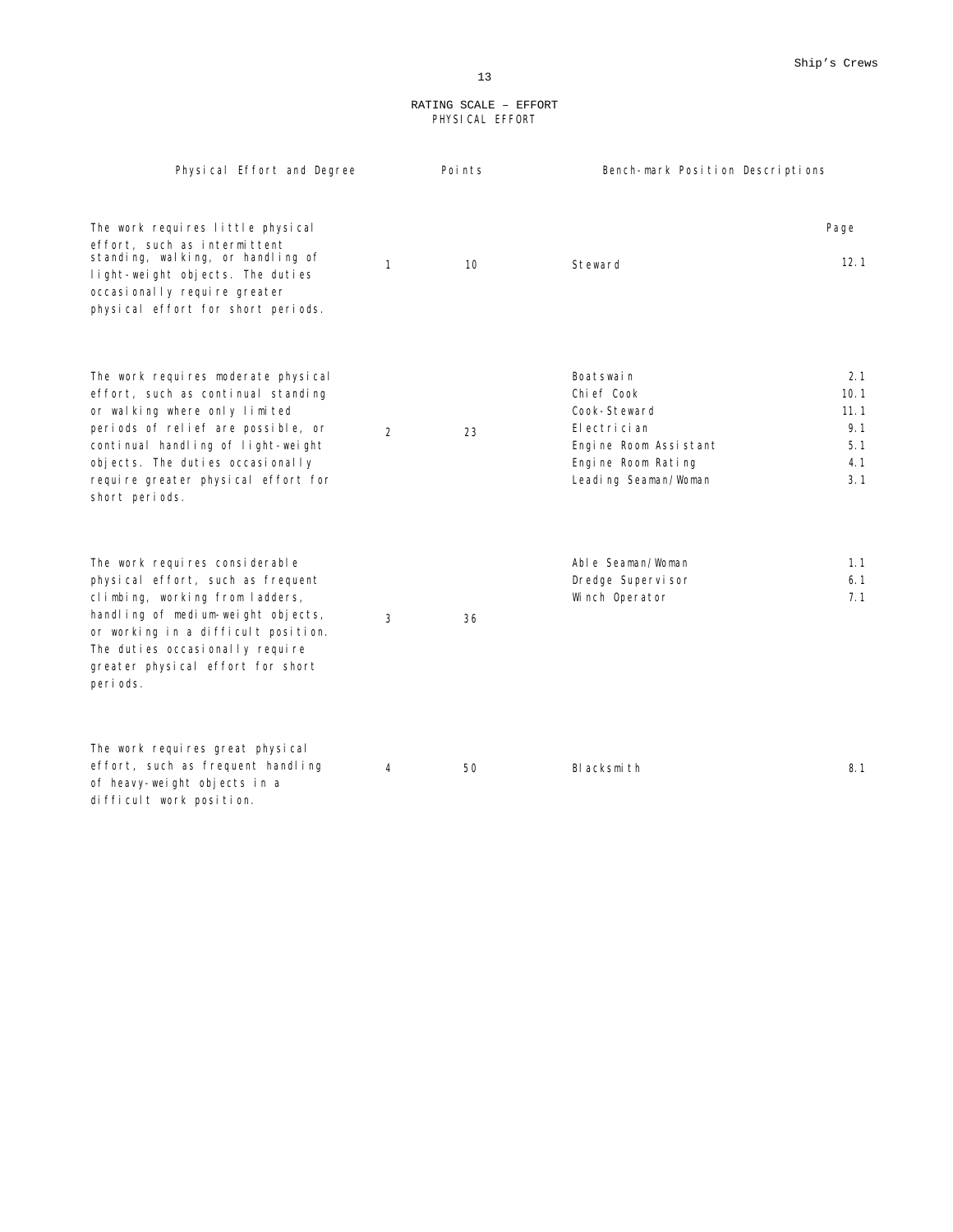#### RESPONSIBILITY

This factor is used to measure the responsibility the employee has for the use of resources and for the safety of others.

#### Definitions

"Responsibility for resources" refers to the responsibility for the proper care and effective use of such assets as equipment, material and structures.

"Responsibility for safety of others" refers to the responsibility for the exercise of care to prevent injury to other people.

#### Notes to Raters

In selecting a tentative rating for a position under this element the following characteristics of the work are to be considered:

- 1. The characteristics of the supplies, services or other resources for which the holder of the position is responsible.
- 2. The consequences of an error in the use of such resources, measured in terms of potential waste of materials, product or inventory, or physical damage to structures or equipment.

Raters should consider only the consequence of one reasonably probable and undetected error, and not the chances of an error occurring, or the consequence of an error that is only remotely possible.

The degrees of the Responsibility for Resources element that are assigned to the bench-mark positions have been established by the comparative ranking of key positions in the occupational group. The degree tentatively selected for a position is to be confirmed by direct comparison of the position being rated with the duties and specifications of the bench-mark positions.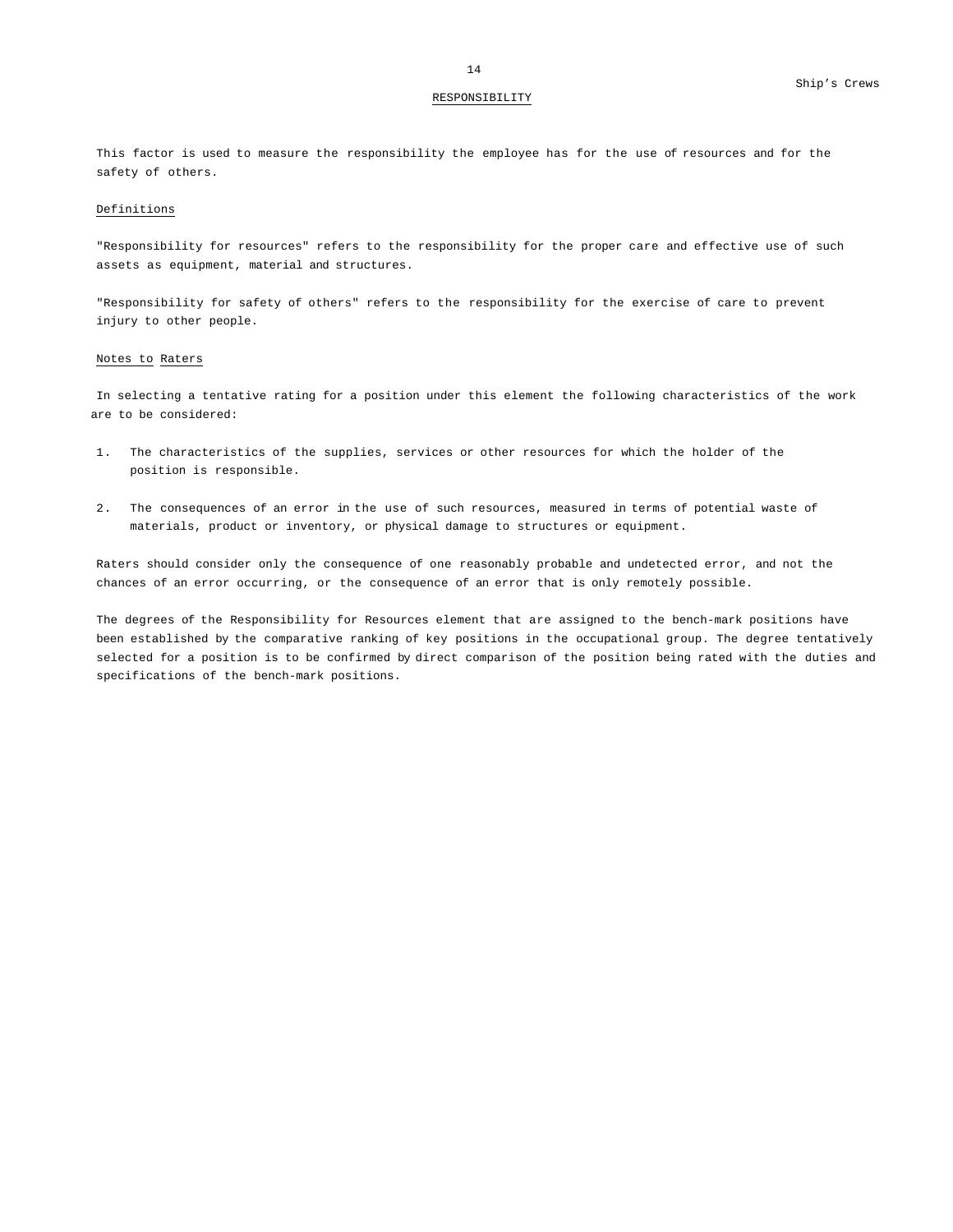## RATING SCALE - RESPONSIBILITY

## RESOURCES

| Degree of Responsibility<br>for Resources |                | Points |                                                                                                                                  | Bench-mark Position Descriptions               |  |
|-------------------------------------------|----------------|--------|----------------------------------------------------------------------------------------------------------------------------------|------------------------------------------------|--|
|                                           |                |        |                                                                                                                                  | Page                                           |  |
| Limited                                   | $\mathbf{1}$   | 10     | Able Seaman/Woman<br>Steward                                                                                                     | 1.1<br>12.1                                    |  |
| Moderate                                  | 2              | 23     | Blacksmith<br>Boatswain<br>Cook-Steward<br>Engine Room Assistant<br>Engine Room Rating<br>Leading Seaman/Woman<br>Winch Operator | 8.1<br>2.1<br>11.1<br>5.1<br>4.1<br>3.1<br>7.1 |  |
| Significant                               | 3              | 36     | Chief Cook<br>Electrician                                                                                                        | 10.1<br>9.1                                    |  |
| Major                                     | $\overline{4}$ | 50     | Dredge Supervisor                                                                                                                | 6.1                                            |  |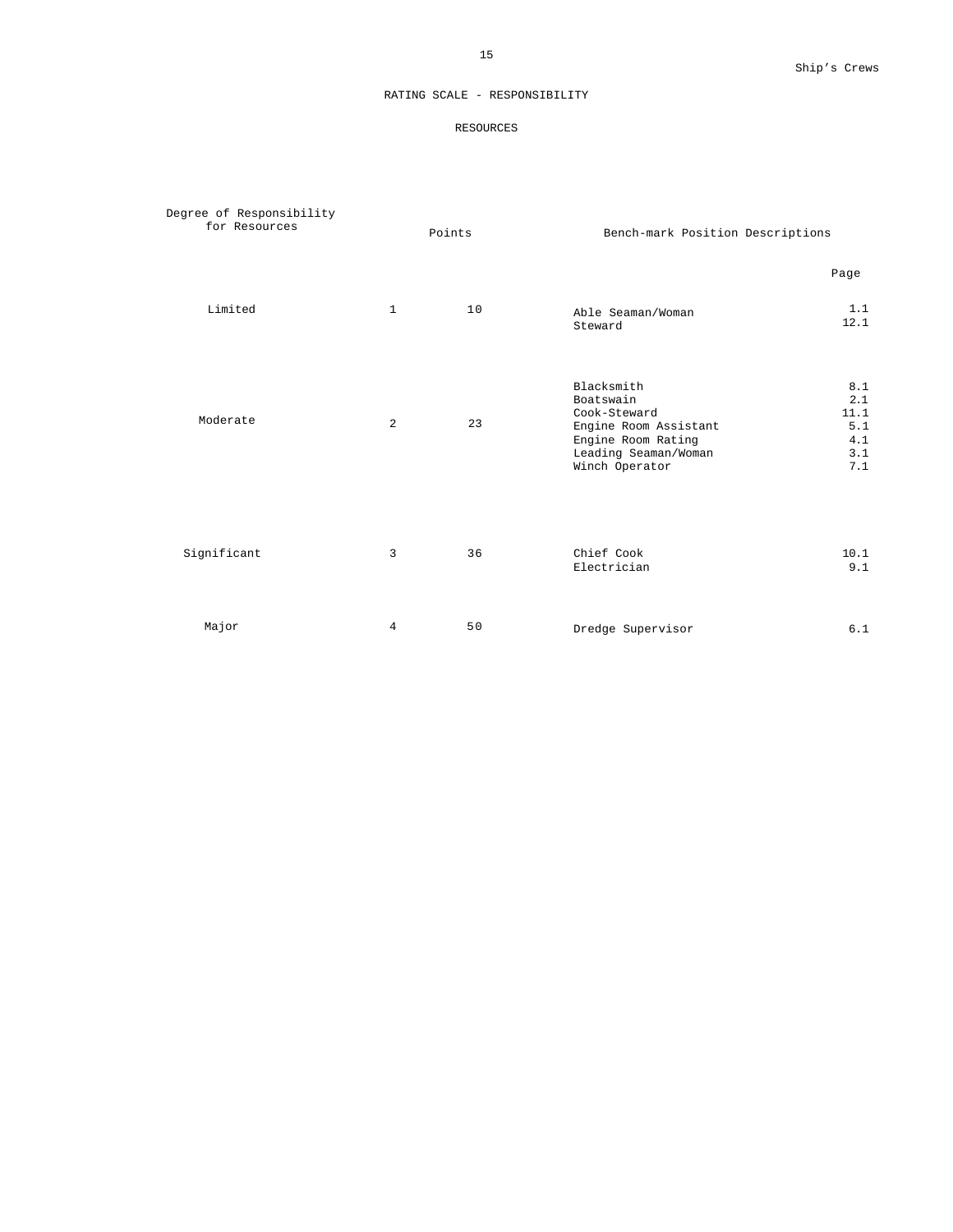16

## rating scale - responsibility

## SAFETY OF OTHERS

Responsibility for Safety

| of Others, and Degree             |                | Points | Bench-mark Position Descriptions |      |
|-----------------------------------|----------------|--------|----------------------------------|------|
|                                   |                |        |                                  | Page |
| There is little possibility of    |                |        |                                  |      |
| injury to others. Work is         |                |        | Cook-Steward                     | 11.1 |
| performed in relative isolation.  | $\mathbf{1}$   | 10     | Engine Room Assistant            | 5.1  |
|                                   |                |        | Engine Room Rating               | 4.1  |
|                                   |                |        | Steward                          | 12.1 |
|                                   |                |        |                                  |      |
| Reasonable care is required<br>to |                |        | Able Seaman/Woman                | 1.1  |
| injury to others.<br>prevent      | $\overline{2}$ | 30     | Blacksmith                       | 8.1  |
|                                   |                |        | Chi ef Cook                      | 10.1 |
|                                   |                |        | El ectrician                     | 9.1  |
|                                   |                |        | Winch Operator                   | 7.1  |
| care is required to<br>Constant   | prevent        |        | Boatswain                        | 2.1  |
| injury to others.                 | 3              | 50     | Dredge Supervisor                | 6.1  |
|                                   |                |        | Leading Seaman/Woman             | 3.1  |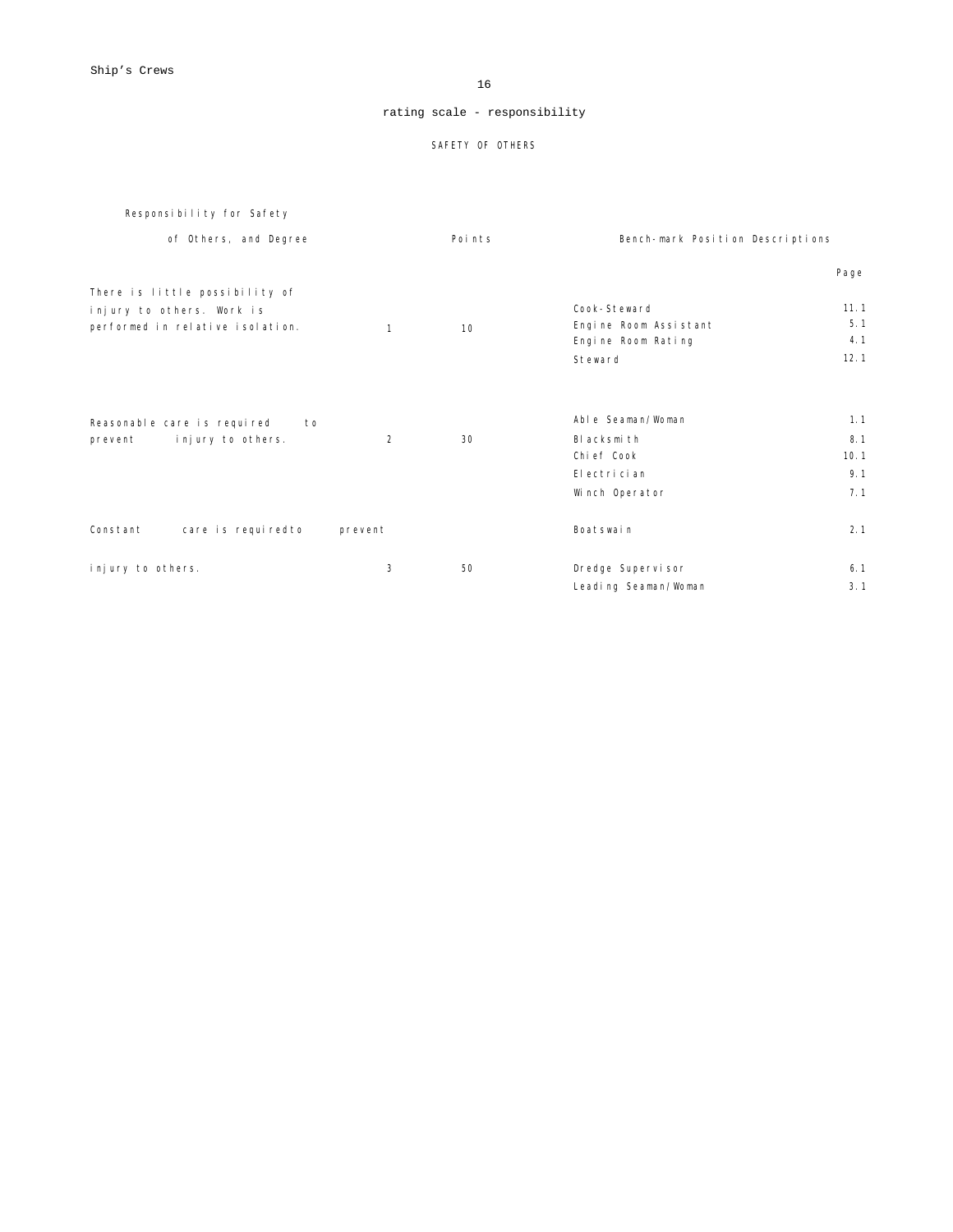#### WORKING CONDITIONS

This factor is used to measure the disagreeable conditions of the work as indicated by the environment in which the duties are performed and the exposure to hazards.

#### Definitions

"Environment" refers to the disagreeable conditions under which the duties are performed such as:

- exposure to dust and dirt, or to extremes of heat, cold, obnoxious odours, weather, noise, wet or vibration,
- the required wearing of cumbersome protective clothing or equipment, and
- the absence from home port for extended periods.

"Hazards" refers to the frequency of the exposure to injury, although usual safety measures have been taken.

## Notes to Ratters

In rating positions under the Environment element only those conditions that make the work disagreeable and that are of value in assessing relative differences between jobs in the group are to be considered. For example, ship motion can be a disagreeable condition, but since it applies to the group as a whole, it is not helpful in determining relative differences between positions. In using this element raters are to consider the severity and frequency of the exposure.

In rating positions under the Hazards element only the hazards that are probable are to be considered, and not those that are remotely possible. Ratters are to consider the frequency of, and the need for the exposure.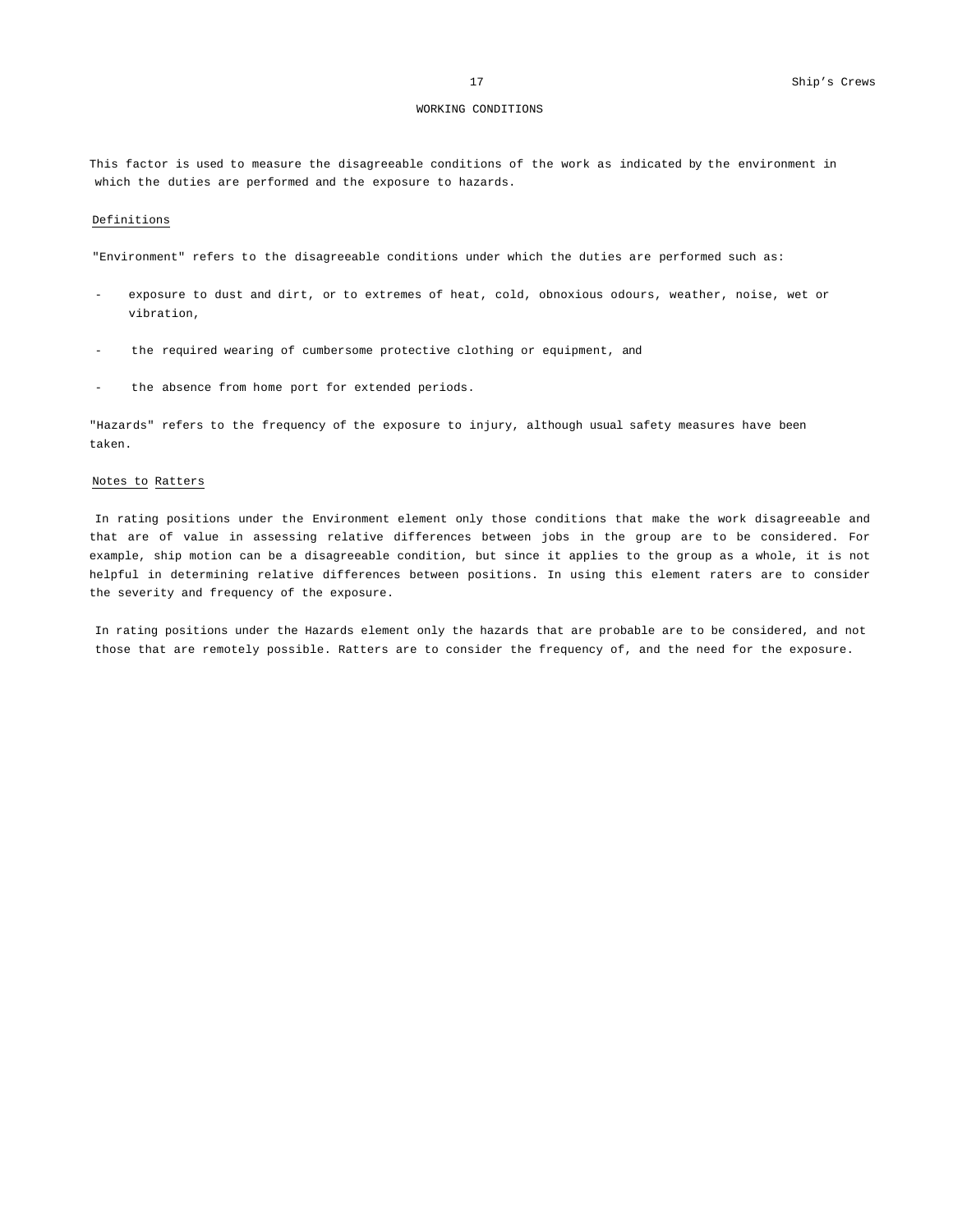## RATING SCALE - WORKING CONDITIONS

## **ENVI RONMENT**

| Environment and Degree                                                                                                                                                                                                |                | Poi nts | Bench-mark Position Descriptions                                                                                          |                                                  |
|-----------------------------------------------------------------------------------------------------------------------------------------------------------------------------------------------------------------------|----------------|---------|---------------------------------------------------------------------------------------------------------------------------|--------------------------------------------------|
| Good working environment with few<br>di sagreable condi ti ons.                                                                                                                                                       | 1              | 20      |                                                                                                                           | Page                                             |
| Fair working environment, such as<br>si gni fi cant exposure to one<br>di sagreeable condition, or occasional<br>exposure to ei ther several di sagreeable<br>conditions or to one very<br>di sagreeable condi ti on. | $\overline{2}$ | 46      | Able Seaman/Woman<br><b>Boatswain</b><br>Chi ef Cook<br>Cook-Steward<br>Leading Seaman/Woman<br>Steward<br>Winch Operator | 1.1<br>2.1<br>10.1<br>11.1<br>3.1<br>12.1<br>7.1 |
| Poor working environment, such as<br>significant exposure to several<br>di sagreeable condi tions or to one<br>very di sagreeable condi ti on.                                                                        | 3              | 73      | Dredge Supervisor<br>El ectri ci an<br>Engine Room Assistant<br>Engine Room Rating                                        | 6.1<br>9.1<br>5.1<br>4.1                         |
| Very poor working environment, such<br>as constant exposure to several very<br>di sagreeable condi ti ons.                                                                                                            | 4              | 100     | BI acksmith                                                                                                               | 8.1                                              |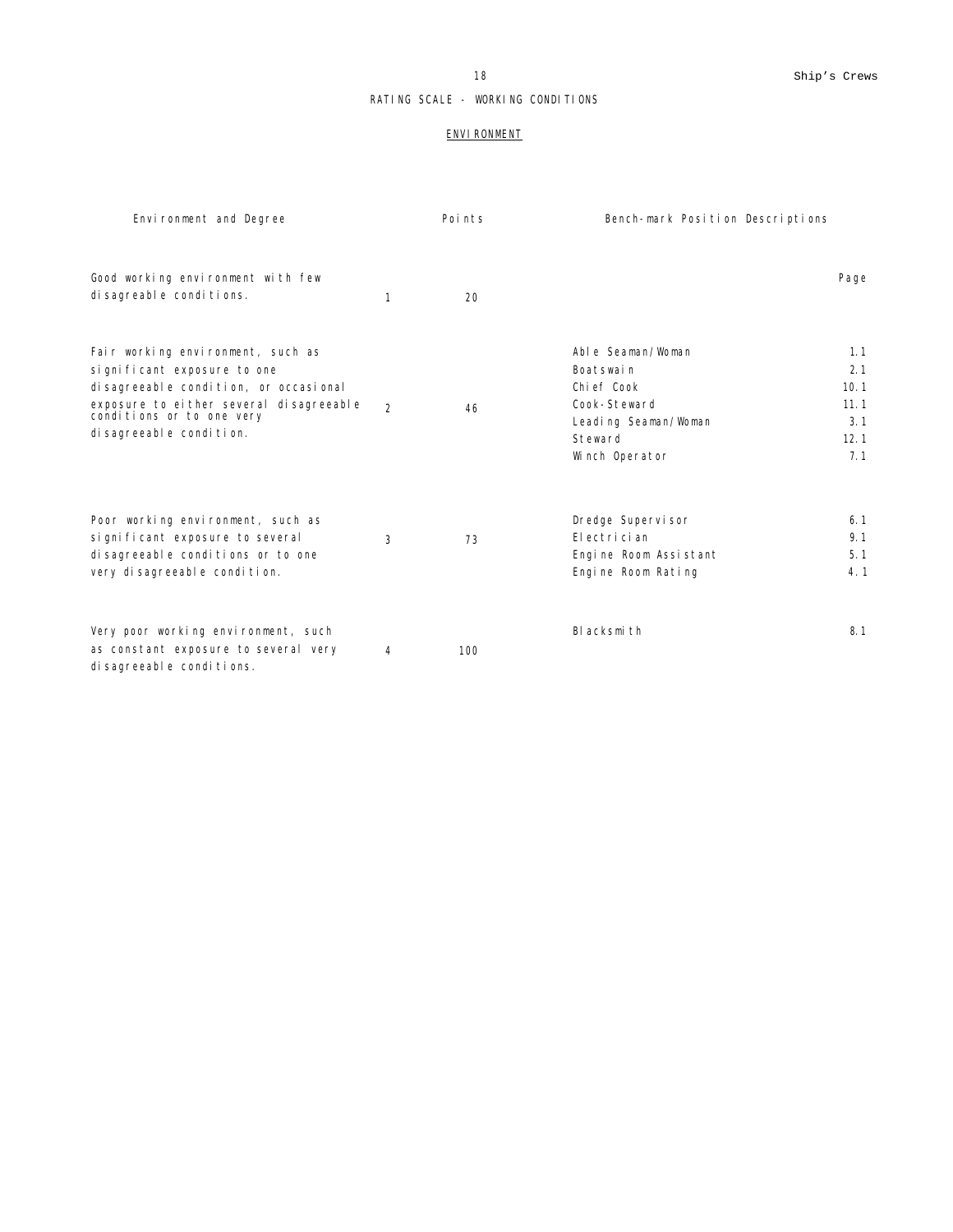## RATING SCALE – WORKING CONDITIONS HAZARDS

| Frequency of Unavoidable<br>Exposure to Hazards, and Degree |                | Points | Bench-mark Position Descriptions                                                                                                                                           |                                                               |
|-------------------------------------------------------------|----------------|--------|----------------------------------------------------------------------------------------------------------------------------------------------------------------------------|---------------------------------------------------------------|
|                                                             |                |        |                                                                                                                                                                            | Page                                                          |
| Negligible                                                  | $\mathbf{1}$   | 10     | Steward                                                                                                                                                                    | 12.1                                                          |
| Occasional                                                  | 2              | 23     | Able Weaman/Woman<br>Boatswain<br>Chief Cook<br>Cook-Steward<br>Dredge Supervisor<br>Engine Room Assistant<br>Engine Room Rating<br>Leading Seaman/Woman<br>Winch Operator | 1.1<br>2.1<br>10.1<br>11.1<br>6.1<br>5.1<br>4.1<br>3.1<br>7.1 |
| Frequent                                                    | 3              | 36     | Blacksmith<br>Electrician                                                                                                                                                  | 8.1<br>9.1                                                    |
| Continuous                                                  | $\overline{4}$ | 50     |                                                                                                                                                                            |                                                               |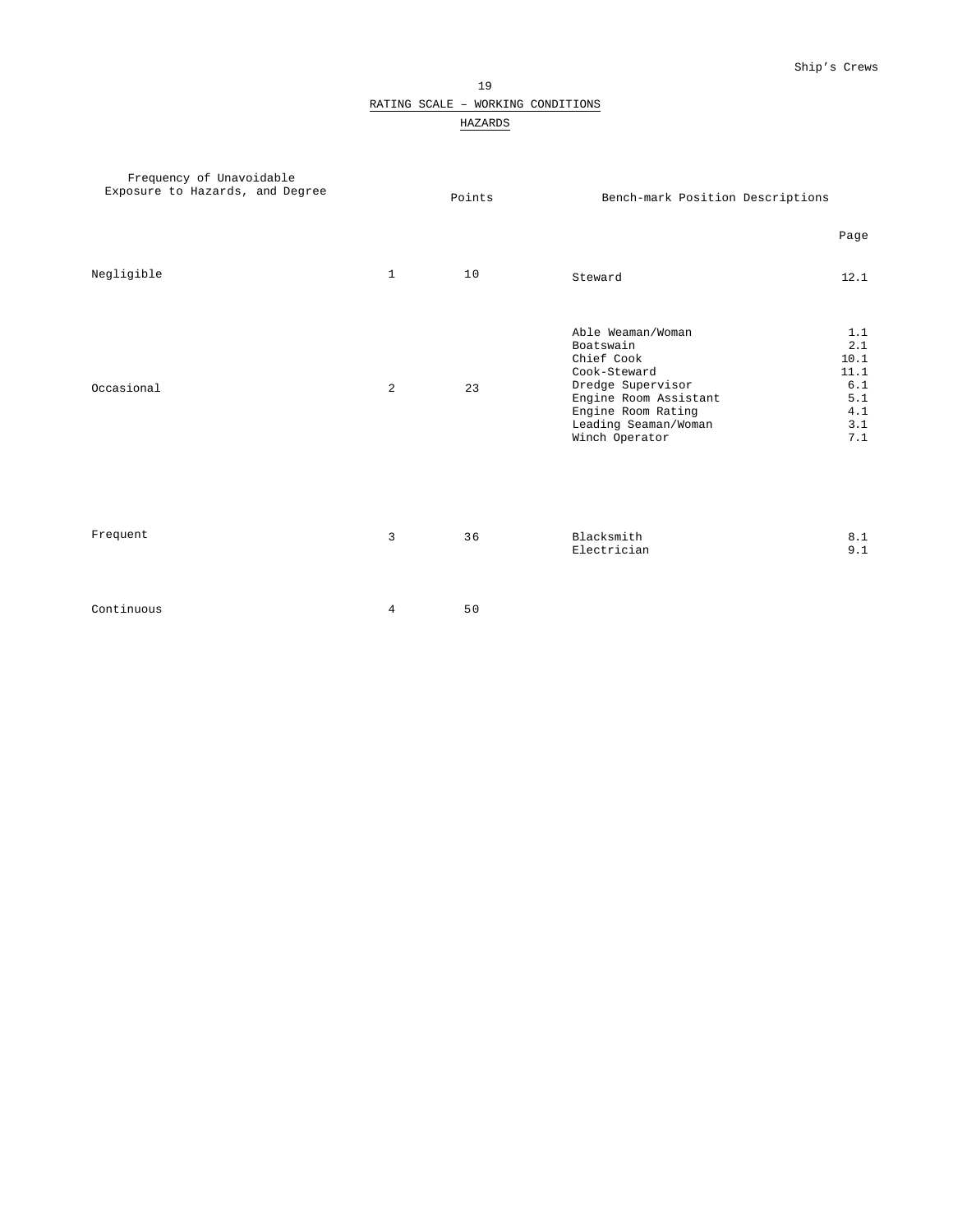#### SUPERVISION

This factor is used to measure the continuing responsibility of the position for the work and guidance of employees in terms of the nature of the supervisory responsibility and the number of employees supervised.

#### Definitions

"Nature of supervisory responsibility" refers to the extent to which supervisory positions have such responsibilities as controlling the quality and quantity of work produced, assigning work, allocating staff, evaluating employee performance, training and disciplining staff, and making recommendations on the number of positions needed to perform the work.

"Number of employees supervised" refers to the total number of employees reporting directly or through subordinate supervisors to the supervisory position.

#### Notes to Ratters

In all positions there is some requirement for showing others how to perform tasks or duties; therefore, no position will be assigned less than 15 points (Al).

Occasional supervision, such as that performed during absences of the supervisor on annual or sick leave, is not to be rated.

For the purpose of this standard the number of employees supervised includes the total of the following:

- 1. The number of employees for whom the incumbent of the position has continuous responsibility.
- 2. The number of person-years of work performed by casual, part-time and seasonal employees who are reporting to the position.

In rating positions all the characteristics outlined for each degree of the Nature of Supervisory Responsibility element must be considered. Generally speaking, the criterion for the assignment of a position to a degree is that it must include most of the characteristics of the degree to which it is assigned.

The rating scale shows the point values assigned to five degrees of the Nature of Supervisory Responsibility element. These degrees, which are designated only as A, B, C, D and E on the scale, are defined in the following table: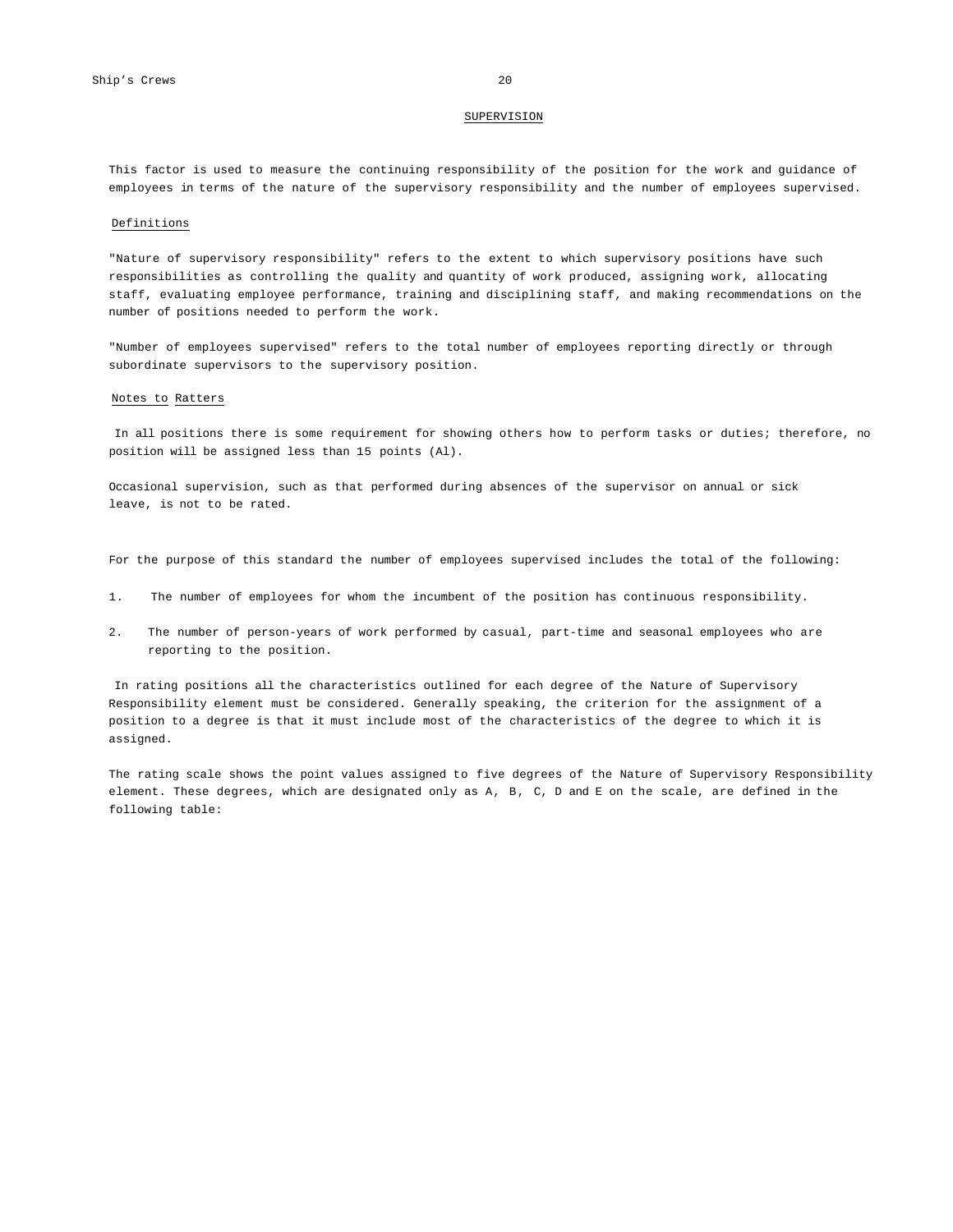| Nature of Supervisory Responsibility,<br>and Degree                                                                                                                                                      |              |                                                                                                             | Bench-mark Position Descriptions        |  |
|----------------------------------------------------------------------------------------------------------------------------------------------------------------------------------------------------------|--------------|-------------------------------------------------------------------------------------------------------------|-----------------------------------------|--|
|                                                                                                                                                                                                          |              |                                                                                                             | Page                                    |  |
| Occasionally show other employees how to<br>perform tasks or duties.                                                                                                                                     | $\mathbb A$  | Able Seaman/Woman<br>Blacksmith<br>Engine Room Assistant<br>Engine Room Rating<br>Steward<br>Winch Operator | 1.1<br>8.1<br>5.1<br>4.1<br>12.1<br>7.1 |  |
| Assume limited supervisory responsibility<br>such as assigning work and ensuring its<br>satisfactory completion.                                                                                         | $\, {\bf B}$ | Dredge Supervisor<br>Electrician<br>Leading Seaman/Woman                                                    | 6.1<br>9.1<br>3.1                       |  |
| Instruct employees in work methods and<br>procedures; assign work; check<br>completeness of work; advise on routine<br>work problems.                                                                    | $\mathsf{C}$ | Cook-Steward                                                                                                | 11.1                                    |  |
| Check work for conformance to prescribed<br>standards; make short-term allocations<br>of staff to cope with workload; provide<br>information to supervisor on performance<br>of employees in work group. | D            | Boatswain<br>Chief Cook                                                                                     | 2.1<br>10.1                             |  |
| Establish priorities and determine the<br>work schedule to be followed; allocate<br>staff and establish standards of quality<br>and quantity of work; review performance                                 |              |                                                                                                             |                                         |  |

E

of subordinates and make formal recommendations for promotional action

and for disciplinary action.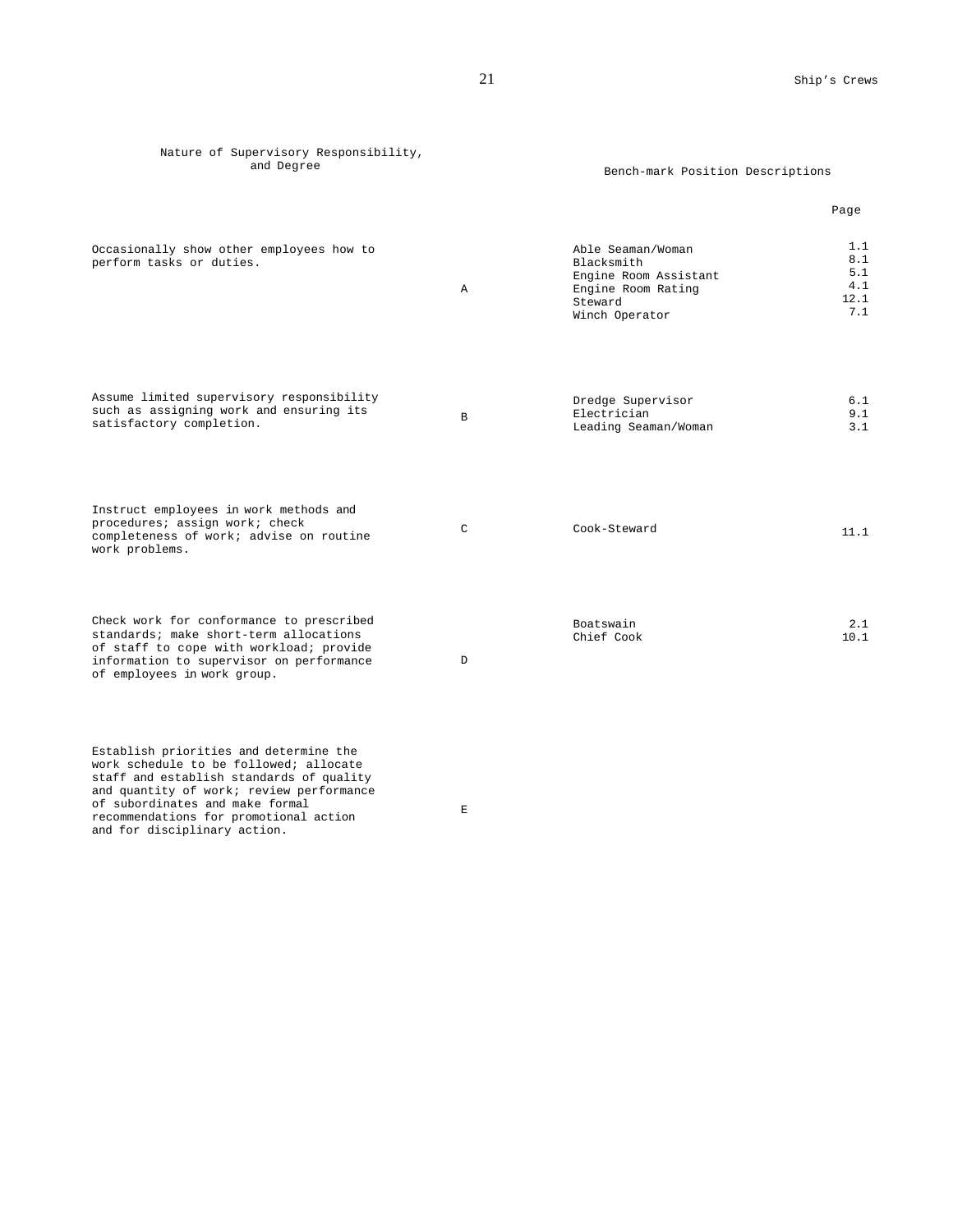## RATING SCALE – SUPERVISION

| Number of Employees Supervised,<br>and Degree |                |              |              | Degree of Nature of Supervisory Responsibility |             |             |
|-----------------------------------------------|----------------|--------------|--------------|------------------------------------------------|-------------|-------------|
|                                               |                | $\, {\bf A}$ | $\, {\bf B}$ | $\mathsf C$                                    | $\mathbb D$ | $\mathbf E$ |
| Any number of employees                       | $\mathbf{1}$   | 15           |              |                                                |             |             |
| $1 - 3$                                       | 2              |              | 20           | 46                                             | 72          | 98          |
| $4 - 10$                                      | $\overline{3}$ |              | 37           | 63                                             | 89          | 115         |
| $11 - 24$                                     | $\overline{4}$ |              | 54           | 80                                             | 106         | 132         |
| 25 and over                                   | 5              |              | 72           | 98                                             | 124         | 150         |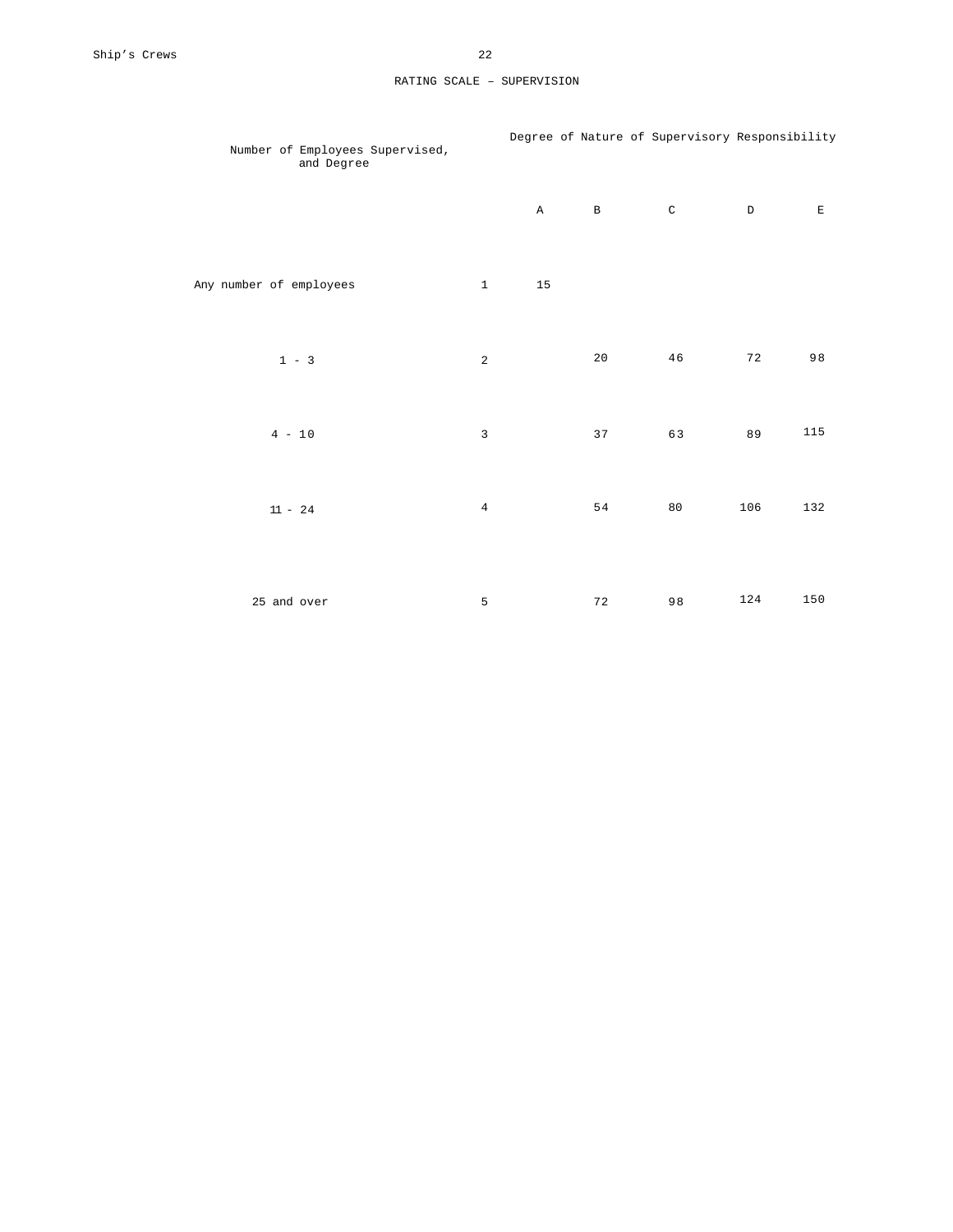## BENCH-MARK POSITION DESCRIPTION INDEX

## In Sub-group

| SUB-GROUP                         | <b>BENCH-MARK</b><br>POSITION NO. | DESCRIPTIVE TITLE                 | TOTAL<br>POINTS | PAGE       |
|-----------------------------------|-----------------------------------|-----------------------------------|-----------------|------------|
|                                   |                                   |                                   |                 |            |
| Deck Department                   |                                   |                                   |                 |            |
|                                   | $\mathbf{1}$                      | Able Seaman/Woman                 | 311             | 1.1        |
|                                   | $\overline{a}$<br>3               | Boatswain<br>Leading Seaman/Woman | 654<br>417      | 2.1<br>3.1 |
|                                   |                                   |                                   |                 |            |
| Engine Room Department            |                                   |                                   |                 |            |
|                                   | $\overline{4}$                    | Engine Room Rating                | 358             | 4.1        |
|                                   | 5                                 | Engine Room Assistant             | 426             | 5.1        |
| Equipment Operation<br>Department |                                   |                                   |                 |            |
|                                   | 6                                 | Dredge Supervisor                 | 819             | 6.1        |
|                                   | $\overline{7}$                    | Winch Operator                    | 404             | 7.1        |
| Specialist Trades<br>Department   |                                   |                                   |                 |            |
|                                   | 8                                 | Blacksmith                        | 610             | 8.1        |
|                                   | 9                                 | Electrician                       | 685             | 9.1        |
| Supply Department                 |                                   |                                   |                 |            |
|                                   | 10                                | Chief Cook                        | 628             | 10.1       |
|                                   | 11                                | Cook-Steward                      | 498             | 11.1       |
|                                   | 12                                | Steward                           | 211             | 12.1       |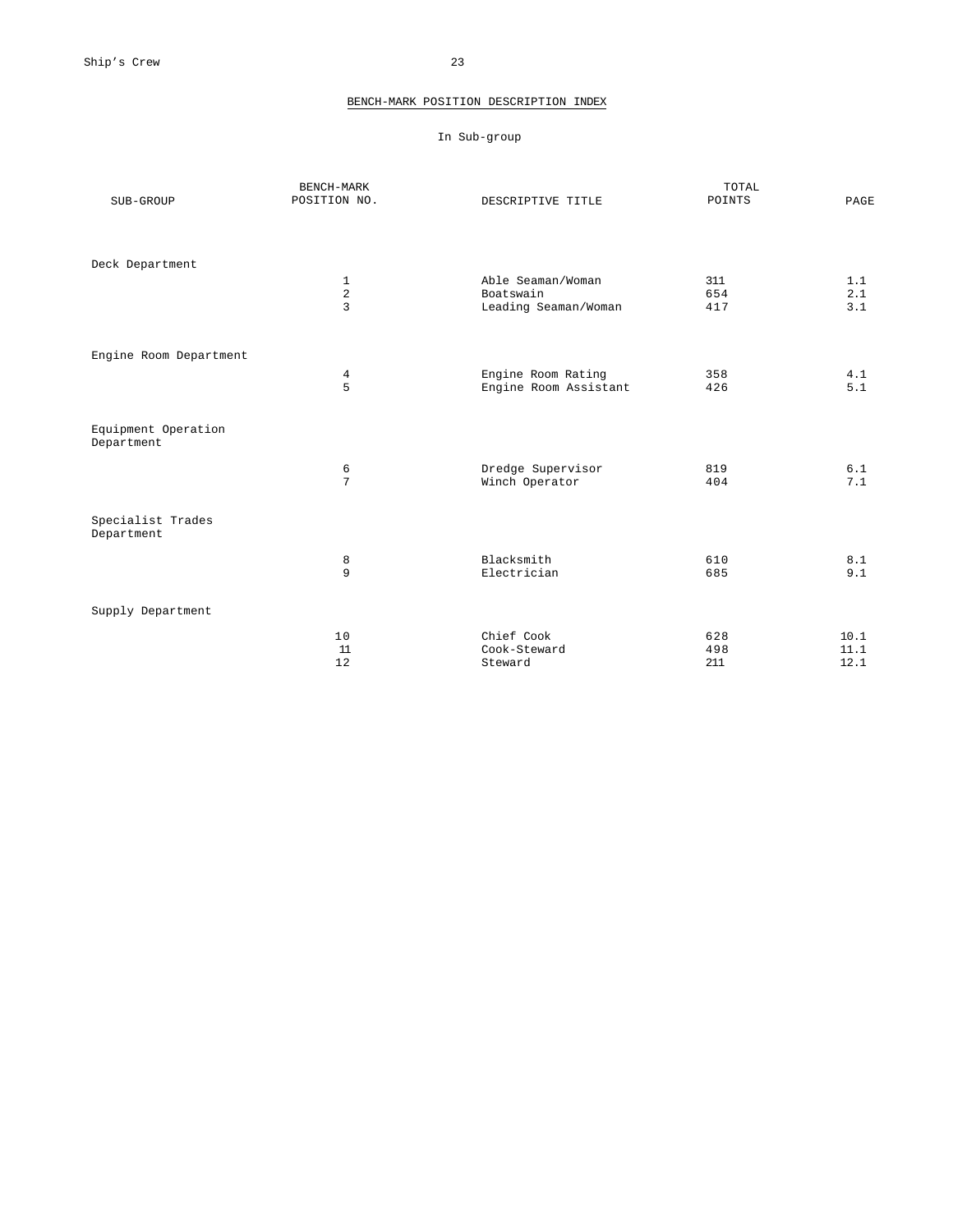## BENCH-MARK POSITION DESCRIPTIONS In Ascending Order of Point Values

| in Ascending Order of Point Values |  |  |
|------------------------------------|--|--|
|                                    |  |  |

| DESCRIPTIVE<br><b>TITLE</b> | BENCH-MARK<br>POSITION NO. | TOTAL<br>POINTS | PAGE  |
|-----------------------------|----------------------------|-----------------|-------|
| Steward                     | 12                         | 211             | 12.1  |
| Able Seaman/Woman           | $\mathbf{1}$               | 311             | 1.1   |
| Engine Room Rating          | $\overline{4}$             | 358             | 4.1   |
| Winch Operator              | $\sqrt{ }$                 | 404             | 7.1   |
| Leading Seaman/Woman        | 3                          | 417             | 3.1   |
| Engine Room Assistant       | 5                          | 426             | 5.1   |
| Cook-Steward                | $11\,$                     | 498             | 11.1  |
| Blacksmith                  | $\,8\,$                    | 610             | 8.1   |
| Chief Cook                  | $10$                       | 628             | 10.1  |
| Boatswain                   | $\overline{a}$             | 654             | 2.1   |
| Electrician                 | 9                          | 685             | 9.1   |
| Dredge Supervisor           | $\epsilon$                 | 819             | $6.1$ |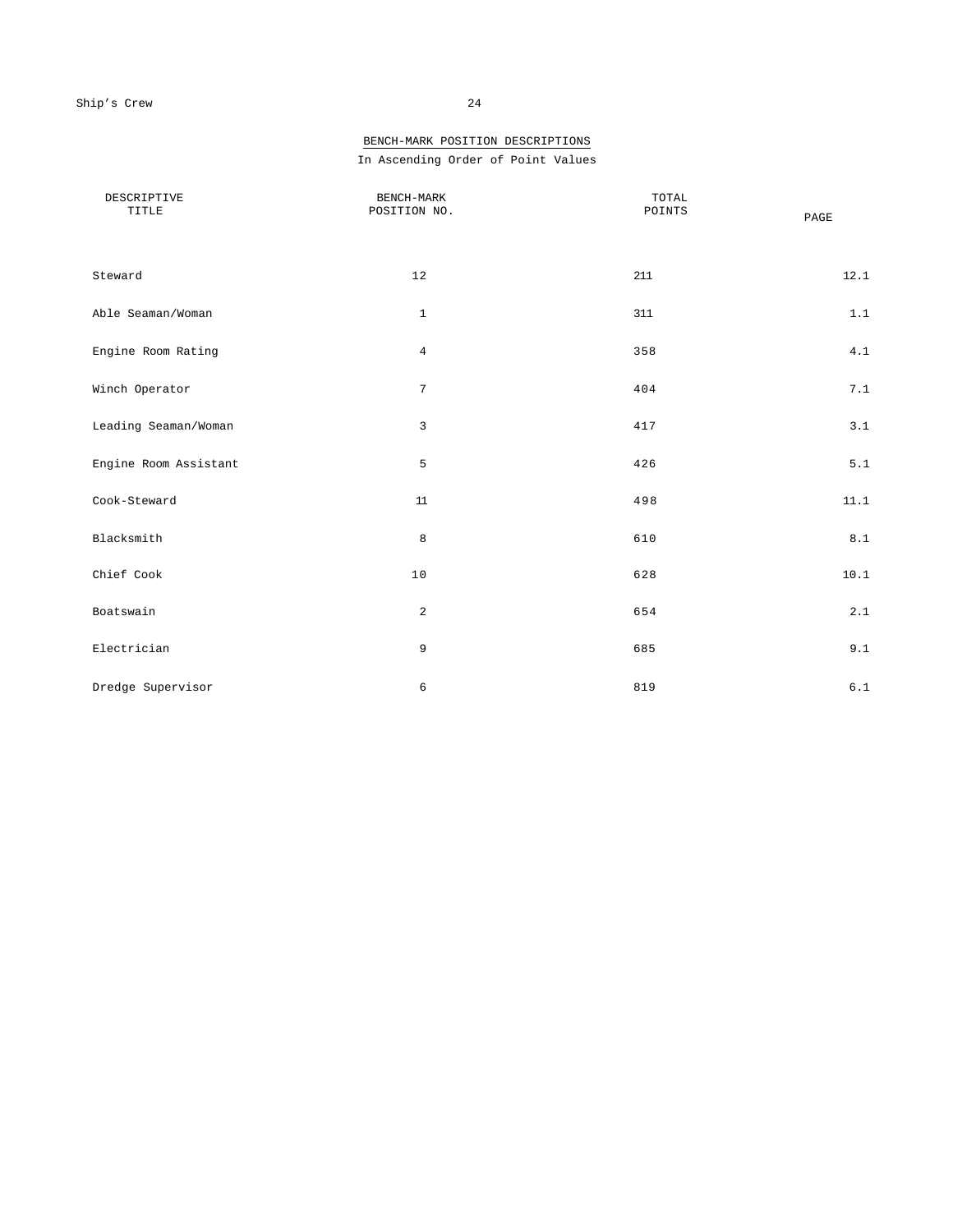## BENCH-MARK POSITION DESCRIPTIONS

## SUB-GROUP: DECK DEPARTMENT (DED)

| <b>BENCH-MARK</b> |                      |      |
|-------------------|----------------------|------|
| POSITION NO.      | DESCRIPTIVE TITLE    | PAGE |
|                   |                      |      |
|                   |                      |      |
| 1                 | Able Seaman/Woman    | 1.1  |
|                   |                      |      |
| $\overline{2}$    | Boatswain            | 2.1  |
|                   |                      |      |
| 3                 | Leading Seaman/Woman | 3.1  |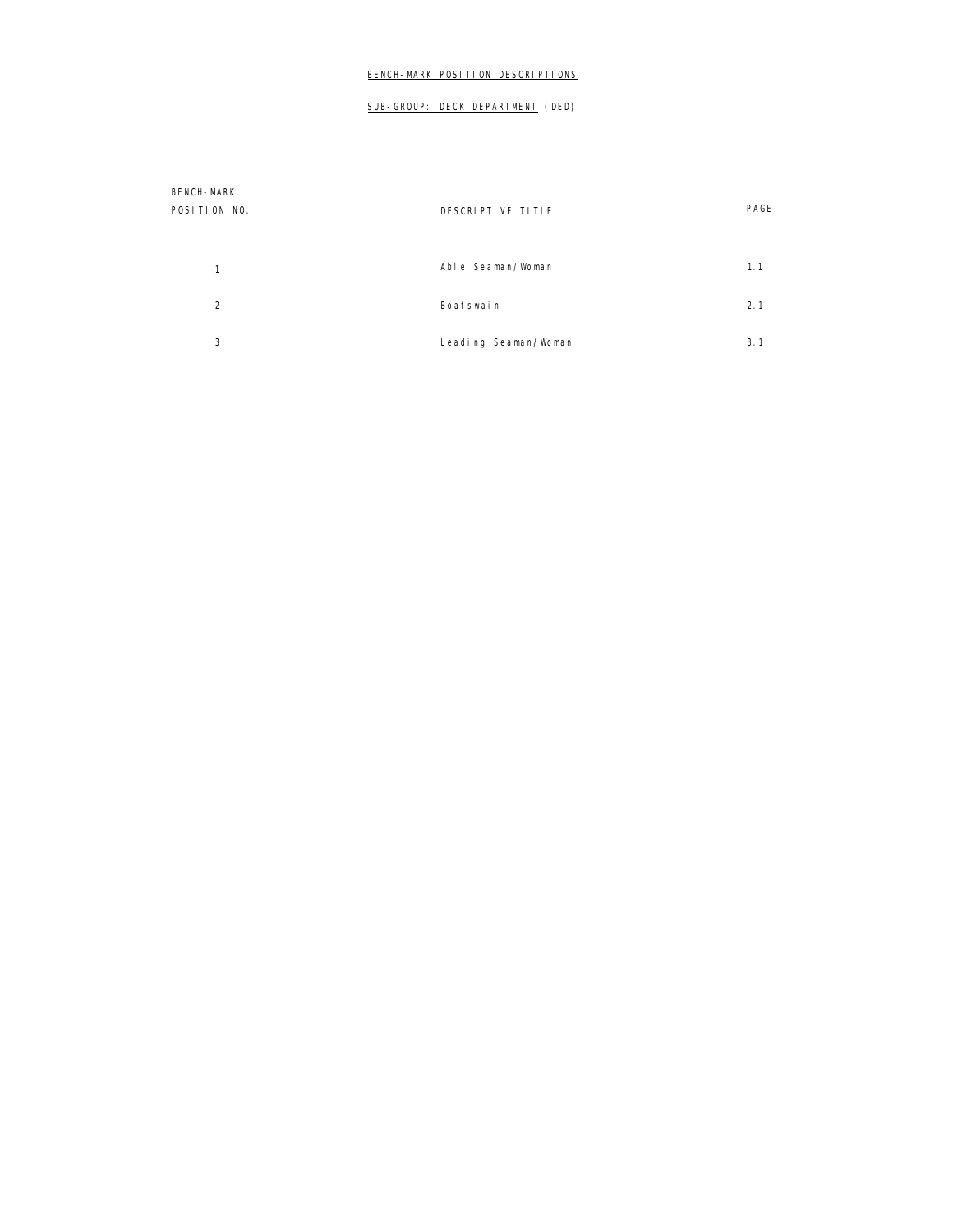#### BENCH-MARK POSITION DESCRIPTION

Bench-mark Position Number: 1 and 1 and 1 and 1 and 1 and 1 and 1 and 1 and 1 and 1 and 1 and 1 and 1 and 1 and 1 and 1 and 1 and 1 and 1 and 1 and 1 and 1 and 1 and 1 and 1 and 1 and 1 and 1 and 1 and 1 and 1 and 1 and 1 Sub-group: Deck Department Descriptive Title: Able Seaman/Woman Point Rating: 311 **Summary** Reporting to a deck department officer or boatswain, stands regular watch at sea, steering ship as directed and acting as look-out; assists in berthing and unearthing operations, and raising, lowering and operating ship's boats and barges; maintains cleanliness of the ship and deck machinery and carries out simple repairs to deck gear and equipment; stows and removes cargo and supplies; and performs other duties. Duties % of Time Stands regular watch at sea under the supervision of a watch keeping officer by: 50 - operating the steering wheel on the ship's bridge or using emergency steering apparatus to steer the ship, as directed, standing watch at bow or on a wing of the bridge to look out for obstructions in the path of the vessel, and - measuring depth of water in shallow or unfamiliar waters, using a lead line, and tel ephoning or shouting information to the bridge. Assists in berthing and unearthing operations, and raising, lowering and operating the ship's boats or barges by: 15 handling mooring lines, cables, hawsers and anchors, using deck machinery such as winches, anchor windlass, capstans and derricks, lowering and raising boats and landing craft, using rope and tackle and deck machinery, operating a boat or barge and taking part in landing operations, and taking part in towing and rescue drill and operations. Maintains the deck department of the ship in a clean and operational condition by: 15 washing, chipping, scraping and painting the super-structure, deck and hull, cleaning and polishing bright work, and cleaning out holds, quarters, lockers and other spaces, - breaking out, rigging, overhauling and stowing cargo-handling gear, stationary rigging and running gear, splicing and repairing ropes, wire cables and cordage, sewing canvas and oiling and greasing cables, blocks and sheaves, - making simple repairs to other deck machinery and equipment, using common hand tools, and overhauling lifeboats, lifeboat gear and other safety equipment and testing the raising and lowering of the lifeboat with winch or falls. Performs stevedoring duties by: 10

- loading and unloading cargo and supplies between ship and shore locations, with the aid of boats and barges using cargo gear, deck tackle and manual labour,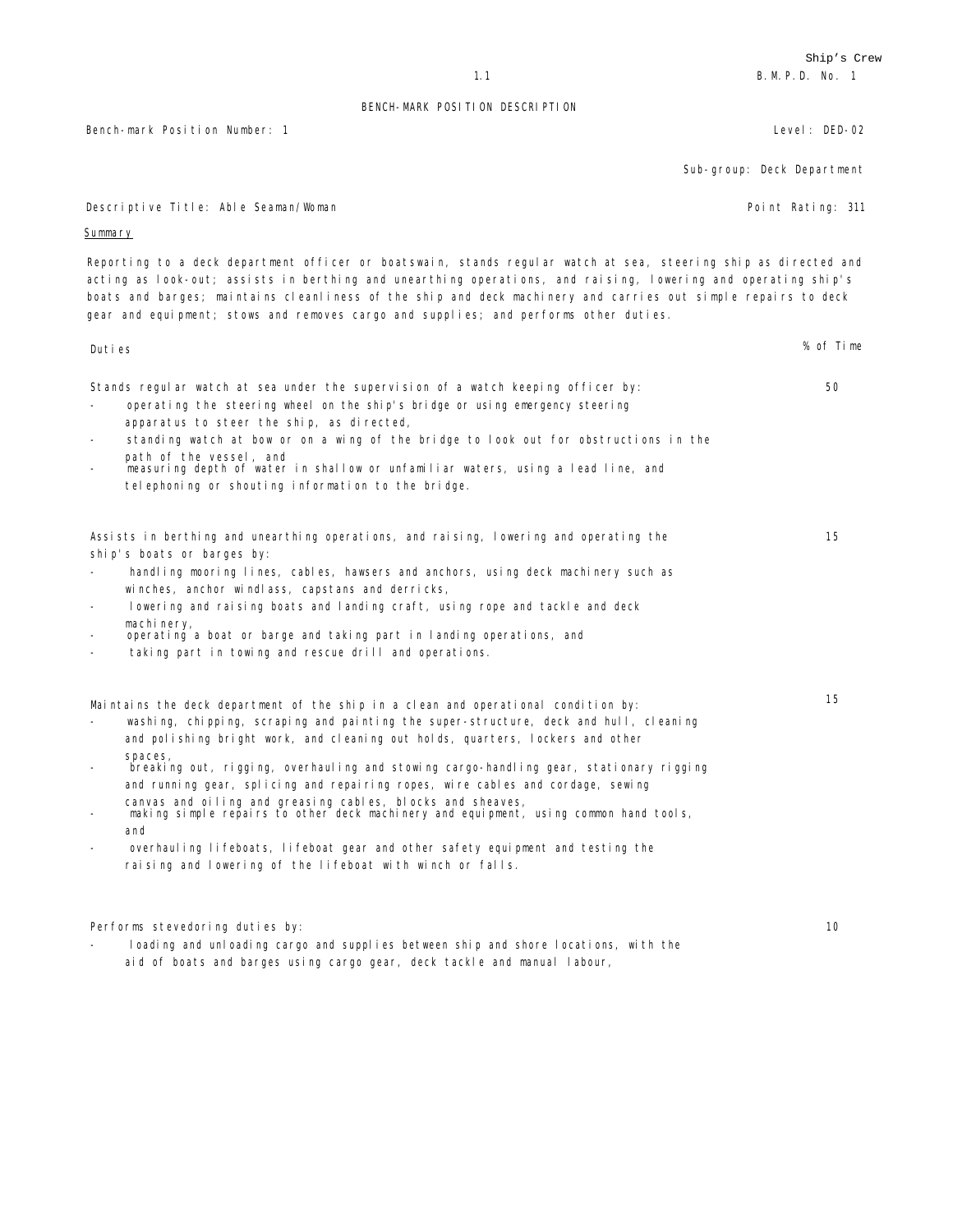|                                                                                                                                                                                                                                                                                                                                                                    | Ship's Crew        |
|--------------------------------------------------------------------------------------------------------------------------------------------------------------------------------------------------------------------------------------------------------------------------------------------------------------------------------------------------------------------|--------------------|
| 1.2                                                                                                                                                                                                                                                                                                                                                                | B.M.P.D. No. 1     |
|                                                                                                                                                                                                                                                                                                                                                                    | % of Time          |
| stowing and securing such cargo on or below decks, against sea and weather hazards,<br>$\overline{\phantom{a}}$<br>and                                                                                                                                                                                                                                             |                    |
| assisting in fuelling the ship.                                                                                                                                                                                                                                                                                                                                    |                    |
| Performs other duties such as constructing, maintaining and repairing aids to navigation<br>on shore and laying out and lifting buoys, handling/deploying and recovering oil<br>pollution gear and equipment, streaming and recovering scientific equipment and gear,<br>steering ship by compass (magnetic or gyro) as directed, working aloft and over the side. | 10                 |
| Speci fi cati ons                                                                                                                                                                                                                                                                                                                                                  | Degree/<br>Poi nts |
| Comprehension and Judgement                                                                                                                                                                                                                                                                                                                                        |                    |
| There is a need to understand verbal orders and obey them quickly and efficiently; little<br>judgement is required.                                                                                                                                                                                                                                                | 1 / 50             |
| Training and Experience                                                                                                                                                                                                                                                                                                                                            |                    |
| The work requires experience in using a steering wheel and in steering to a prescribed<br>course. Skill in reading a compass and in using ordinary hand tools to carry out simple<br>repairs is also necessary.                                                                                                                                                    | 2 / 78             |
| Effort                                                                                                                                                                                                                                                                                                                                                             |                    |
| Mental – During spells of bad weather and low visibility, attention and periods of<br>concentration are required in the work of steering the ship according to instructions, and<br>in look-out duties.                                                                                                                                                            | 2 / 23             |
| Physical - The work requires constant standing while steering the ship and while performing<br>look-out duties, considerable heavy lifting for short periods of time while handling cargo,<br>and working from ladders and staging while washing, chipping and painting.                                                                                           | $3 \times 36$      |
| Responsibility                                                                                                                                                                                                                                                                                                                                                     |                    |
| Resources – An error in judgement during steering or look-out duties, or in berthing, or<br>raising ship's boats could lead to accidental damage to equipment. However, these duties<br>are carried out under close supervision of a senior crew member, who is responsible for<br>the prevention of such errors.                                                  | 1 / 10             |
| Safety of Others - The cleaning, maintenance and repair duties require contact with other<br>crewmembers, and some care is needed to prevent injuries to others.                                                                                                                                                                                                   | 2 / 30             |
| Working Conditions                                                                                                                                                                                                                                                                                                                                                 |                    |
| Environment - Working conditions vary from relatively pleasant while working in the<br>wheelhouse,to disagreeable in bad weather conditions while acting as look-out or while<br>chipping and scraping the superstructure of the ship. The distribution of the duties<br>results in occasional exposure to several disagreeable conditions.                        | 2 / 46             |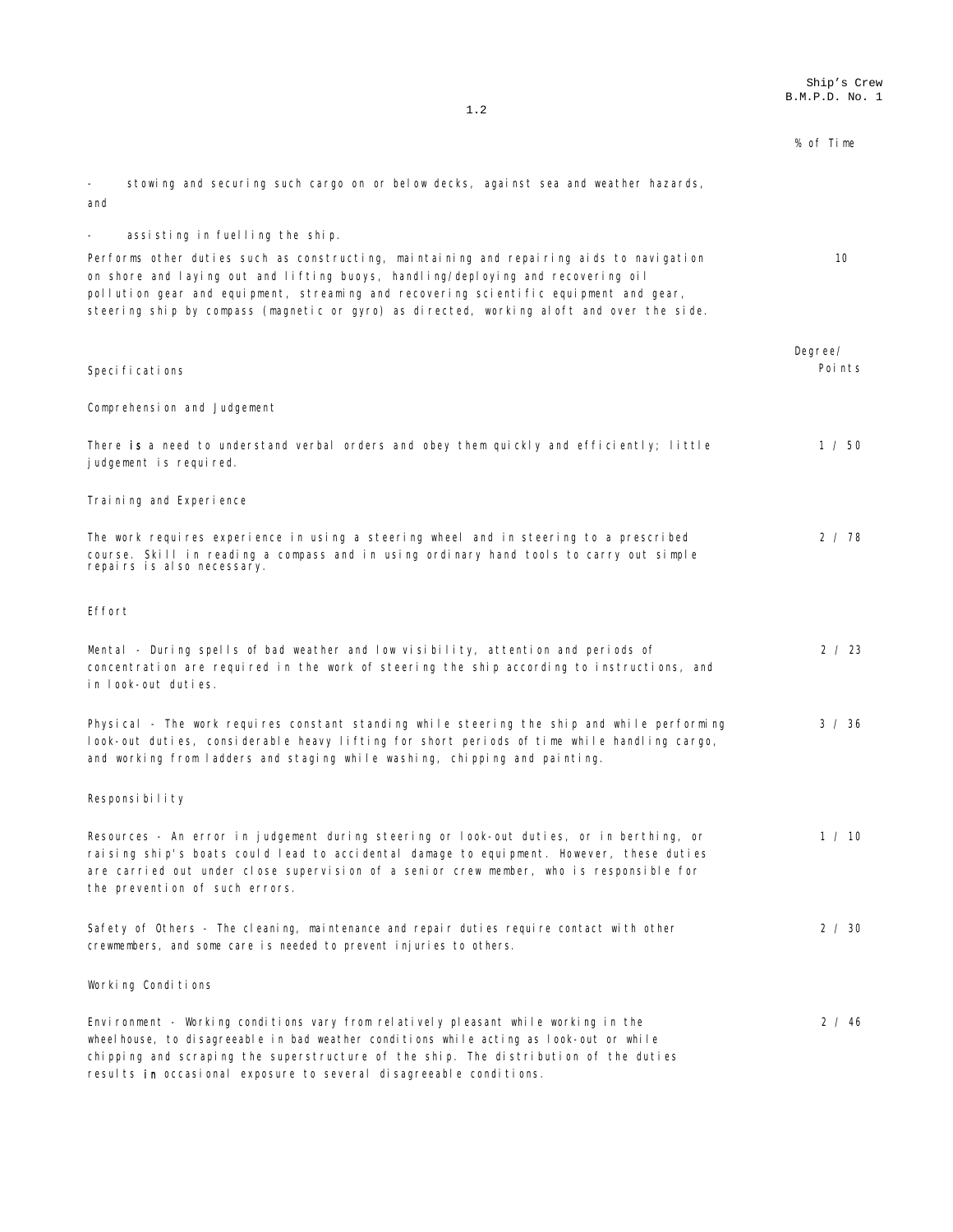Ship's Crew B.M.P.D. No. 1

| Degree/ |
|---------|
| Points  |
|         |
|         |

Hazards - Normal precautions greatly reduce the exposure to accidents resulting from falls from ladders or staging, from handling of cargo, or from contact with moving lines and deck machinery. However, from time to time work is done in more exposed areas and the risk increases. 2 / 23

## Supervision

The supervision of others is not normally required, but it may be necessary to show or tell other employees how to perform tasks or duties. Al / 15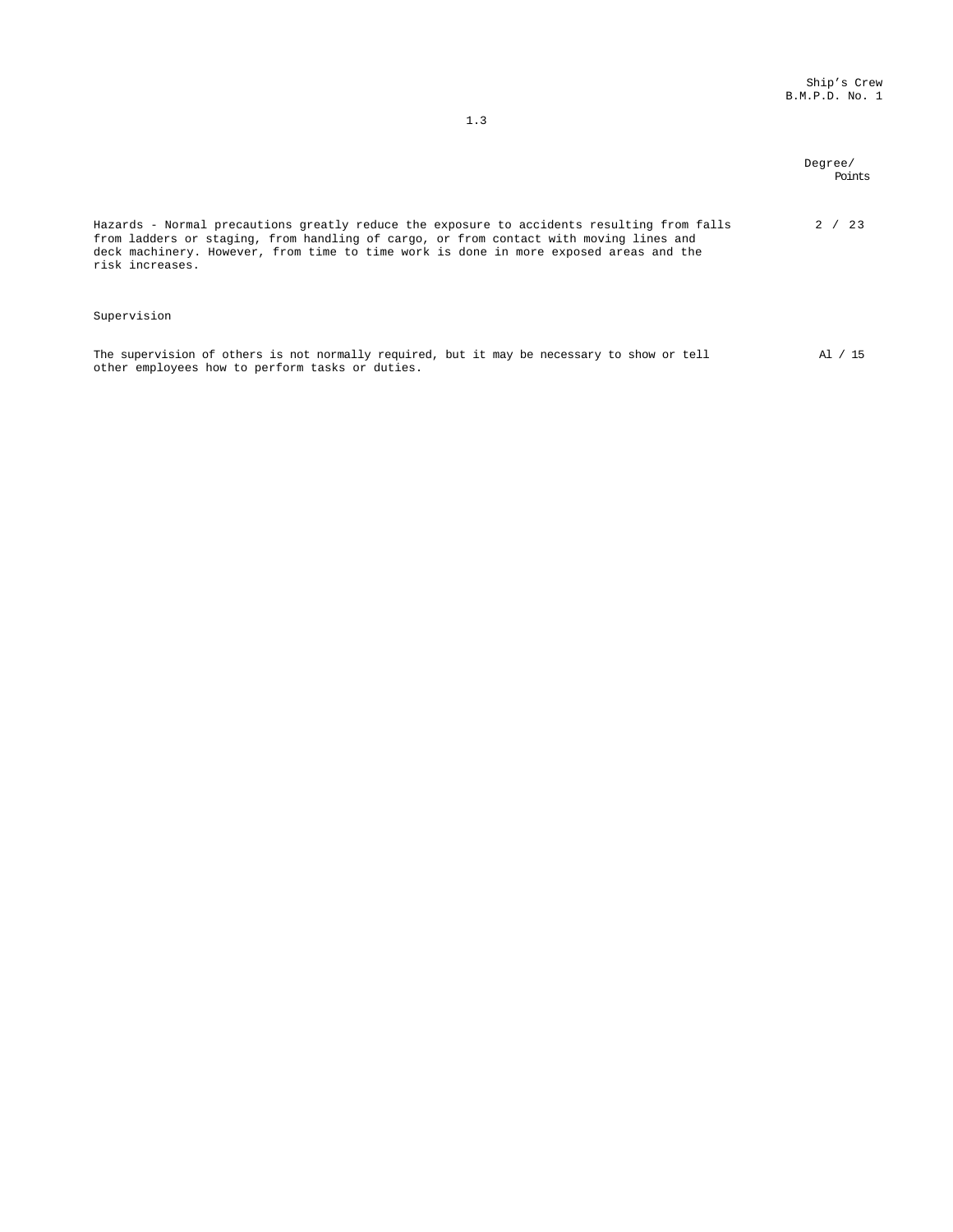"D Class"



 $\sim$ 

 $1\,.4$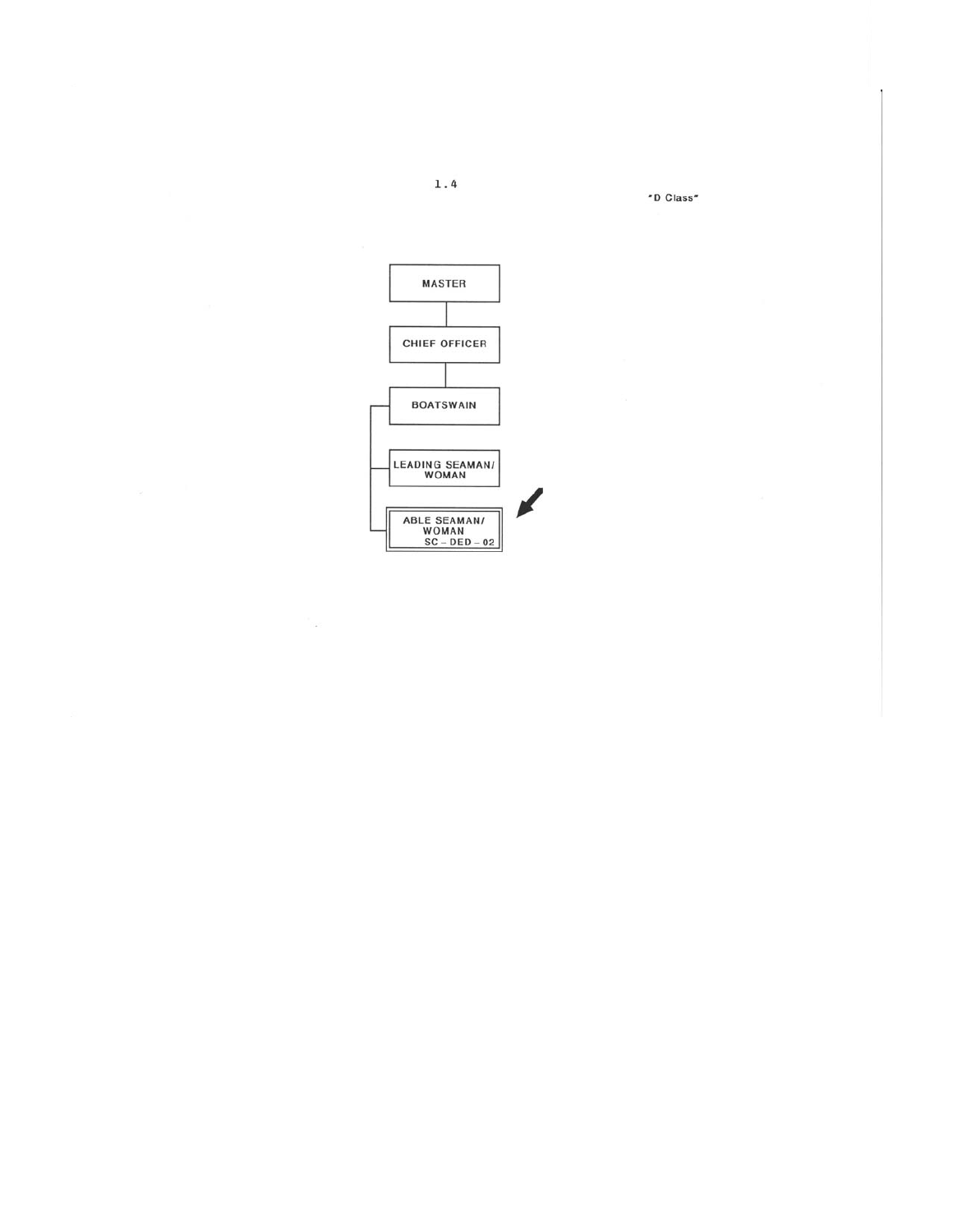Ship's Crew B.M.P.D. No. 2

#### BENCH-MARK POSITION DESCRIPTION

Bench-mark Position Number: 2 2 Level: DED-05

15

Sub-group: Deck Department

Descriptive Title: Boatswain Point Rating: 654

#### **Summary**

Reporting to the senior officer of the deck department, supervises the deck department crew on a Canadian Government ship; ensures cleanliness of the ship and good working condition of all machinery, equipment and ship's navigational aids under control of the deck department; directs the construction, maintenance and repair of aids to navigation; and performs other duties.

Duties % of Time Supervises approximately 15 deck department crewmembers on a Canadian Government ship engaged in such operations as ice-breaking, buoy-laying, and delivering supplies to lighthouses and isolated posts by: 50 determining daily work schedules, assigning tasks, checking work for completeness and ensuring observance of regulations pertaining to ships' crews, - giving on-the-job training and instruction to crewmembers in work methods and procedures, - maintaining discipline during working hours and in the ship's mess and canteen, reviewing work proficiency of deck crew, and making recommendations for promotion or disciplinary action, and controlling the deck department crew engaged in such activities as using deck machinery and hoisting equipment, berthing and unearthing ship, handling and stowing cargo and supplies, lowering and hoisting boats, landing craft, and floating and fixed aids to navigation, and securing helicopters. Ensures cleanliness of the ship and the good working condition of all equipment and ship's navigational aids under control of the deck department by: 25 overseeing crewmembers engaged in ship's cleaning, such as chipping and scaling steelwork, washing and painting wood-work, cleaning out holds and quarters, and directing running maintenance and repair to deck department machinery and equipment,

such as oiling and greasing deck machinery, sewing canvas, repairing running gear, inspecting and making minor repairs to lifeboats, safety equipment and ship's aids to navigation, lights, flares and signals.

Directs the construction, maintenance and repair of aids to navigation, both floating and fixed by:

- taking charge of a boat or barge engaged in landing personnel, cargo, equipment and supplies on rugged sea-coasts and delivering them over beaches and difficult terrain;
- overseeing the building of forms, mixing and pouring of cement, and other work necessary to erect shore-based aids to navigation; and
- inspecting aids to navigation, determining services or repairs needed, assigning deck personnel to the work and checking completed work.

2.1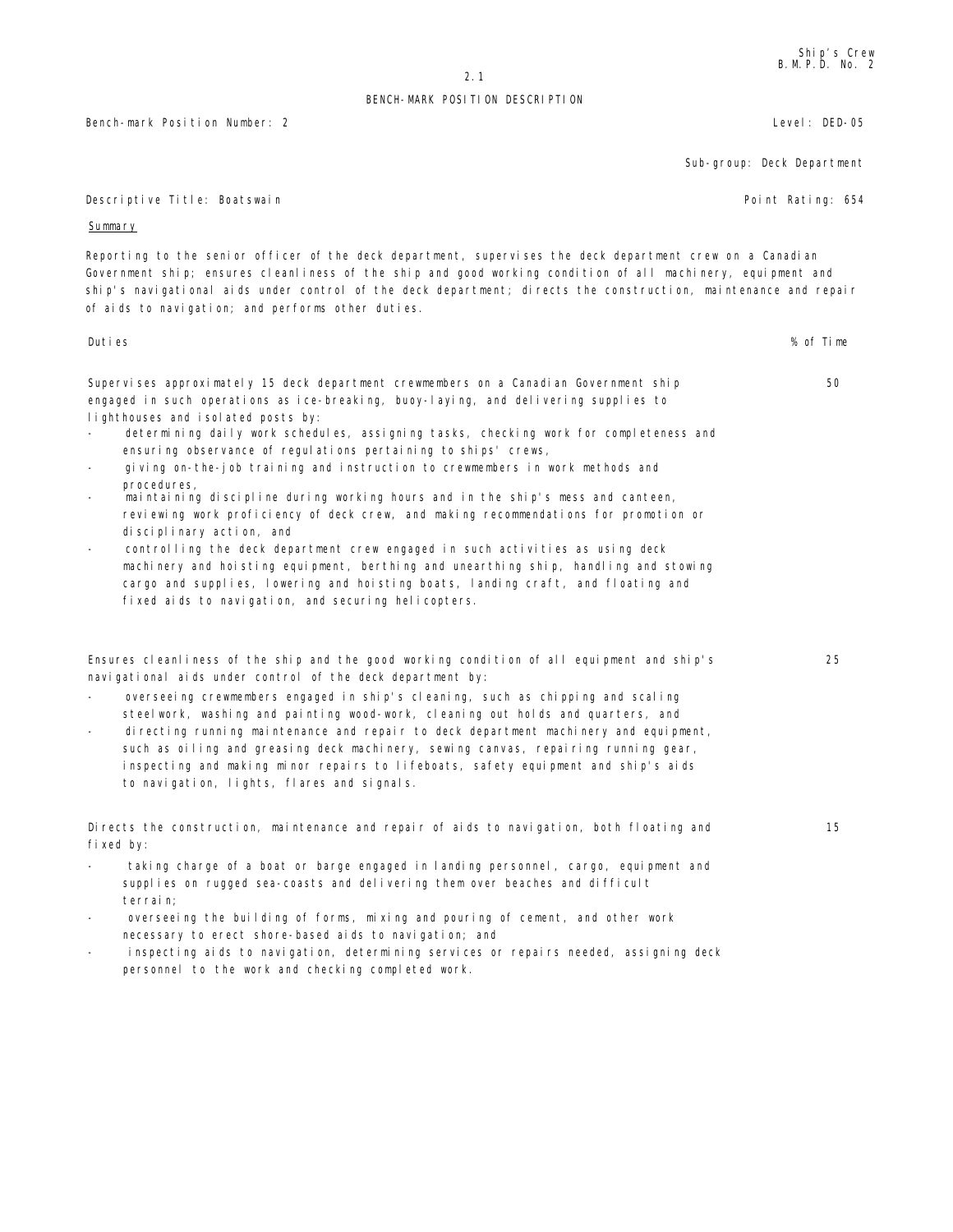|                                                                                                                                                                                                                                                                                                                                                                            | % of Time          |
|----------------------------------------------------------------------------------------------------------------------------------------------------------------------------------------------------------------------------------------------------------------------------------------------------------------------------------------------------------------------------|--------------------|
| Performs other duties such as issuing and recording deck department stores and spare parts,<br>conducting towing, search and rescue operations, and safety, fire and damage-control<br>drills, and steering ship when so directed.                                                                                                                                         | 10                 |
| Speci fi cati ons                                                                                                                                                                                                                                                                                                                                                          | Degree/<br>Poi nts |
| Comprehension and Judgement                                                                                                                                                                                                                                                                                                                                                |                    |
| The work is done under direction of watch keeping deck officers, but requires understanding<br>of the work of the ship and the use of judgement in interpreting instructions,<br>co-ordinating the activities of the crew, and maintaining effective deck department<br>acti vi ti es.                                                                                     | 4 / 170            |
| Training and Experience                                                                                                                                                                                                                                                                                                                                                    |                    |
| The work requires experience in the work methods and procedures of the deck department and<br>in repair and maintenance techniques as they are related to deck equipment. The deck<br>department work includes responsibility for keeping deck equipment in good running order<br>by proper maintenance and servicing, and the supervision of crewmembers.                 | 5 / 163            |
| Effort                                                                                                                                                                                                                                                                                                                                                                     |                    |
| Mental - The work requires supervision of crewmembers engaged in a wide variety of tasks;<br>the detailed organizing of their work demands constant attention.                                                                                                                                                                                                             | 4 / 50             |
| Physical - The work demands constant walking or standing and some climbing, but little or<br>no lifting or handling of heavy material or equipment.                                                                                                                                                                                                                        | 2 / 23             |
| Responsibility                                                                                                                                                                                                                                                                                                                                                             |                    |
| Resources - Damage to equipment, waste of time and materials can result if work is not<br>done satisfactorily.                                                                                                                                                                                                                                                             | 2 / 23             |
| Safety of Others - The work includes responsibility for the safety of others engaged in<br>tasks that require exposure to injury.                                                                                                                                                                                                                                          | 3 / 50             |
| Working Conditions                                                                                                                                                                                                                                                                                                                                                         |                    |
| Environment - The duties require periodic exposure to bad weather, rough seas, and other<br>di sagreeable condi ti ons.                                                                                                                                                                                                                                                    | 2 / 46             |
| Hazards - The duties require moving close to operating machinery and occasionally handling<br>ship's boats in rough seas and in dangerous approaches to rocky beaches. Also required<br>is moving buoys and weights around the deck while the ship is moving in a seaway, ensuring<br>the deck crew are working safely to avoid being struck by swinging blocks and wires. | 2 / 23             |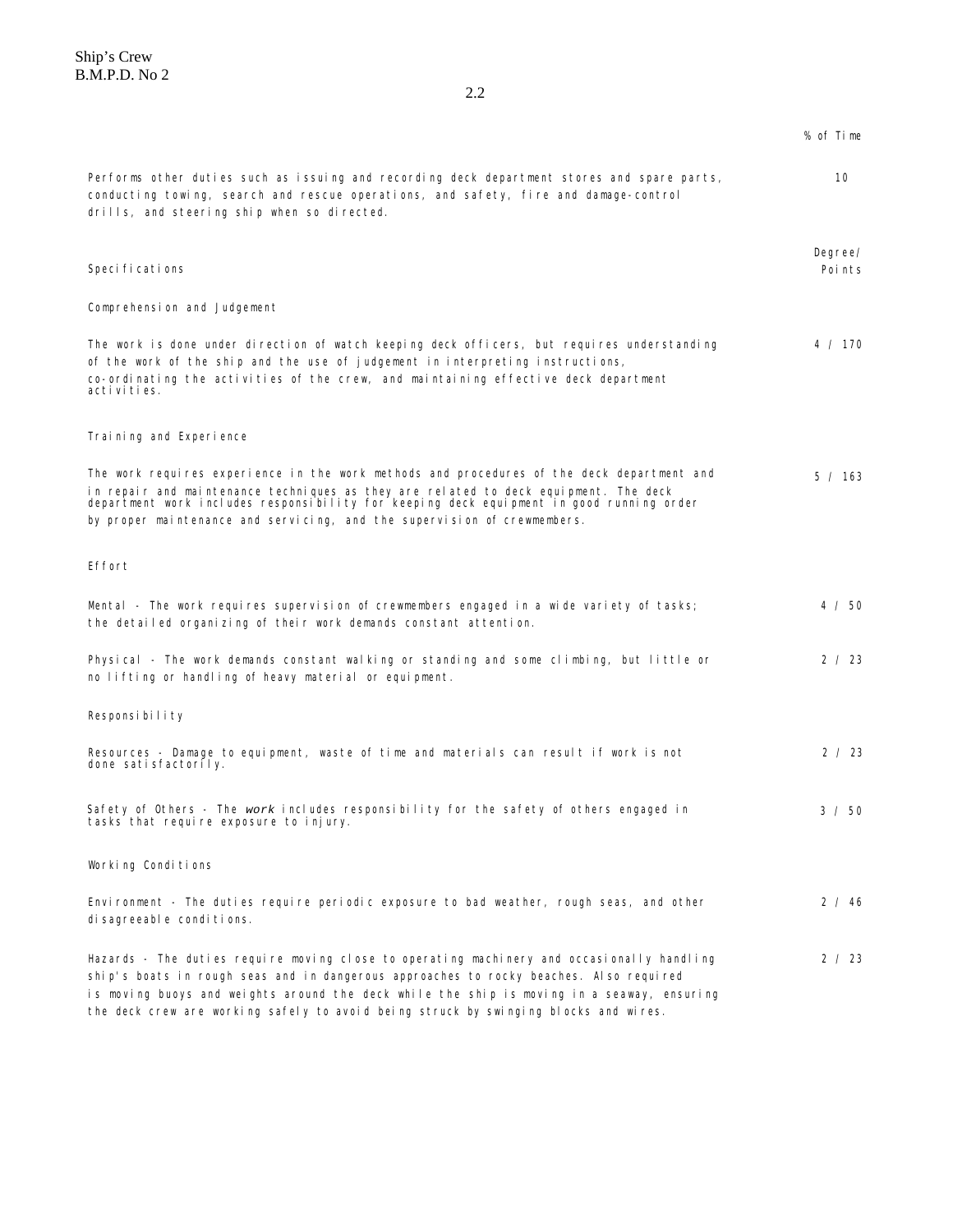Degree/ Points

Supervi si on

Approximately 15 persons will be supervised. Deck officers have over-all responsibility for supervision of the crewmembers, but the boatswain makes short-term allocations of crew to cope with workloads, checks work methods, and advises superiors on work performance of crewmembers.

D4 / 106

2.3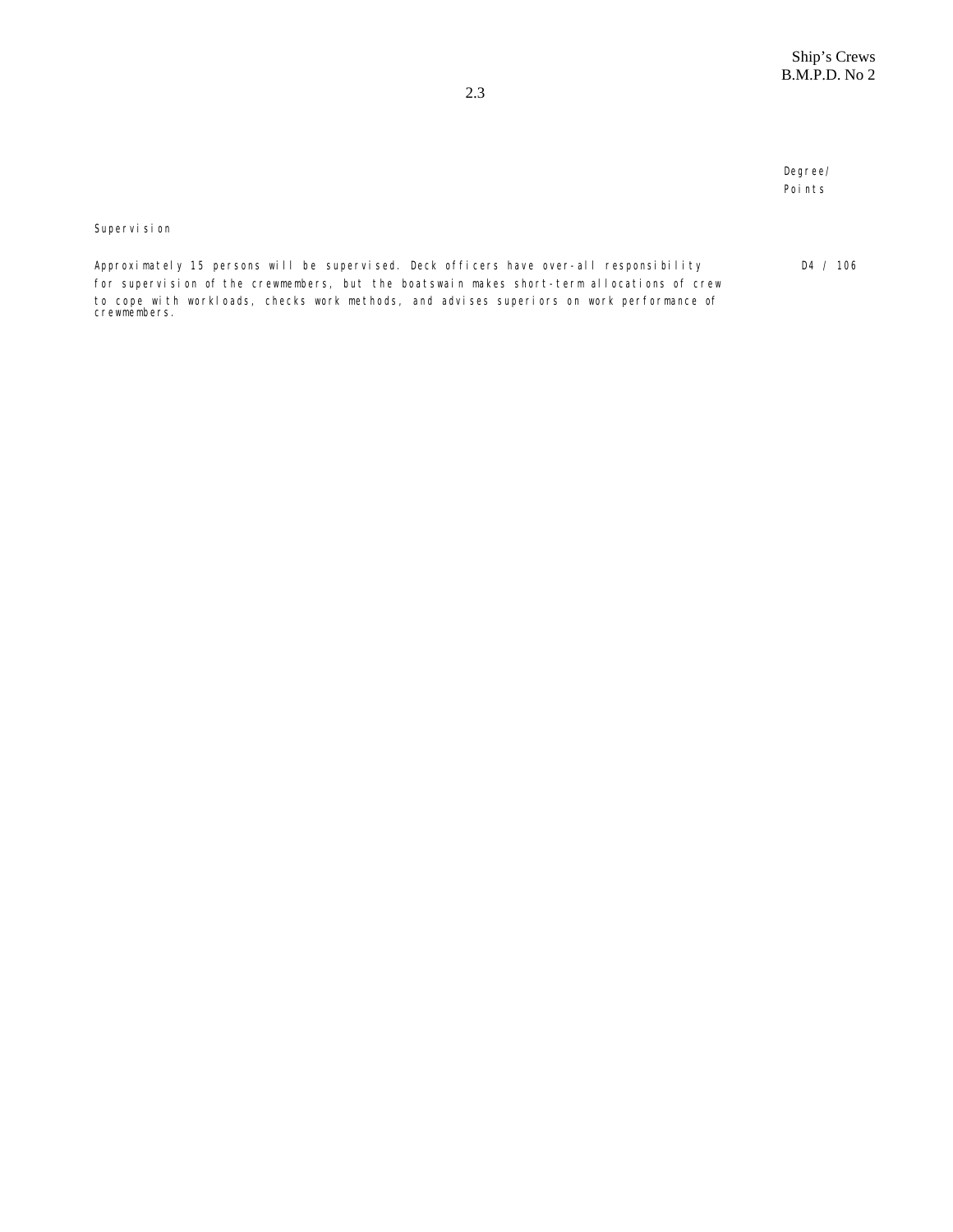"D Class"



 $\sim$ 

 $2.4$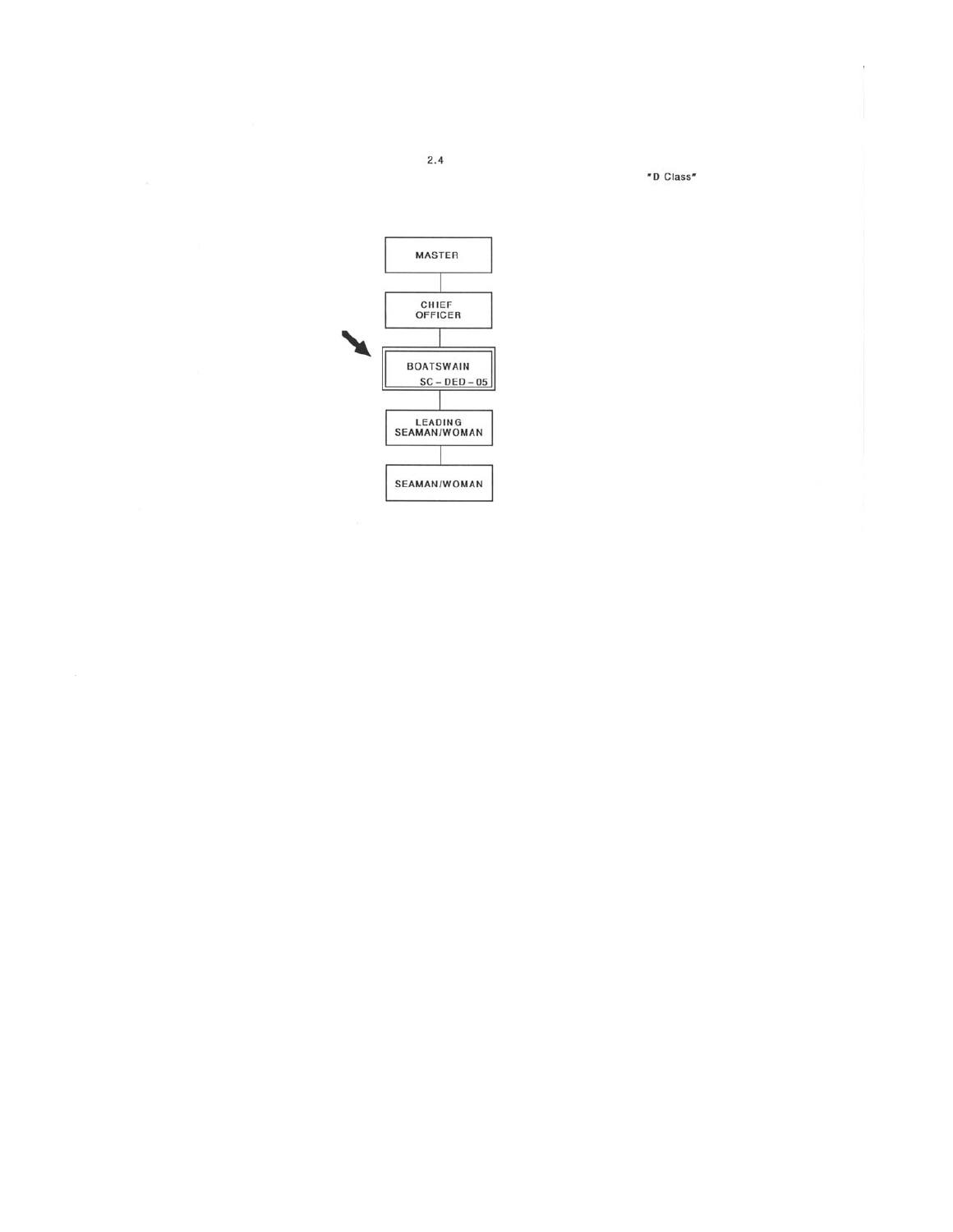### BENCH-MARK POSITION DESCRIPTION

Bench-mark Position Number: 3 Level: DED-03

Sub-group: Deck Department

Descriptive Title: Leading Seaman/Woman Point Rating: 417

Summary

Reporting to a deck department officer or boatswain on a large Department of Transport ship, stands regular watch at sea and in port; supervises a small group of crewmembers carrying out deck department duties; and performs other duties.

Duties % of Time

|     |  | Stands regular watch at sea and in port under the supervision of a watch keeping officer | 30 |  |
|-----|--|------------------------------------------------------------------------------------------|----|--|
| by: |  |                                                                                          |    |  |

- operating the steering wheel on the ship's bridge, and steering and maintaining the ship's course as directed;
- keeping weather, telephone and radio watches and recording observations in the ship's log-book;
- making regular rounds during the silent hours while in port, to ensure the safety of ship, crew and cargo and the proper functioning of the ship's lights; and
- standing at the gangway, receiving and directing visitors, preventing unauthorized persons from coming aboard, and recording ship to shore movements of the ship's company.
- Assists the boatswain in supervising one, two or three crewmembers engaged in deck department duties by:
- controlling the operation of deck machinery such as winches, derricks and cranes;
- overseeing the loading and unloading of equipment and supplies and the movement and securing of boats, helicopters and navigational aids such as buoys;
- acting as coxswain on a boat or barge engaged in laying and lifting buoys and aids to navigation at sea, or in transporting and unloading cargo to shore stations often located in rough terrain and requiring difficult landings;
- checking and keeping records of soundings in fresh water and ballast tanks, bilges and wells;
- participating in towing, salvage, and rescue drill and operations, and maintaining lifeboats and safety equipment in good working order; and
- overseeing the washing and cleaning of the ship's hull, decks and superstructure and the minor maintenance and servicing of cabin fixtures and non-technical systems.

Performs other duties such as messenger and shore services and cleaning, servicing and painting of navigational aids.

50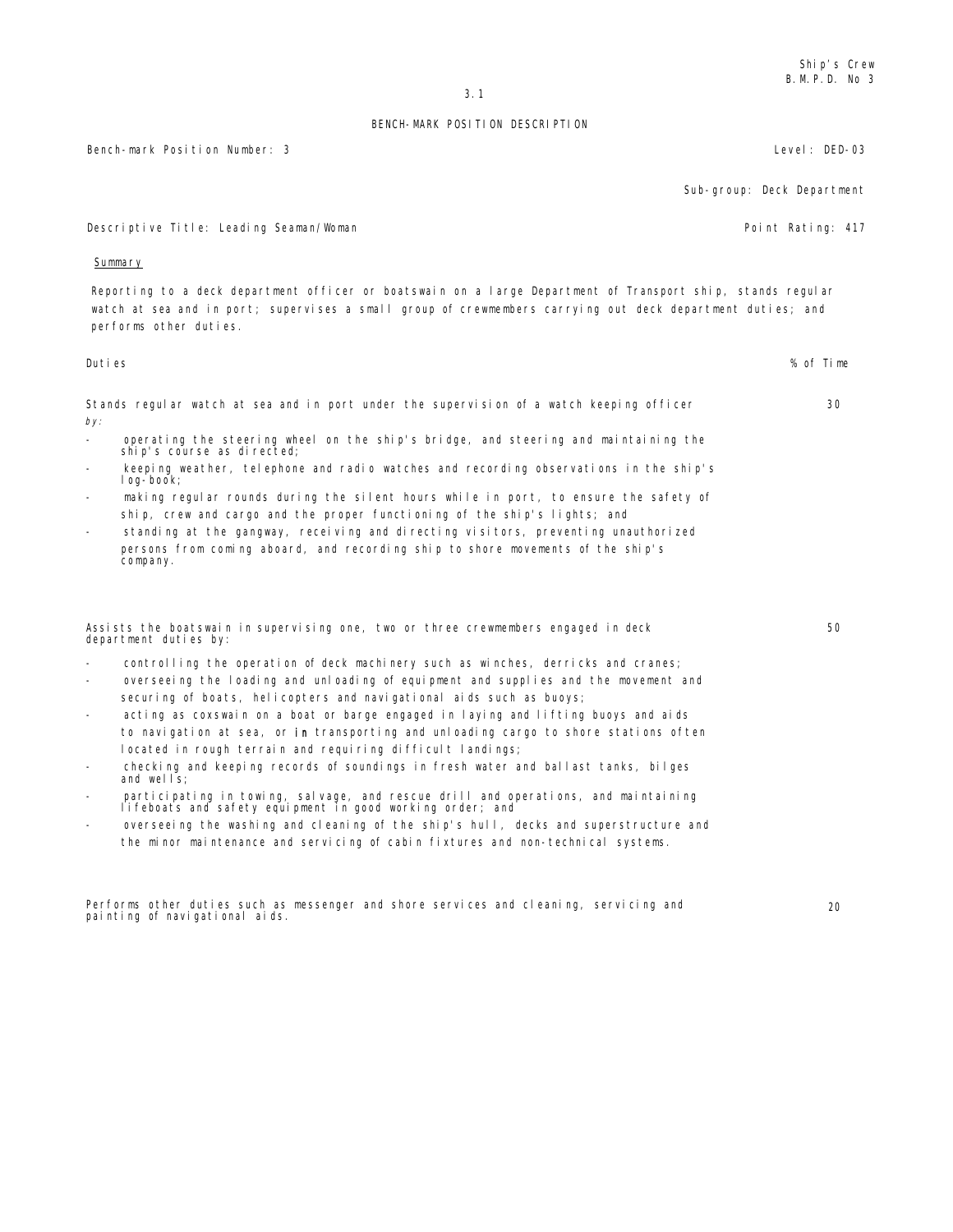Ship's Crew B.M.P.D. No 3

3.2

| Speci fi cati ons                                                                                                                                                                                                                                                            | Degree/<br>Poi nts  |
|------------------------------------------------------------------------------------------------------------------------------------------------------------------------------------------------------------------------------------------------------------------------------|---------------------|
| Comprehension and Judgement                                                                                                                                                                                                                                                  |                     |
| The work requires understanding clear oral and written instructions and, on occasion, the<br>exercise of judgement in carrying out orders personally and supervising others.                                                                                                 | 2 / 90              |
| Training and Experience                                                                                                                                                                                                                                                      |                     |
| The work requires experience in steering the ship, in using a compass and keeping simple<br>records, and in using ordinary hand tools. Experience sufficient to lead other<br>crewmembers in work is also required.                                                          | 3 / 106             |
| Effort                                                                                                                                                                                                                                                                       |                     |
| Mental – Duties include supervision of a variety of operations, with close attention and<br>periodic examination required to ensure that quality standards are maintained.                                                                                                   | 3 / 36              |
| Physical - The work requires constant standing, walking and climbing when on duty.                                                                                                                                                                                           | 2 / 23              |
| Responsibility                                                                                                                                                                                                                                                               |                     |
| Resources - An error injudgement while carrying out the duties could lead to accidental<br>damage to equipment. Supervisory duties include responsibility for safeguarding against<br>accidental damage to equipment and against waste of material and time by subordinates. | 2 / 23              |
| Safety of Others - The work includes close contact with other crewmembers in the moving<br>of cargo, boats, and work staging. The duties include responsibility for ensuring safe<br>working conditions.                                                                     | 3 / 50              |
| Working Conditions                                                                                                                                                                                                                                                           |                     |
| Environment - Deck duties require periodic exposure to such disagreeable conditions as<br>extremes of weather, noise and wet. Protective clothing must be worn.                                                                                                              | 2 / 46              |
| Hazards - Injuries may occur from moving machinery, falling objects and shifting of cargo,<br>but ordinary precaution reduces the hazard.                                                                                                                                    | 2 / 23              |
| Supervi si on                                                                                                                                                                                                                                                                |                     |
| The work requires the supervision of no more than three crewmembers engaged in a variety<br>of duties, assignment of work to them, and checking to ensure that it is completed<br>according to instructions.                                                                 | B <sub>2</sub> / 20 |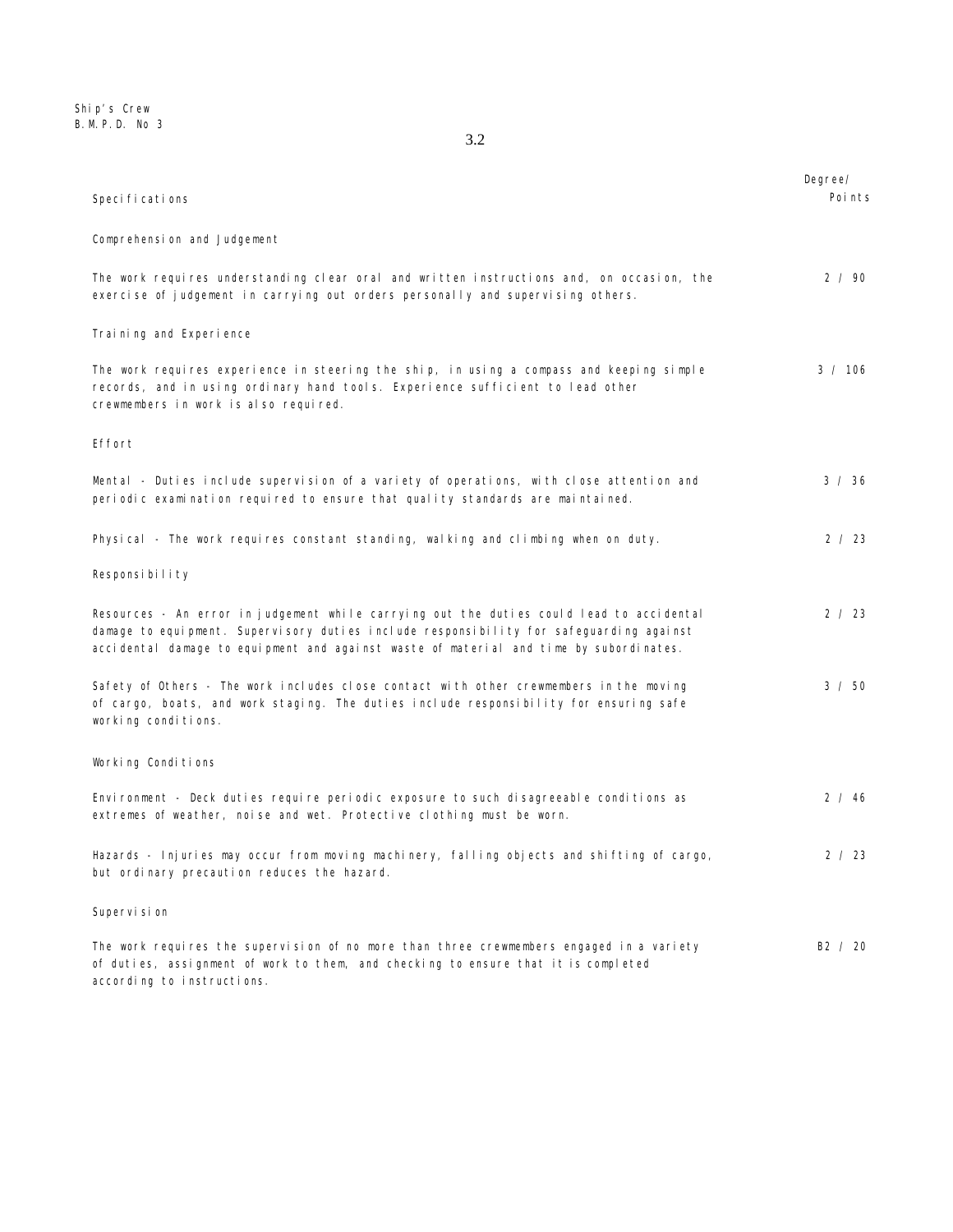"D Class"

÷.



 $3.3\,$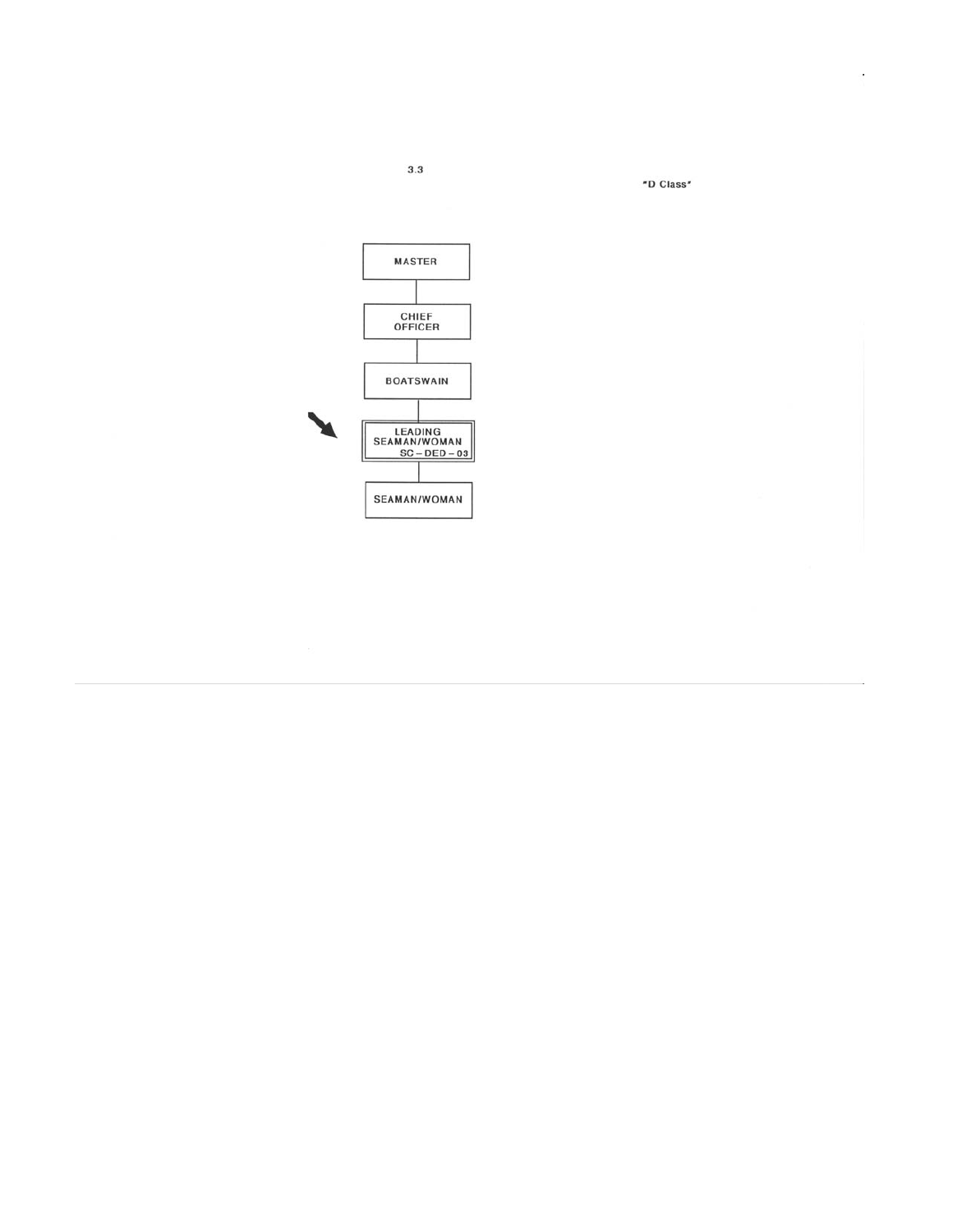# BENCH-MARK POSITION DESCRIPTIONS

# SUB-GROUP: ENGINE ROOM DEPARTMENT (ERD)

| BENCH-MARK     |                       |      |
|----------------|-----------------------|------|
| POSITION NO.   | DESCRIPTIVE TITLE     | PACE |
|                |                       |      |
|                |                       |      |
| $\overline{4}$ | Engine Room Rating    | 4.1  |
|                |                       |      |
| 5              | Engine Room Assistant | 5.1  |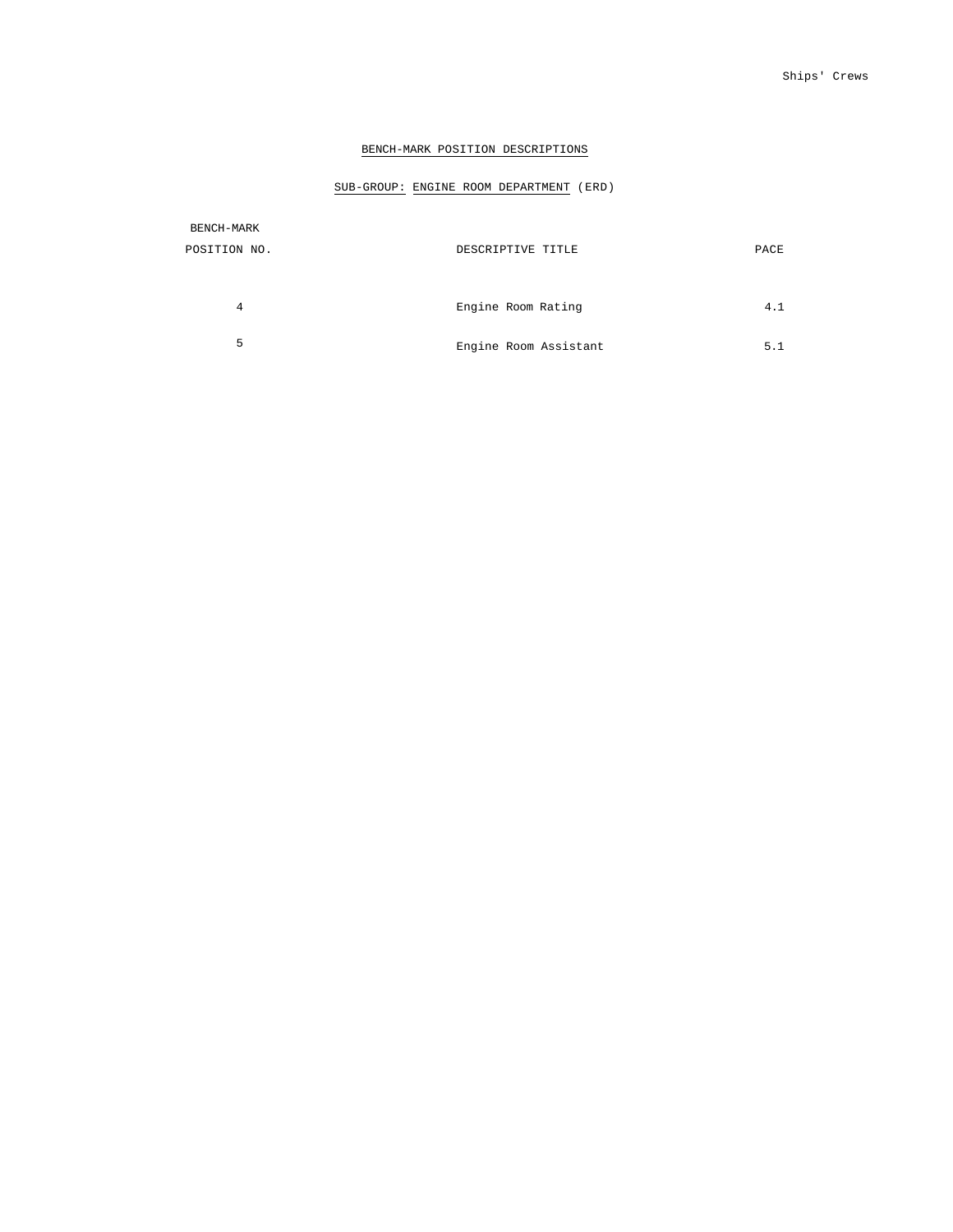## BENCH-MARK POSITION DESCRIPTION

Bench-mark Position Number: 4 Level: ERD-02

Sub-group: Engine Room Department

Descriptive Title: Engine Room Rating Point Rating: 358

**Summary** 

Reporting to the Chief Engineer/Senior Engineer/First Engineer, perform a variety of engine room department duties in the 24 hour operation of any ship in the Regional Fleet and assist as directed in the maintenance of a clean and operational engine room.

Observe and inspect, during specified watch, operating machinery, engines and equipment to ensure<br>normal operation conditions and report to the Engineer of the watch any exceptions or abnormalities;<br>oil and grease machiner operations.

Proceed with minor maintenance and repair work on engines; machinery and equipment as directed, using simple tools; assist the ship's electrician(s) and engineers in repair and maintenance work; rig and unrig staging; clean and fetch tools and parts; operate chain hoists and lift heavy parts, etc.; clean, polish, wash, scrub and do similar tasks in areas, places and structures; prepare surfaces of structures, engines, equipment, etc., for painting by chipping, scraping, descaling, sanding and brushing; apply a variety of protective and decorative preservatives, paints, lacquers, stains, enamels using brushes, rollers and spray guns; participate in fuelling and storing operations, handle and connect hoses to control the transfer of fuel and the amounts taken, transfer and stow stores; and do minor maintenance tasks on internal combustion engines in launches, lifeboats and barges under supervision and operational servicing without direct supervision when away from the parent ship.

Perform other duties such as assist in the maintenance and repair of scientific survey equipment using simple tools and chain hoists, and cleaning and greasing; fetch, clean and store tools after completion; occasionally assist in setting up shore stations by helping set up machinery and services; various duties in the Store Facilities Section; temporary watch while the Watch keeping Engineer is absent from the engine room; follow safe working procedures, using specified protective devices and equipment and reporting immediately any accidents, unsafe or unsatisfactory conditions.

40

10

Duties % of Time

50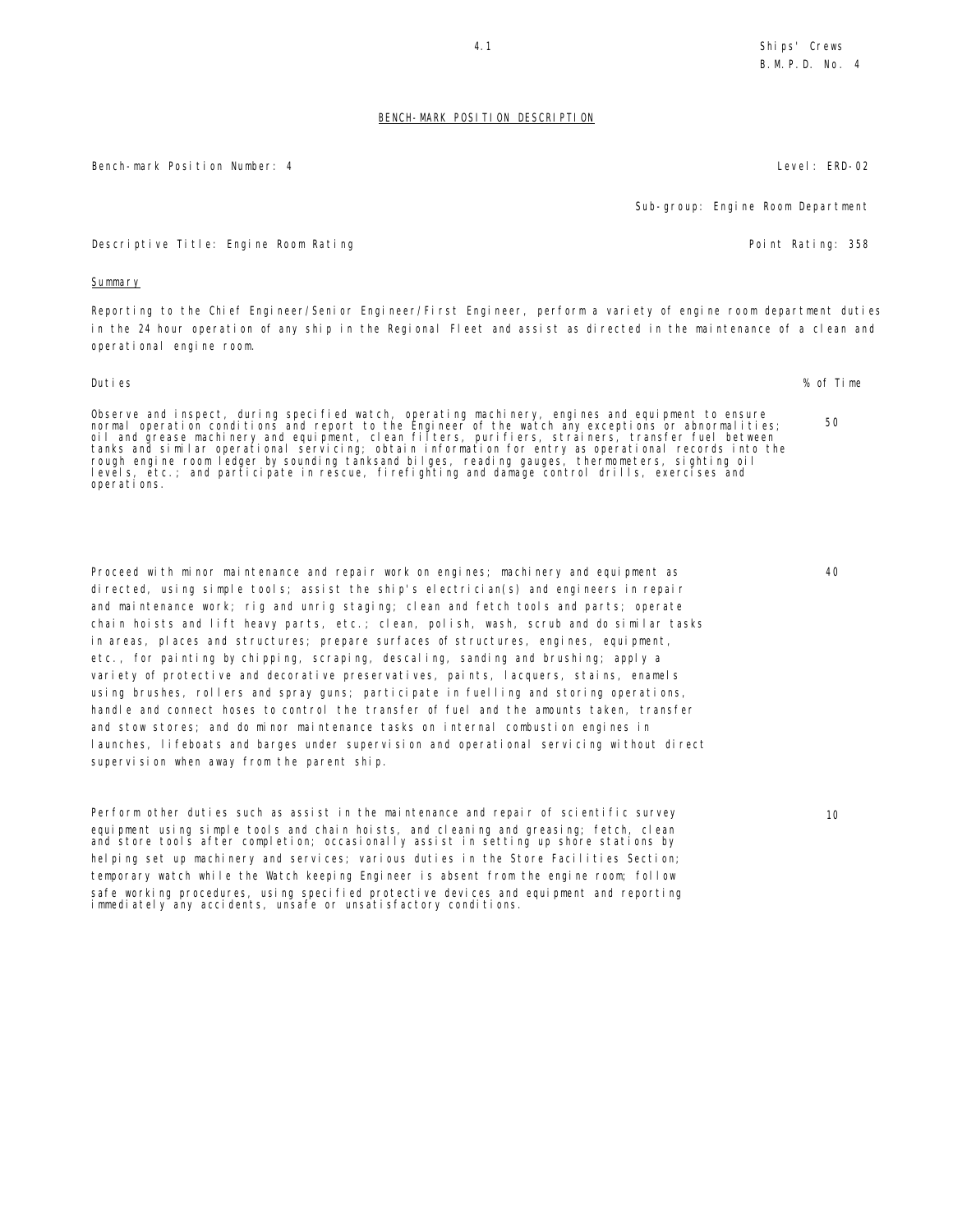Ships' Crews 4.2 B.M.P.D. No. 4 Speci fi cati ons Degree/ Points Comprehension and Judgement The work requires sufficient understanding to follow detailed oral and written instructions. Some judgement is required in deciding the use of lubricating materials and cleaning compounds, while following well established work schedule and well defined methods of procedures. 2 / 90 Training and Experience The work requires some experience in operating and servicing engines and mechanical equipment, using basic hand tools, reading measuring devices indicating temperature, pressure, level of fuel, oil and recording into ledgers. 2 / 78 Effort Mental - The work requires careful attention for short periods of time when oiling and greasing machinery and equipment. 2 / 23 Physical - The work requires continual standing or walking, and handling of lightweight material. Maintenance work on equipment requires a moderate level of physical effort. 2 / 23 Responsibility Resources - Incorrectly serviced equipment could result in loss of operational time and costly repairs. 2 / 23 Safety of Others - The work for the most part is performed in isolation and there is little likelihood of injury to others. ï i 10 Working Conditions Environment - The work is performed in a noisy and hot engine room and sometimes in confined spaces. There are frequent absences from home port for extended periods of time. 3 / 73 Hazards - Occasional injuries could result from burns, scalds, electric shock and moving machinery. 2 / 23

Supervision

There is an occasional need to show other employees how to do work. There is an occasional need to show other employees how to do work.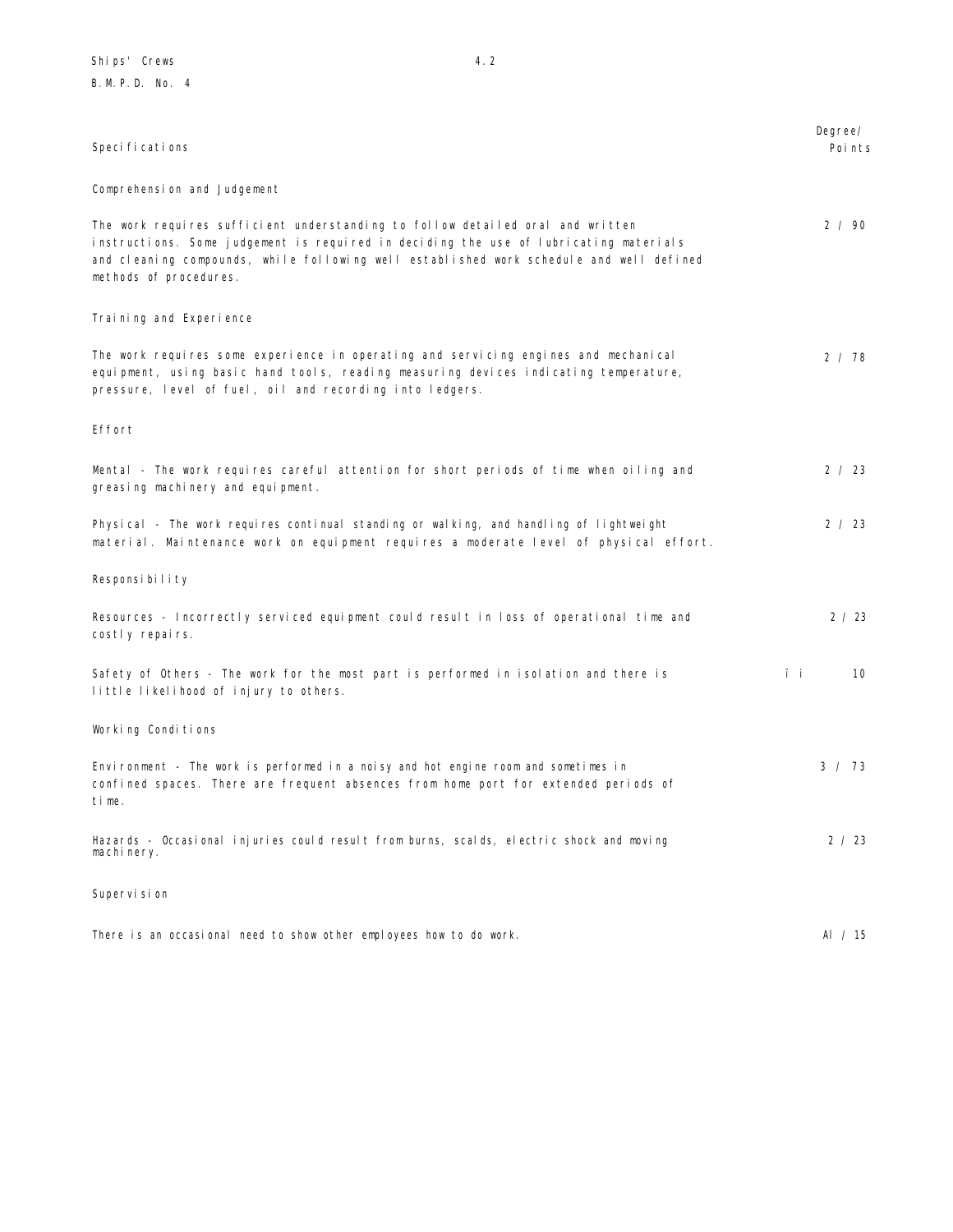"D Class""

÷.



 $4.3$ 

 $\omega$ 

 $\frac{1}{\sqrt{2}}$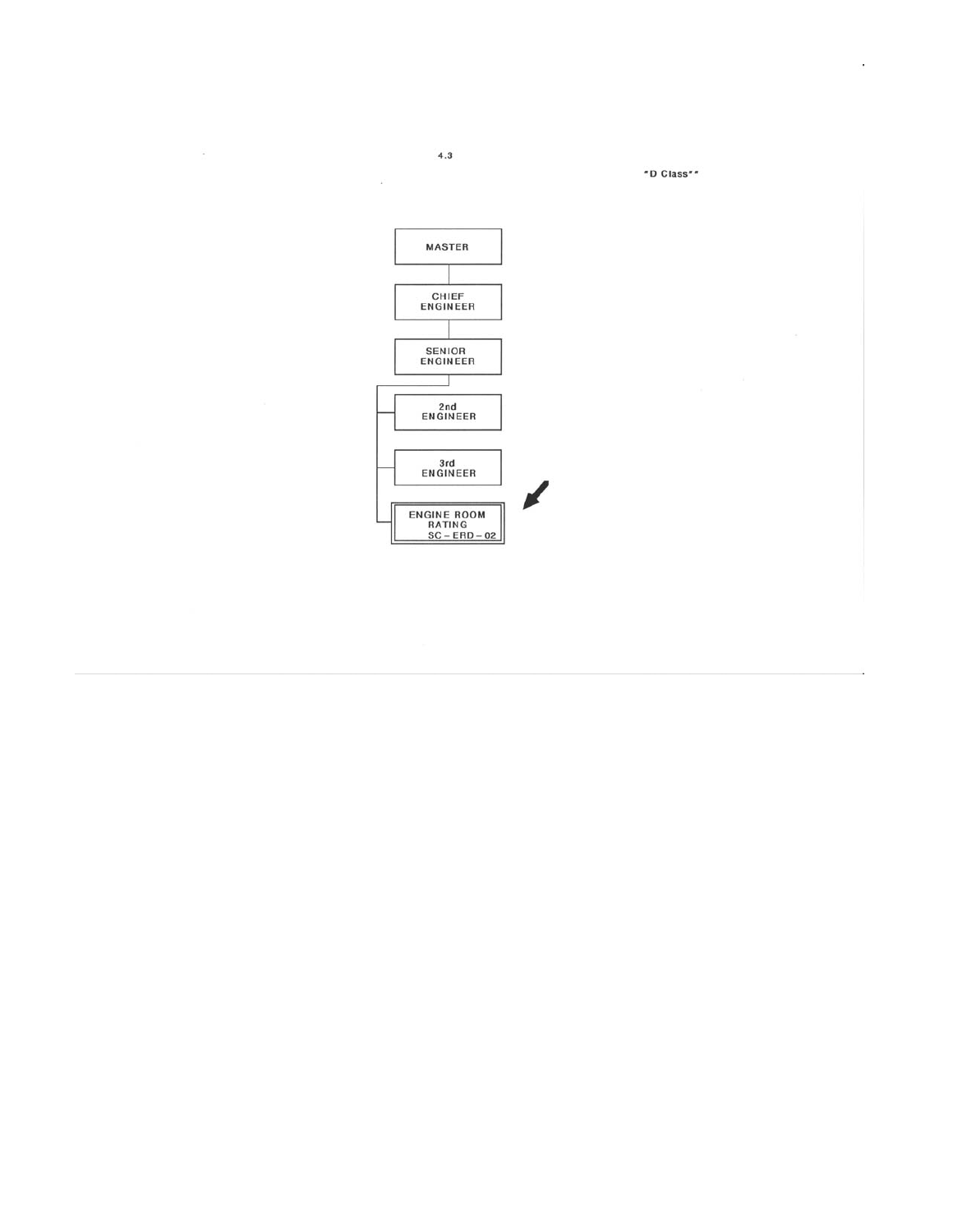Ships' Crews 5.1 B.M.P.D. No. 5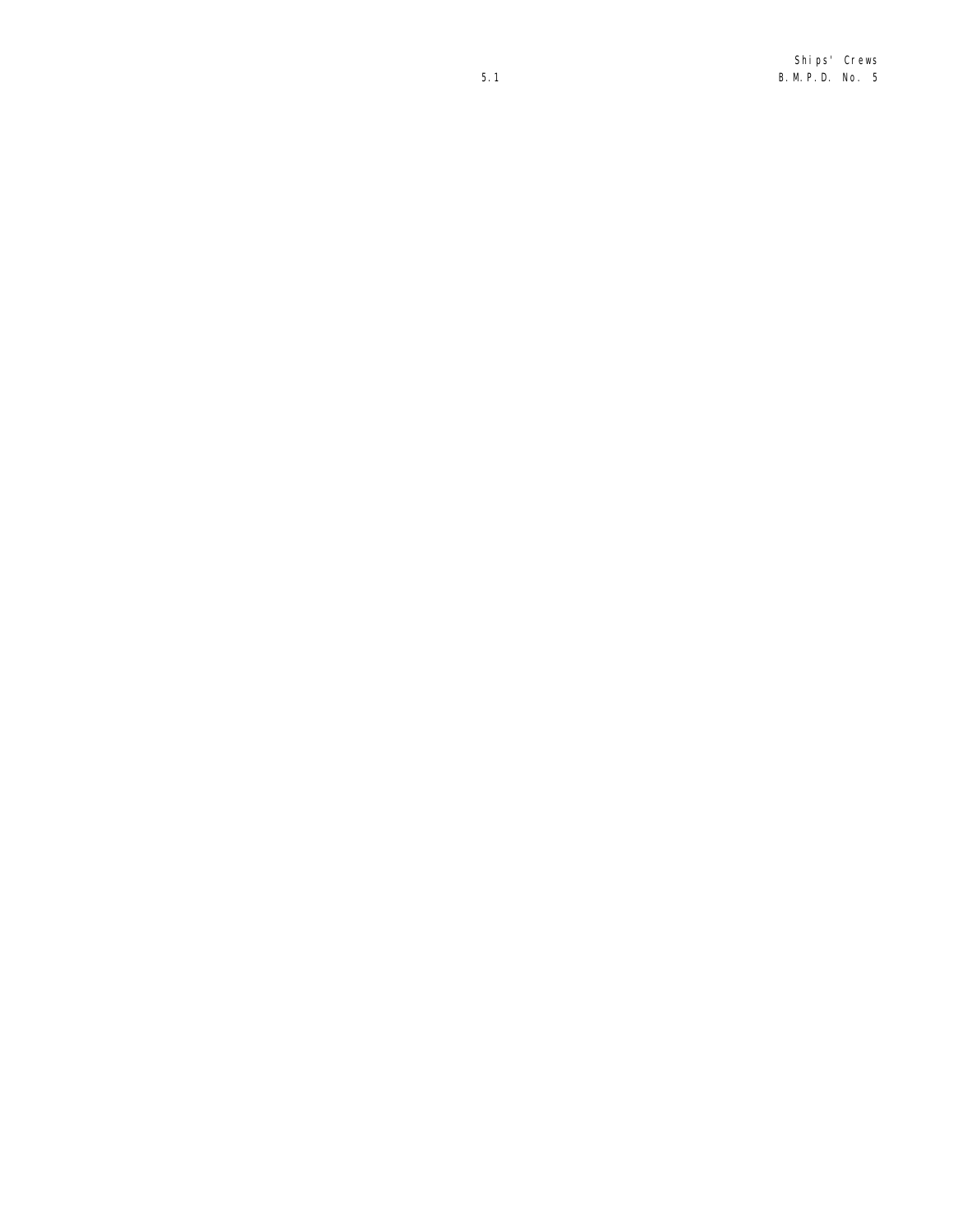Sub-group: Engine Room Department

### Descriptive Title: Engine Room Assistant Point Rating: 426

### **Summary**

Reporting to the Chief Engineer and under the supervision of a Watch keeping Engineer, attend to the lubrication of machinery and equipment under the control of the Engine Room Department during the hours of a regular watch at sea and an auxiliary watch in port; operate as directed all main and auxiliary machinery and equipment; keep the Engine Room Department machinery, equipment and spaces in a clean and orderly condition; work independently or under direction of an Engineer Officer during maintenance and opening up of main and auxiliary machinery for survey or repair and record data in Engine Room logs; perform other duties as required.

#### Duties % of Time

Attend to the lubrication of the machinery and equipment under the control of the engine room department during the hours of a regular watch at sea and an auxiliary watch in port; check and maintain all oil pump levels of main and auxiliary machinery including thrust shaft and propeller shaft bearing and maintain correct levels by adding as necessary; check and maintain correct levels in manually filled oil feeder boxes and grease cups of main and auxiliary machinery including pumps, steering gear, and refrigeration machinery; hand oil, using oil feeder can, all friction surfaces of pumps, steering gear and auxiliary equipment not fed from oil boxes or by forced lubrication; change and clean oil filters as necessary.

Operate all main and auxiliary machinery and equipment as directed by Watch keeping ER officer; observe and read pressure gauges, thermometers, pyrometers, and all other instruments provided to record the operation conditions and efficiency of all main and auxiliary machinery; record gauge and thermometer readings in the rough log and reporting any variances from normal to the Engineer in charge; check by feel, exposed cooling water and lubrication oil of all machinery to detect overheating or faulty thermometer readings; check by sound and feel, engine crankcases for overheating or faulty operations; check by feel, all accessible bearings of main and auxiliary machinery including generators; observe pressure gauges, water gauge glasses and condition of fires of heating boilers and burner tips as required; check gauges and oil levels of refrigeration machinery and refrigerated room temperatures; inspect engine room bilges and pumping out as directed; operate fuel and lubricating oil purifiers and clean purifiers as required; operate evaporator and regulate feed and heating steam as necessary and assist in opening up and clean of evaporator and coils as necessary; report to the Engineer in charge conditions found during all regular checks as outlined and report immediately any evidence of overheating or unusual operations observed during watch; as directed transfer fuel oil and ballast water between tanks by opening and closing valves and starting and stopping of pumps as necessary.

10

30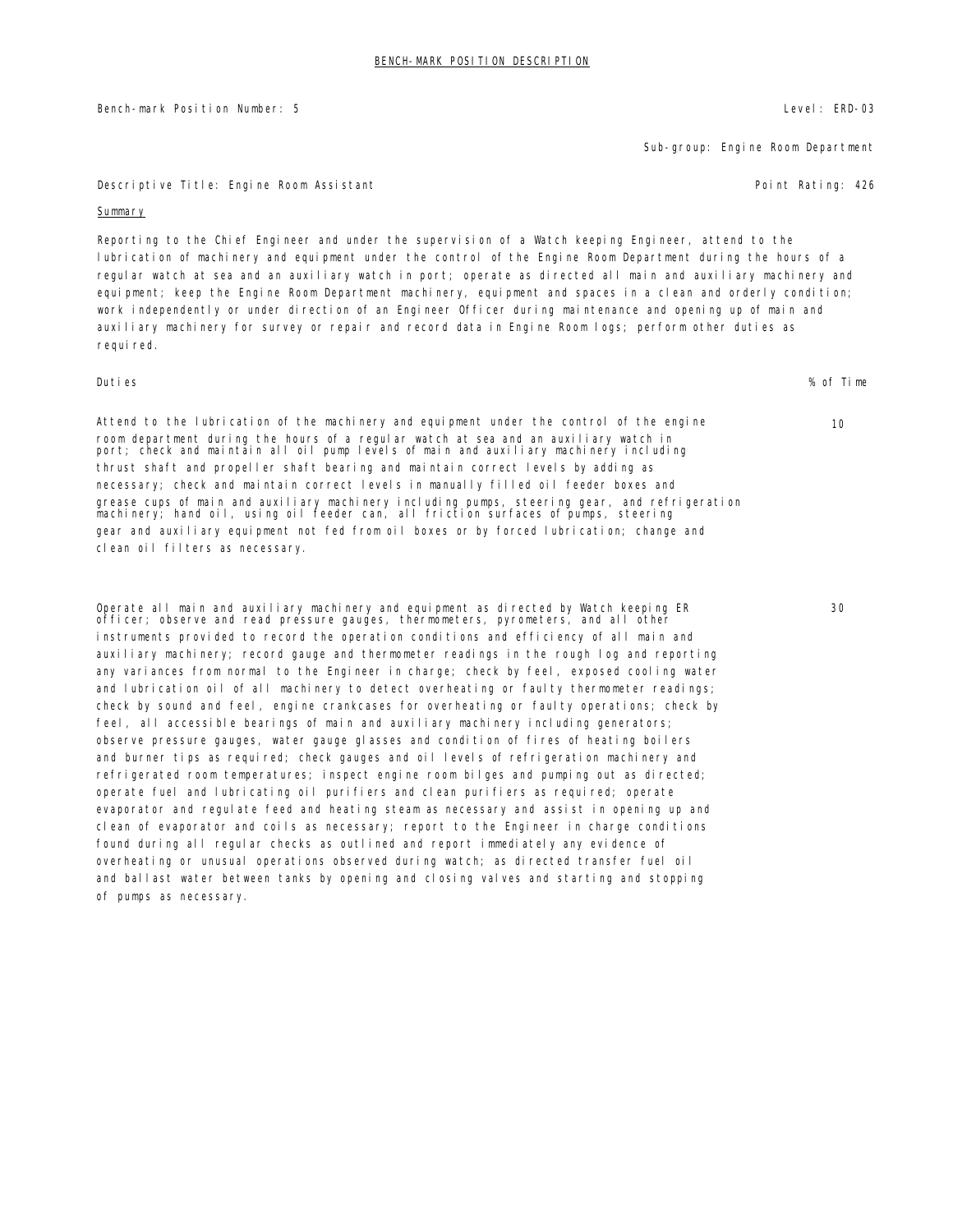Ships' Crews B.M.P.D. No. 5

5.2

| Keep the engine room department machinery equipment and open spaces in a clean and orderly<br>condition; sweep decks, clean and paint machinery and open spaces; wipe down and polish<br>metal work and wash paint work; clean boilers and other equipment.                                                                                                                                                                                                                                                                                                                                                                                                                                                                                                                     | 5                  |
|---------------------------------------------------------------------------------------------------------------------------------------------------------------------------------------------------------------------------------------------------------------------------------------------------------------------------------------------------------------------------------------------------------------------------------------------------------------------------------------------------------------------------------------------------------------------------------------------------------------------------------------------------------------------------------------------------------------------------------------------------------------------------------|--------------------|
| During periods of maintenance and opening up of main auxiliary machinery for survey carry<br>out tasks such as remove inspection doors, covers, fillers, piping and engine parts as<br>directed; carry out minor maintenance and repair of machinery; dismantle pumps and<br>auxiliary equipment as directed; perform minor repairs and assist engineer in overhaul of<br>boat and barge engines.                                                                                                                                                                                                                                                                                                                                                                               | 20                 |
| Carry out scheduled and routine checks and examinations of machinery such as engines,<br>pumps, injectors, burners, auxiliary boilers, condensers, compressors, evaporators,<br>steering gear, fans, motors, blowers boat engines, etc.; enter results, work done,<br>running hours and other required data on machinery history cards and maintain lists of<br>outstanding items and repairs or replacements required, or making appropriate repairs.                                                                                                                                                                                                                                                                                                                          | 20                 |
| Operation of main propulsion machinery and recording of data in Engine Room logs; prepare<br>M/ES for starting; ensure that starting gear is properly maintained, oil tanks are full<br>and all necessary auxiliaries are operating and on line; valve positions, observe oil and<br>watersight glasses, temperature and pressure gauges, etc., and report status of M/ES to<br>Watch keeper; maintain the M/E movement log during periods of manoeuvring, i.e., entering<br>and leaving berth or as required by Chief or Senior; observe gauges and M/E temperatures<br>during and after shut down; control oil and water flow to ensure proper cooling; shut<br>down auxiliaries as appropriate and engage locking or turning gear as required, ensuring<br>proper shut down. | 10                 |
| Perform other duties as required by the Commanding Officer such as being a member of<br>emergency teams and carrying out the appropriate firefighting and lifeboats/life raft<br>duties; working in small craft attached to the vessel such as workboat/lifeboats and SP<br>barges; performing Security Duty both in the engine room spaces during absences of the<br>Engineer and, if required for relief, at the gangway station.                                                                                                                                                                                                                                                                                                                                             | 5                  |
| Speci fi cati ons                                                                                                                                                                                                                                                                                                                                                                                                                                                                                                                                                                                                                                                                                                                                                               | Degree/<br>Poi nts |
| Comprehension and Judgement                                                                                                                                                                                                                                                                                                                                                                                                                                                                                                                                                                                                                                                                                                                                                     |                    |
| The work is done with little or no supervision so that judgement is required in deciding<br>the need for and use of lubricating and cleaning materials, and the appropriate selection<br>of tools and small parts for maintenance. The duties require working independently<br>during maintenance and opening of main and auxiliary machinery and keeping logs,<br>maintaining history cards and lists of repairs and replacements.                                                                                                                                                                                                                                                                                                                                             | 3 / 130            |
| Training and Experience                                                                                                                                                                                                                                                                                                                                                                                                                                                                                                                                                                                                                                                                                                                                                         |                    |
| The work requires experience in operating and servicing engines and mechanical equipment<br>and performing watch keeping duties. Sufficient experience is required to carry out<br>routine checks and examinations of engines, pumps and other machinery and to assist in<br>the operation of main propulsion machinery and maintenance of logs.                                                                                                                                                                                                                                                                                                                                                                                                                                | 3 / 106            |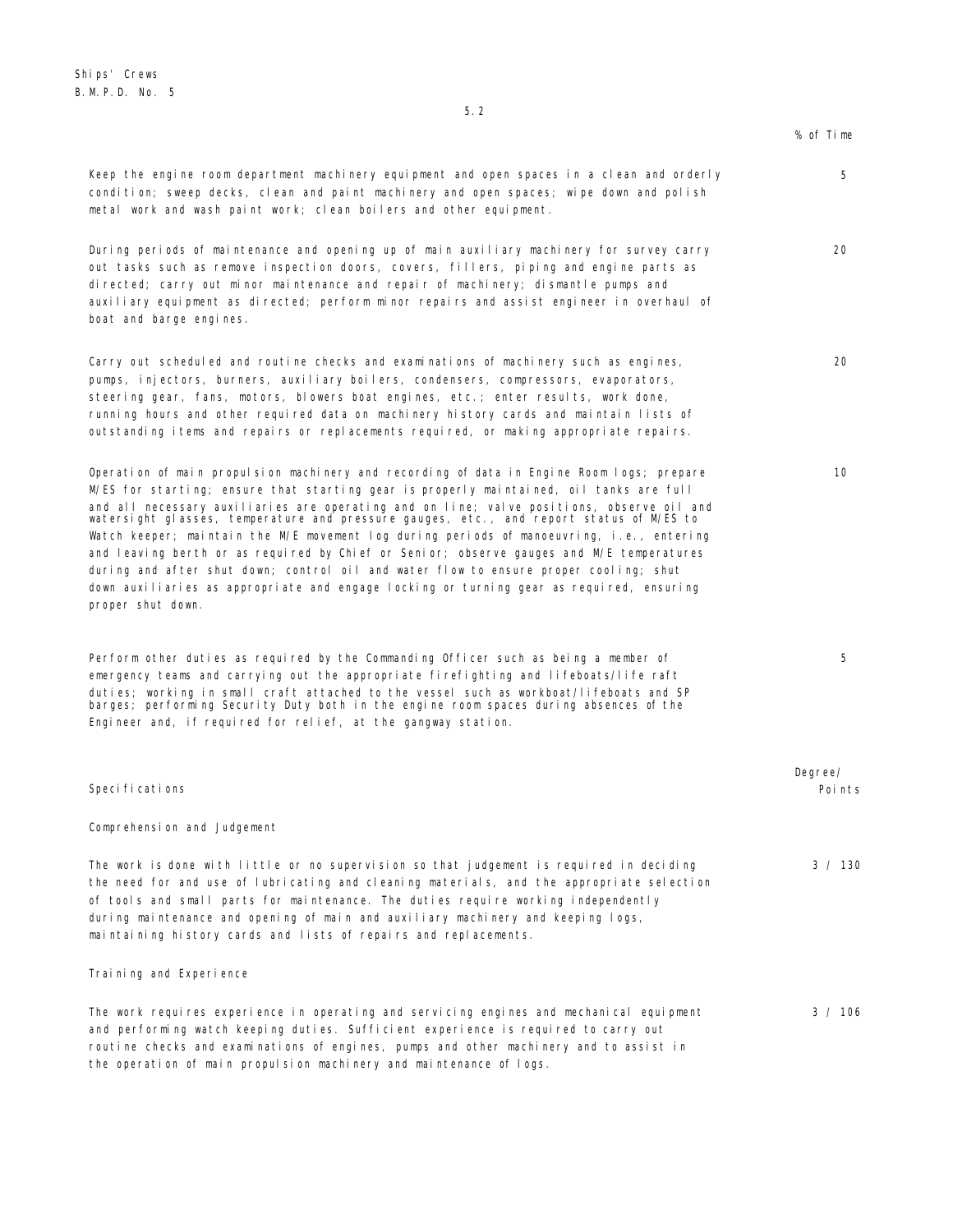# Ships' Crews 5.3 B.M.P.D. No. 5

## Effort

| Mental - Care must be taken to ensure correct lubrication of machinery and equipment,<br>concentration is required for short periods when reading gauges and when starting up and<br>operating and maintaining machinery.                             | 2 / 23  |
|-------------------------------------------------------------------------------------------------------------------------------------------------------------------------------------------------------------------------------------------------------|---------|
| Physical - Work requires standing, walking and handling of lightweight objects such as<br>hand tools. Maintenance work and supply handling requires heavier lifting on occasion.<br>Often required to work in cramped and awkward positions.          | 2 / 23  |
| Responsibility                                                                                                                                                                                                                                        |         |
| Resources - Equipment serviced is expensive and incorrect servicing and maintenance can<br>result in costly repairs and considerable loss of operating time. Errors during normal<br>working and checking procedures are usually found by supervisor. | 2 / 23  |
| Safety of Others - Work is usually performed in isolation and there is little possibility<br>of injury to others.                                                                                                                                     | 1 / 10  |
| Working Conditions                                                                                                                                                                                                                                    |         |
| Environment - Work is performed in hot and noisy engine room and in confined spaces.<br>Required to be at sea for periods of twenty-eight days at a time.                                                                                             | 3 / 73  |
| Hazards - Possibilities of burns, electric shock, scalds and falls due to movement of<br>ship in rough weather. Occasional injury from lifting heavy machinery components.                                                                            | 2 / 23  |
| Supervision                                                                                                                                                                                                                                           |         |
| Occasional requirement to show others how to perform tasks.                                                                                                                                                                                           | Al / 15 |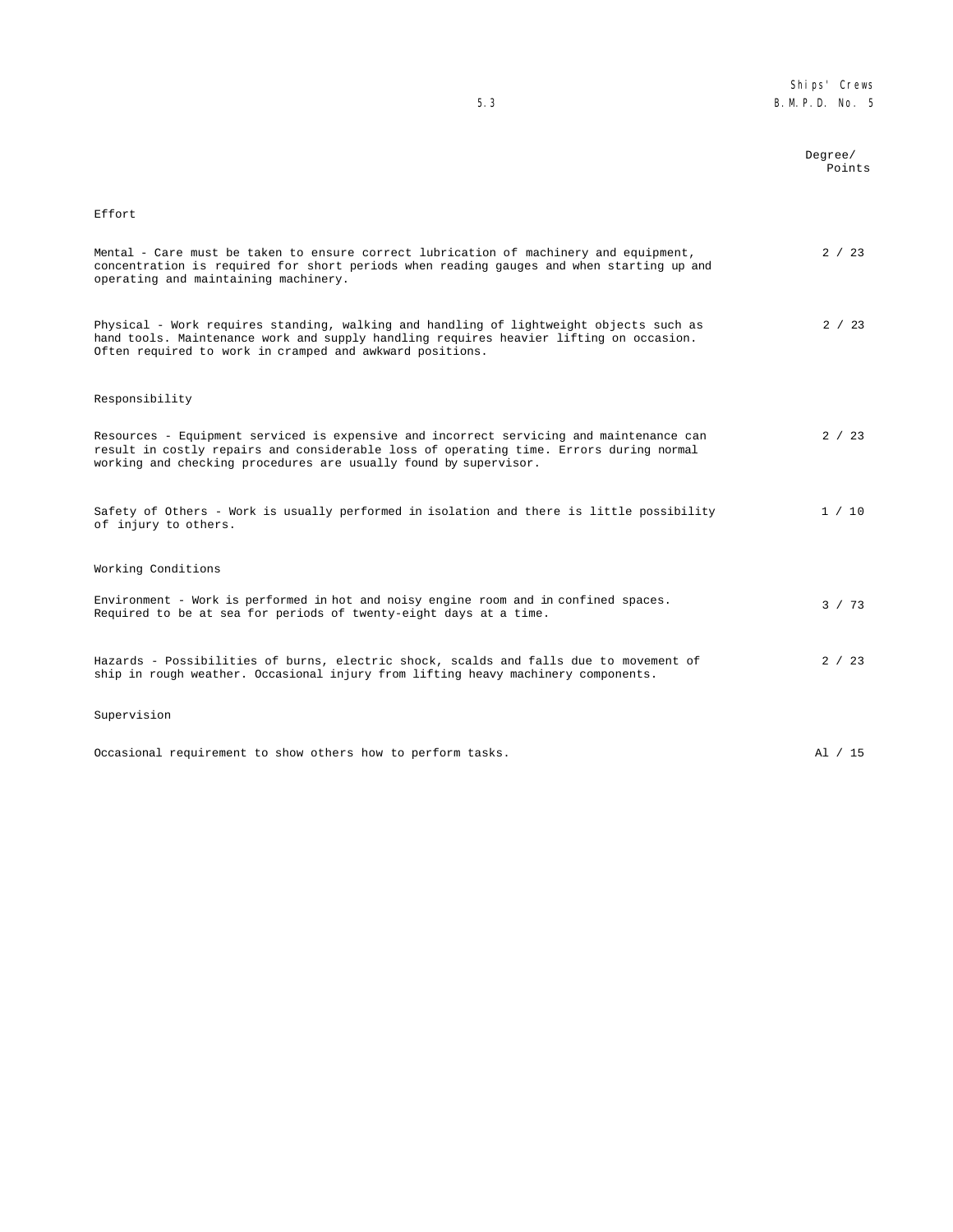"G Class"

 $\bar{1}$ 



 $\bar{r}$ 

 $\epsilon$ 

 $\sim$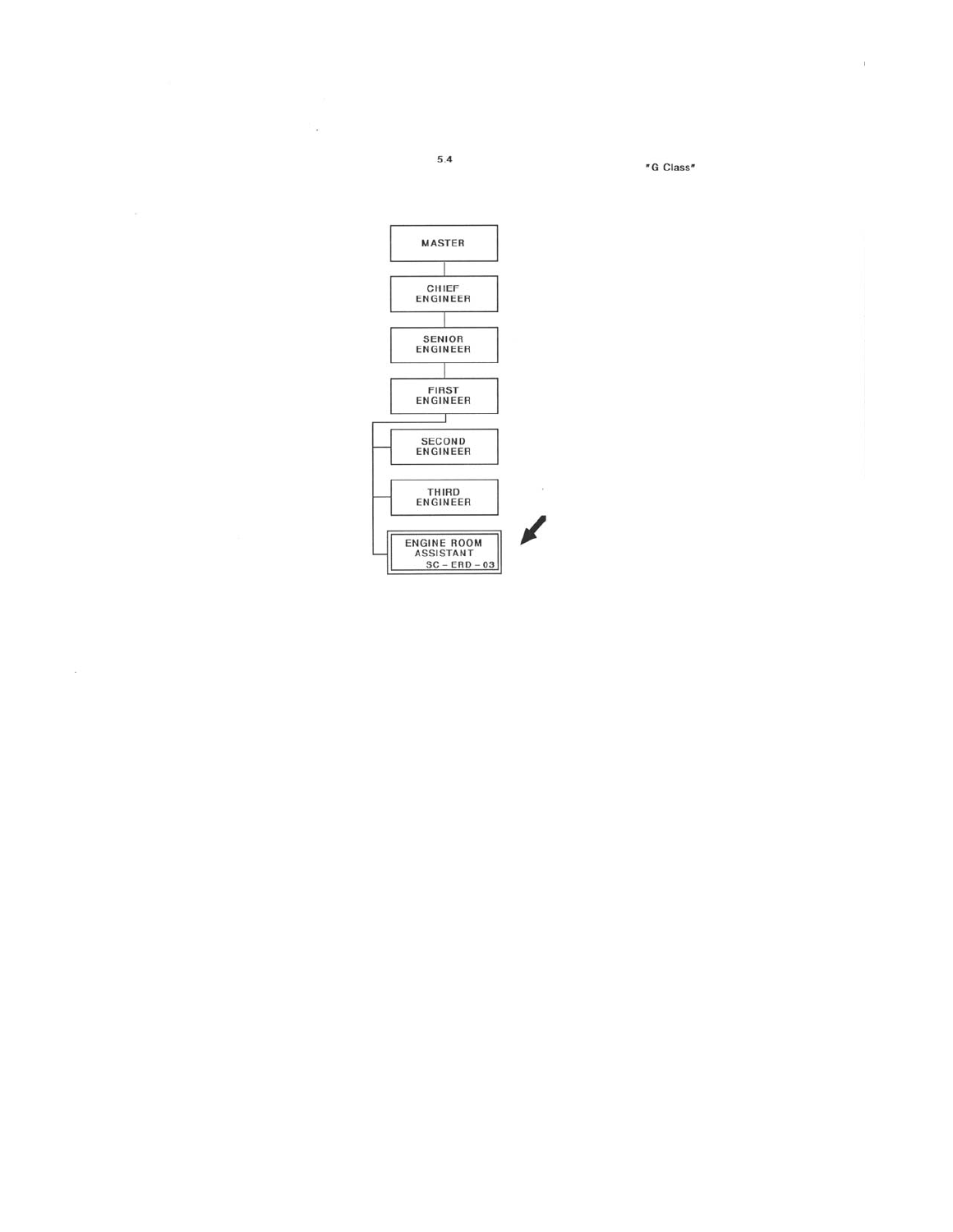# BENCH-MARK POSITION DESCRIPTIONS

# SUB-GROUP: EQUIPMENT OPERATION DEPARTMENT (EQO)

| BENCH-MARK<br>POSITION NO. | DESCRIPTIVE TITLE | PAGE |
|----------------------------|-------------------|------|
| 6                          | Dredge Supervisor | 6.1  |
|                            | Winch Operator    | 7.1  |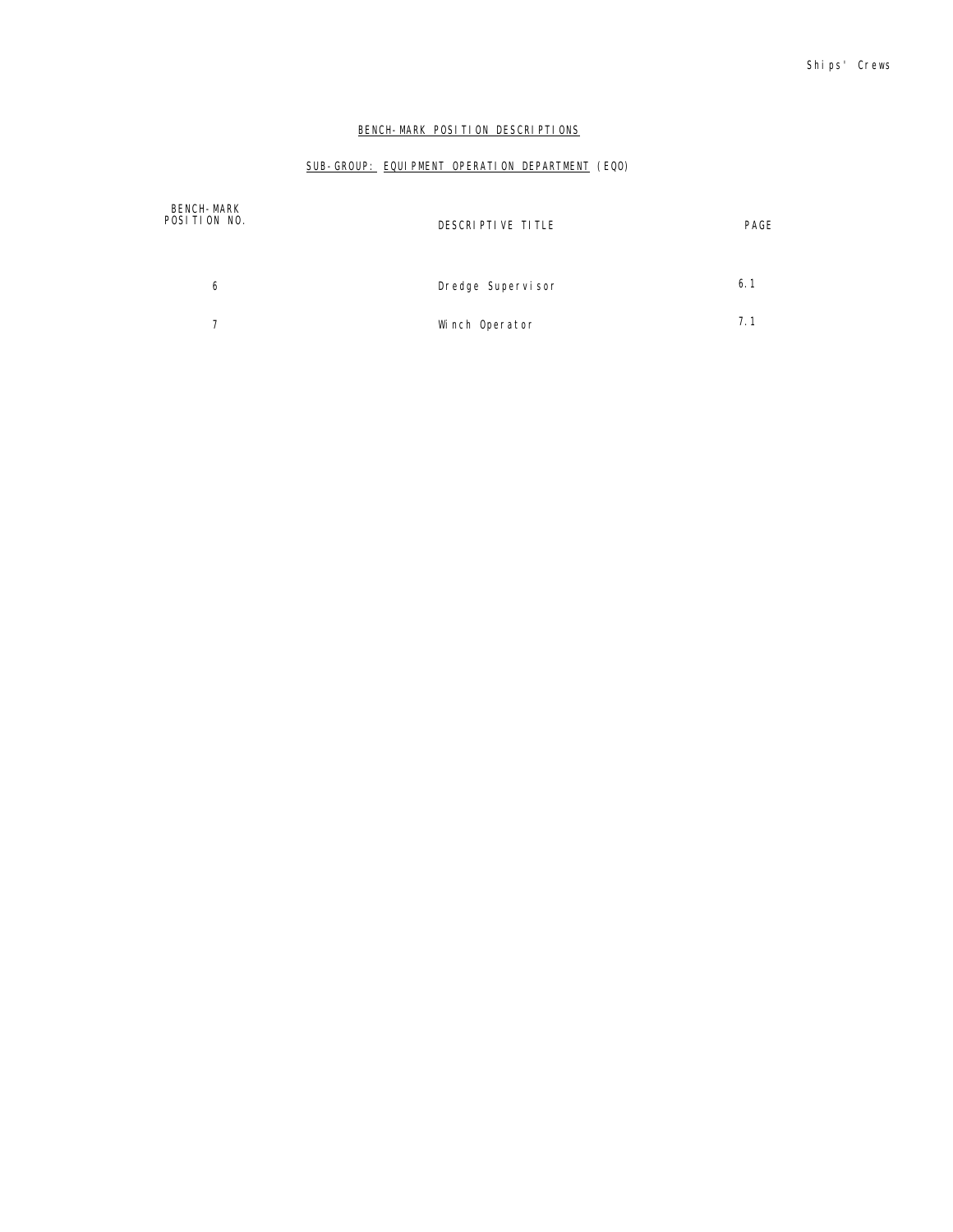Ship's Crew

# BENCH-MARK POSITION DESCRIPTION

| Bench-mark Position Number: 6                                                                                                                                                                                                                                                                                                                                                                                                                                                                                                            | Level: E00-07                                |
|------------------------------------------------------------------------------------------------------------------------------------------------------------------------------------------------------------------------------------------------------------------------------------------------------------------------------------------------------------------------------------------------------------------------------------------------------------------------------------------------------------------------------------------|----------------------------------------------|
|                                                                                                                                                                                                                                                                                                                                                                                                                                                                                                                                          | Sub-group: Equipment Operation<br>Department |
| Descriptive Title: Dredge Supervisor                                                                                                                                                                                                                                                                                                                                                                                                                                                                                                     | Point Rating: 819                            |
| Summary                                                                                                                                                                                                                                                                                                                                                                                                                                                                                                                                  |                                              |
| Reporting to the Dredge master, sets up and operates dredging machinery; supervises deckhands and<br>scowmen/women in dredging operations and equipment maintenance; participates in work estimating and<br>planning; maintains equipment and performs other duties.                                                                                                                                                                                                                                                                     |                                              |
| Duties                                                                                                                                                                                                                                                                                                                                                                                                                                                                                                                                   | % of Time                                    |
| Sets up and operates the diesel-powered dredging machinery of a marine excavating dipper<br>dredge by:                                                                                                                                                                                                                                                                                                                                                                                                                                   | 60                                           |
| assembling and adjusting to desired settings such dredging components as spuds,<br>dipper, dipper arm and shaft, saddle block and wire rope, and directing other crew<br>members to assist as required;                                                                                                                                                                                                                                                                                                                                  |                                              |
| manipulating the hand and foot controls of the dredging machinery to control and<br>maintain the excavating depth within prescribed ranges; and                                                                                                                                                                                                                                                                                                                                                                                          |                                              |
| tripping the dipper to dump excavated material into hopper scows.                                                                                                                                                                                                                                                                                                                                                                                                                                                                        |                                              |
| Supervises five crewmembers in dredging operations and in routine ship's maintenance by<br>giving simple orders and instructions and ensuring that tasks are performed in accordance<br>with instructions.                                                                                                                                                                                                                                                                                                                               | 10                                           |
| Assists and relieves the Dredgemaster during emergencies, absence and incapacitation by<br>participating in such duties as assessing dredging assignments, planning operations,<br>controlling ancillary vessels, and maintaining discipline.                                                                                                                                                                                                                                                                                            | 10                                           |
| Keeps dredging equipment in operating condition by:<br>carrying out running repairs and maintenance of the excavator engine, such as cleaning<br>and setting fuel injectors, cleaning and adjusting the fuel pump, cleaning and<br>changing oil filters and removing carbon deposits from piston rings;<br>making small repairs to the dredge, tug and scows, using oxy-acetylene equipment and<br>other tools;<br>splicing and caring for manila and wire rope; and<br>assisting with seasonal refit and replacement of deck equipment. | 15                                           |
| Performs other duties such as checking and issuing stores and securing barges for<br>I oadi ng.                                                                                                                                                                                                                                                                                                                                                                                                                                          | 5                                            |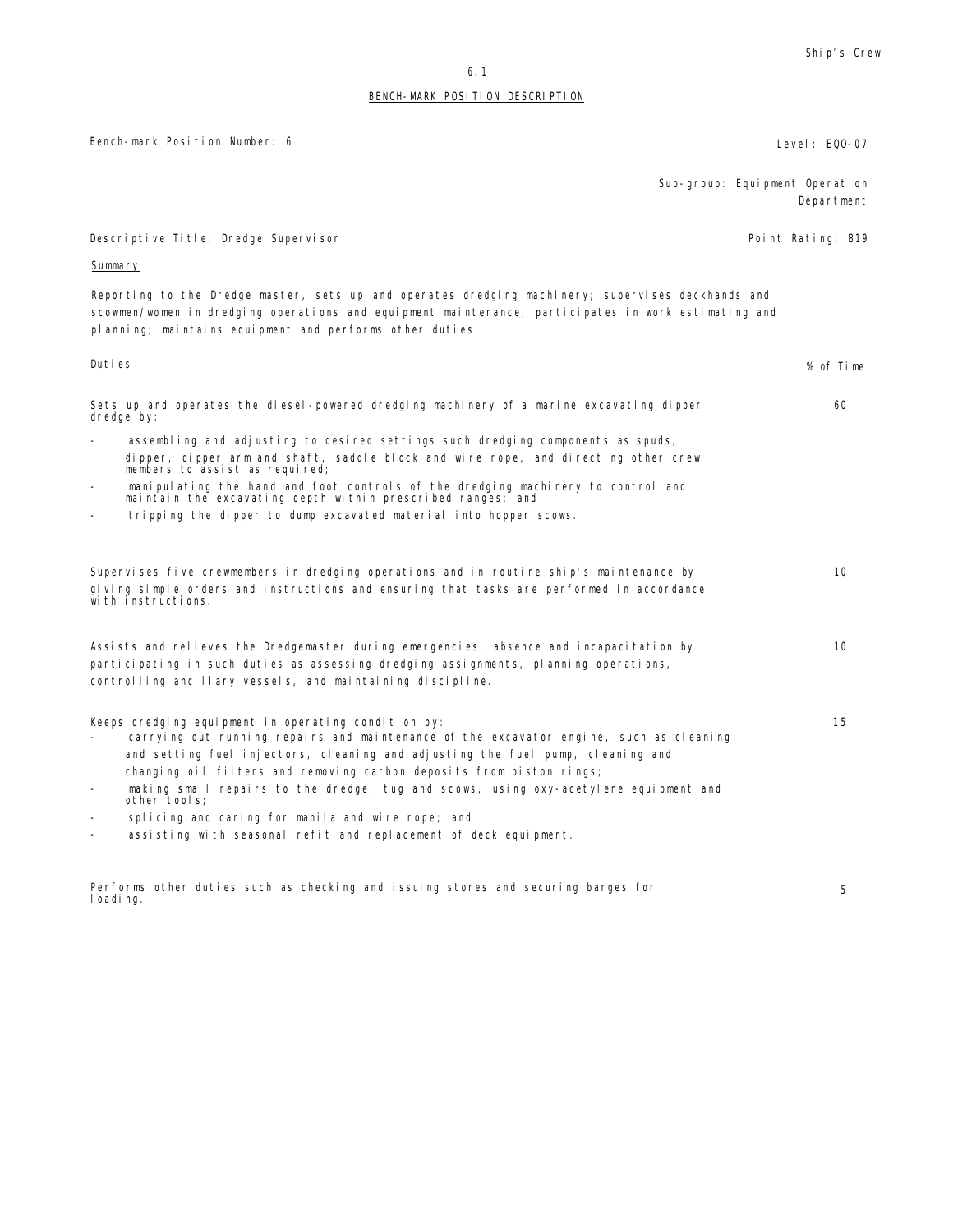| Speci fi cati ons                                                                                                                                                                                                                                                                                                                                                                                                                                                                                                                                                                                                                                                                                               | Degree/<br>Poi nts |
|-----------------------------------------------------------------------------------------------------------------------------------------------------------------------------------------------------------------------------------------------------------------------------------------------------------------------------------------------------------------------------------------------------------------------------------------------------------------------------------------------------------------------------------------------------------------------------------------------------------------------------------------------------------------------------------------------------------------|--------------------|
| Comprehension and Judgement                                                                                                                                                                                                                                                                                                                                                                                                                                                                                                                                                                                                                                                                                     |                    |
| The work requires a thorough understanding of the principles and methods of moving,<br>locating and operating a marine dredge and its equipment under a variety of conditions.<br>Work is usually carried out under the general supervision of the Dredge master, but considerable latitude<br>for judgement is allowed in setting up and maintaining equipment and in<br>adapting standard operating methods to fit various situations. In the absence of the<br>Dredge master the work entails complete responsibility for dredging operations.                                                                                                                                                               | 6 / 250            |
| Training and Experience                                                                                                                                                                                                                                                                                                                                                                                                                                                                                                                                                                                                                                                                                         |                    |
| The work requires training and experience in the effective operating and maintenance of<br>dredging equipment, the care and issue of spare parts and other technical stores, the<br>supervision of crew, and the use of hand tools and other repair equipment. Sufficient<br>operational experience is required to assist the Dredge master in estimating and planning<br>work and to <i>take</i> charge of operations in his absence. This is normally acquired through<br>experience as a deckhand, training in the maintenance and repair of machinery, operating<br>experience as a crane operator, and on-the-job training in all phases of dredging.                                                      | 8 / 250            |
| Effort                                                                                                                                                                                                                                                                                                                                                                                                                                                                                                                                                                                                                                                                                                          |                    |
| Mental - The work requires constant attention for sustained periods to ensure that the<br>varied movements of the dredge are carried out correctly, the excavator equipment is used<br>carefully, and the completed work meets the specifications.                                                                                                                                                                                                                                                                                                                                                                                                                                                              | 4 / 50             |
| Physical - Most of the work is performed while sitting in the crane cab, and considerable<br>physical effort is required to operate the hand and foot controls. Setting the dipper arm<br>for changing depth, maintaining and repairing equipment, and working with steel wire<br>cables impose greater physical effort for short periods.                                                                                                                                                                                                                                                                                                                                                                      | $3 \times 36$      |
| Responsibility                                                                                                                                                                                                                                                                                                                                                                                                                                                                                                                                                                                                                                                                                                  |                    |
| Resources - The work requires proper use and care of equipment, spare parts and materials.<br>Poor maintenance, failure to detect equipment malfunction, improper operation and failure<br>to order and keep on hand sufficient spare parts and material may cause ineffective use<br>of resources, damage to equipment, deterioration of service, inconvenience to others and<br>financial loss in terms of time and material. Inattention to cut specifications or<br>incorrect settings of dredge equipment could also cause the dredging of a channel of less<br>than the specified depth and width and, consequently, the necessity of repeating the work<br>to remove the resulting hazard to navigation. | 4 / 50             |
| Safety of Others - The work requires constant care to prevent serious injury to other<br>workers. Tripping the dipper at the wrong time could cause the excavated material to fall<br>on crewmembers. Heavy tools or components dropped during maintenance work and breakages<br>of improperly rigged or fastened wire rope could result in injuries to others.                                                                                                                                                                                                                                                                                                                                                 | $3 \times 50$      |
| Working Conditions                                                                                                                                                                                                                                                                                                                                                                                                                                                                                                                                                                                                                                                                                              |                    |
| Environment - The crane cab affords its occupant some protection from bad weather, but<br>the Dredge Supervisor is subject to engine noise, fumes and vibration. Daily maintenance<br>work is carried out on deck with exposure to the weather, in cramped quarters, or on the                                                                                                                                                                                                                                                                                                                                                                                                                                  | 3 / 73             |

crane boom. The work also requires absence from home port for six to nine months a year.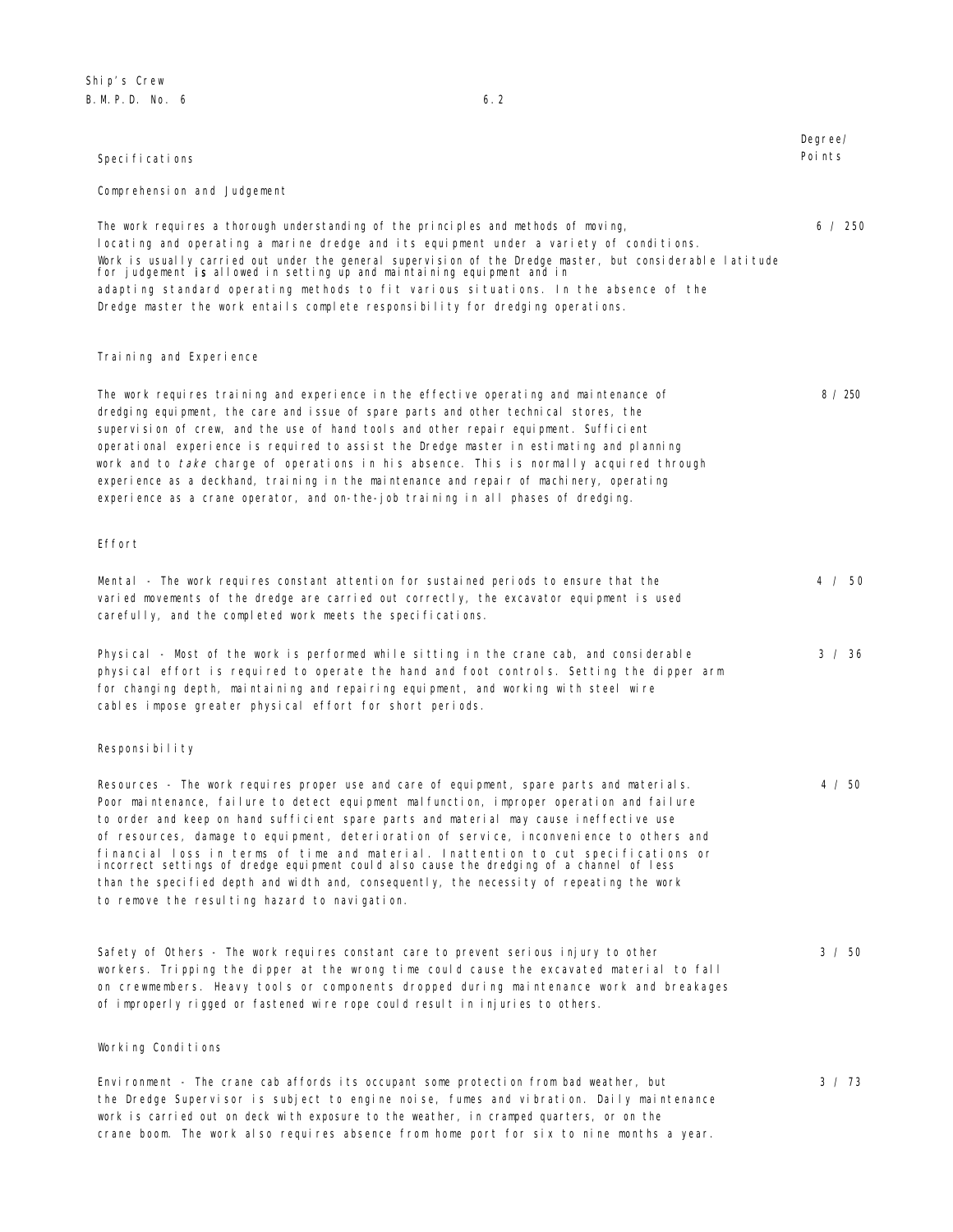6.3

|                                                                                                                                                                | Degree/<br>Points     |
|----------------------------------------------------------------------------------------------------------------------------------------------------------------|-----------------------|
| Hazards - There is the occasional possibility of incurring minor accidents such as cuts<br>and abrasions while servicing equipment and handling heavy objects. | 2 / 23                |
| Supervision                                                                                                                                                    |                       |
| The work requires assignment of work and giving simple instructions to five crewmembers.                                                                       | B <sub>3</sub><br>-37 |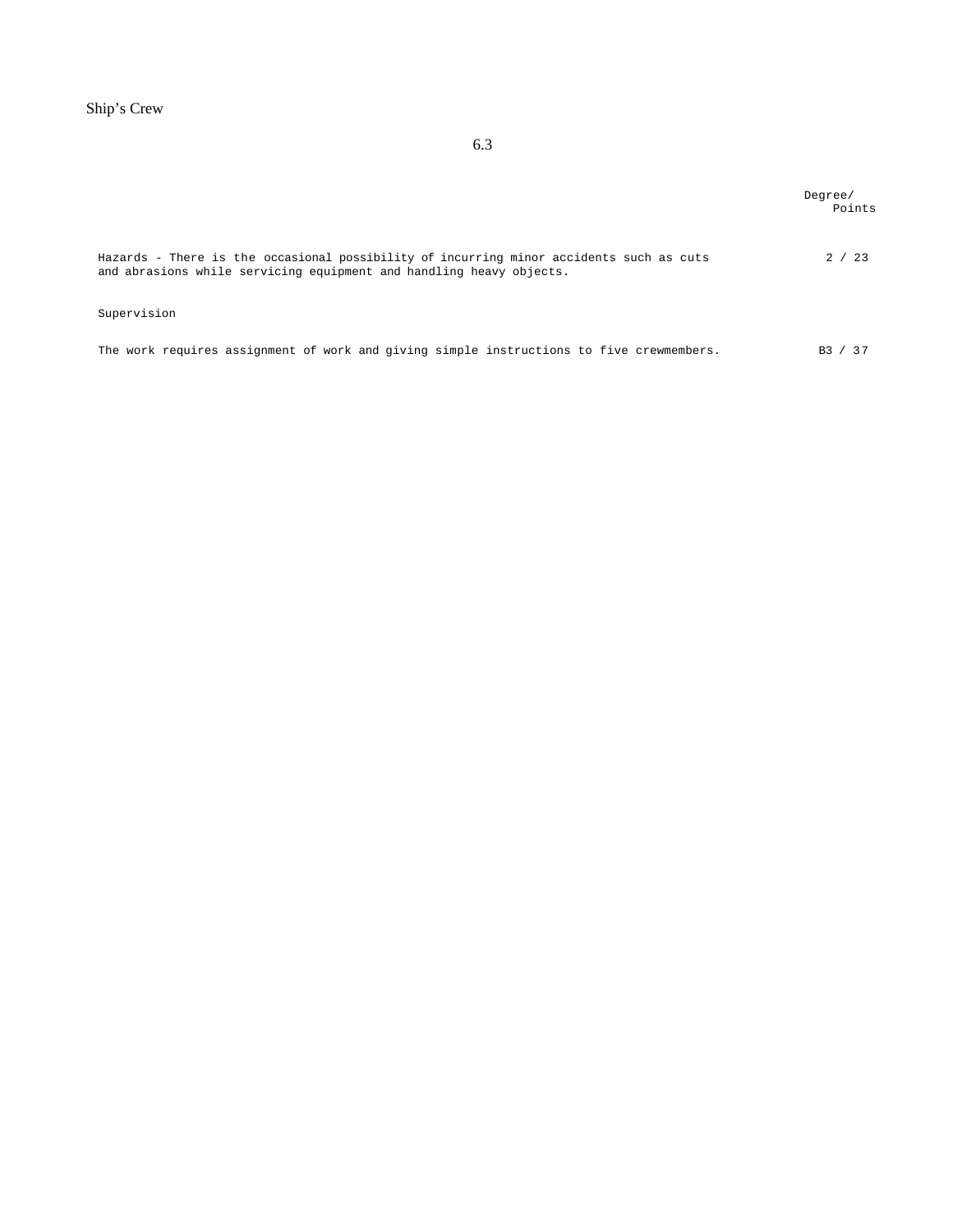"Dredge"

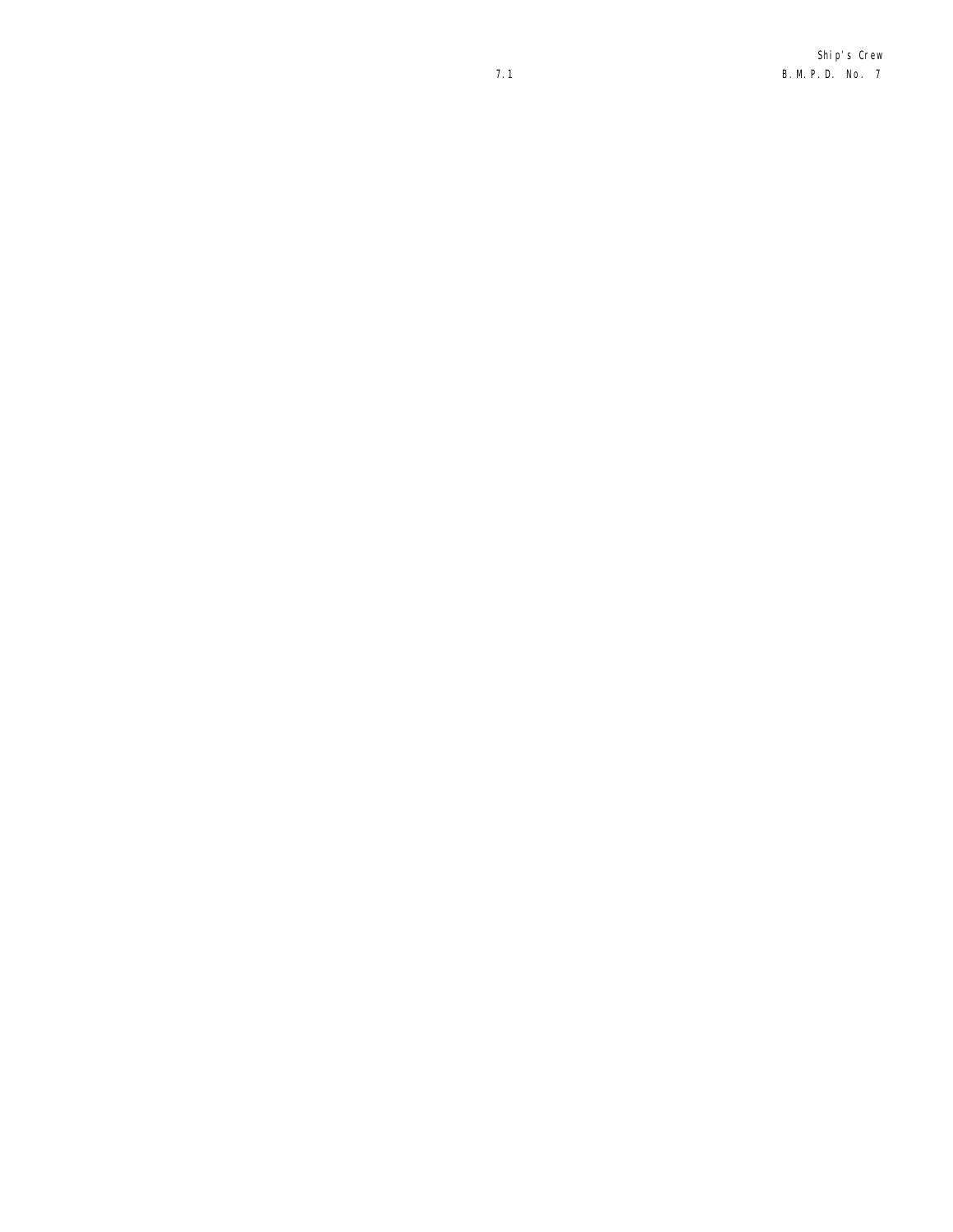Sub-group: Equipment Operation Department

Descriptive Title: Winch Operator Point Rating: 404

Summary

Reporting to the Master, mate or boatswain, operates a steam-powered winch and "A" frame aboard a snagboat; services hoisting equipment and assists the boatswain with repairs and overhaul of winch and block and tackle; and performs other duties. Duties % of Time Operates a three-drum, 25-ton-capacity, steam-powered winch and "A" frame aboard a snag boat to raise and lower such loads as buoys and anchors, remove snags from navigation channels, and load and unload equipment and materials used in the repair of marine structures, by manipulating the throttle, clutch and brake levers, following oral instructions and hand signals, to control the hoisting equipment. 50 Services hoisting equipment and helps the boatswain with repairs and overhaul of the winch, and block and tackle by: 30 cleaning and lubricating equipment; - lifting, carrying and using tools; removing or installing parts; - cleaning dismantled machinery; and - cleaning deck and tools on completion of repair work and stowing tools and spare parts. Performs other duties such as assisting in the repair of marine structures, surveying and sounding navigation channels, clearing brush from survey ranges, cleaning and painting the vessel and handling the mooring lines when mooring the vessel. 20 Specifications Degree/ Points Comprehension and Judgement The work is done in accordance with oral instructions and hand signals from the Master, mate or boatswain. Maintenance and repair instructions are normally in general terms and allow some latitude in the application of established methods. 3 / 130 Training and Experience

The work requires experience in the operation of a shipboard steam winch, including its servicing and maintenance. Experience is also required in the use of simple hand tools and the performance of a variety of manual tasks. 2 / 78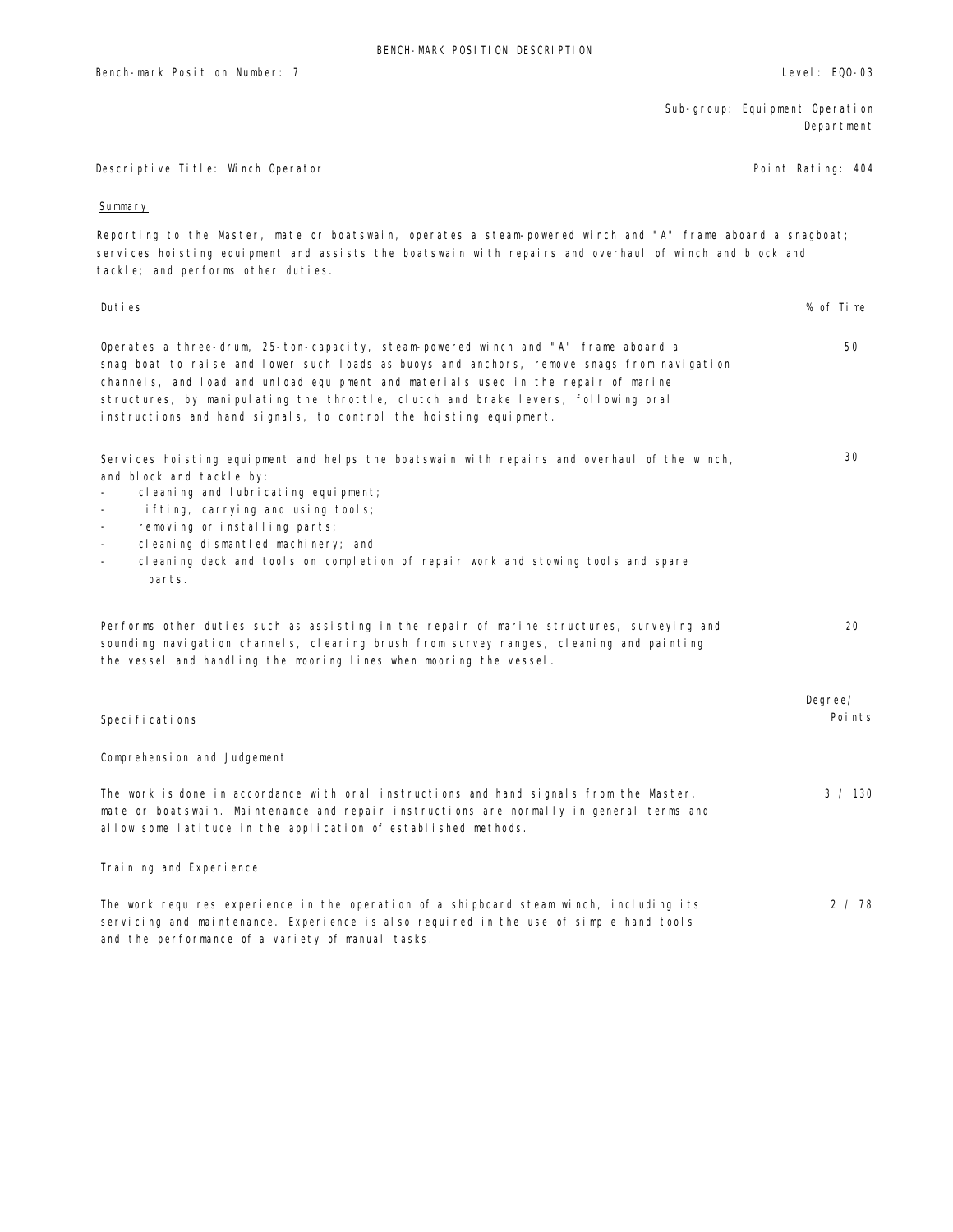|                                                                                                                                                                                                                                                                                                                                                   | Degree/<br>Poi nts |
|---------------------------------------------------------------------------------------------------------------------------------------------------------------------------------------------------------------------------------------------------------------------------------------------------------------------------------------------------|--------------------|
| Effort                                                                                                                                                                                                                                                                                                                                            |                    |
| Mental - Winching is a short-cycle, repetitive job requiring attention with frequent but<br>short periods of concentration. The work is done with a reasonable amount of care. The<br>other duties require normal care and are not done to precise standards.                                                                                     | 2 / 23             |
| Physical - Winching requires manipulating the lever controls with moderate physical effort<br>during a short cycle of operation. Other duties such as lifting, carrying and manipulating<br>heavy material, clearing brush and taking soundings require constant physical effort.                                                                 | $3 \times 36$      |
| Responsi bility                                                                                                                                                                                                                                                                                                                                   |                    |
| Resources - Poor work can result $\mathbf i$ n ineffective use of resources, damage to equipment,<br>inconvenience to others and financial loss in terms of time, wasted material and damaged<br>equi pment.                                                                                                                                      | 2 / 23             |
| Safety of Others - Winching requires reasonable care for short periods of time to prevent<br>injury to other workers by swinging or dropping loads or tackle. Reasonable care is also<br>required during the performance of other duties to prevent injury to workers from falling<br>material, use of tools and the manipulation of heavy loads. | 2 / 30             |
| Working Conditions                                                                                                                                                                                                                                                                                                                                |                    |
| Environment - The work is performed on floats, on wharves or on land exposed to the weather<br>and to dirt, odours, noise and vibration when operating the winch or performing repair<br>tasks.                                                                                                                                                   | 2/46               |
| Hazards - With normal precautions, exposure to injury is limited, but there is occasional<br>risk of accident.                                                                                                                                                                                                                                    | 2 / 23             |
| Supervi si on                                                                                                                                                                                                                                                                                                                                     |                    |
| There is an occasional requirement to show other workers how to perform tasks.                                                                                                                                                                                                                                                                    | AI / 15            |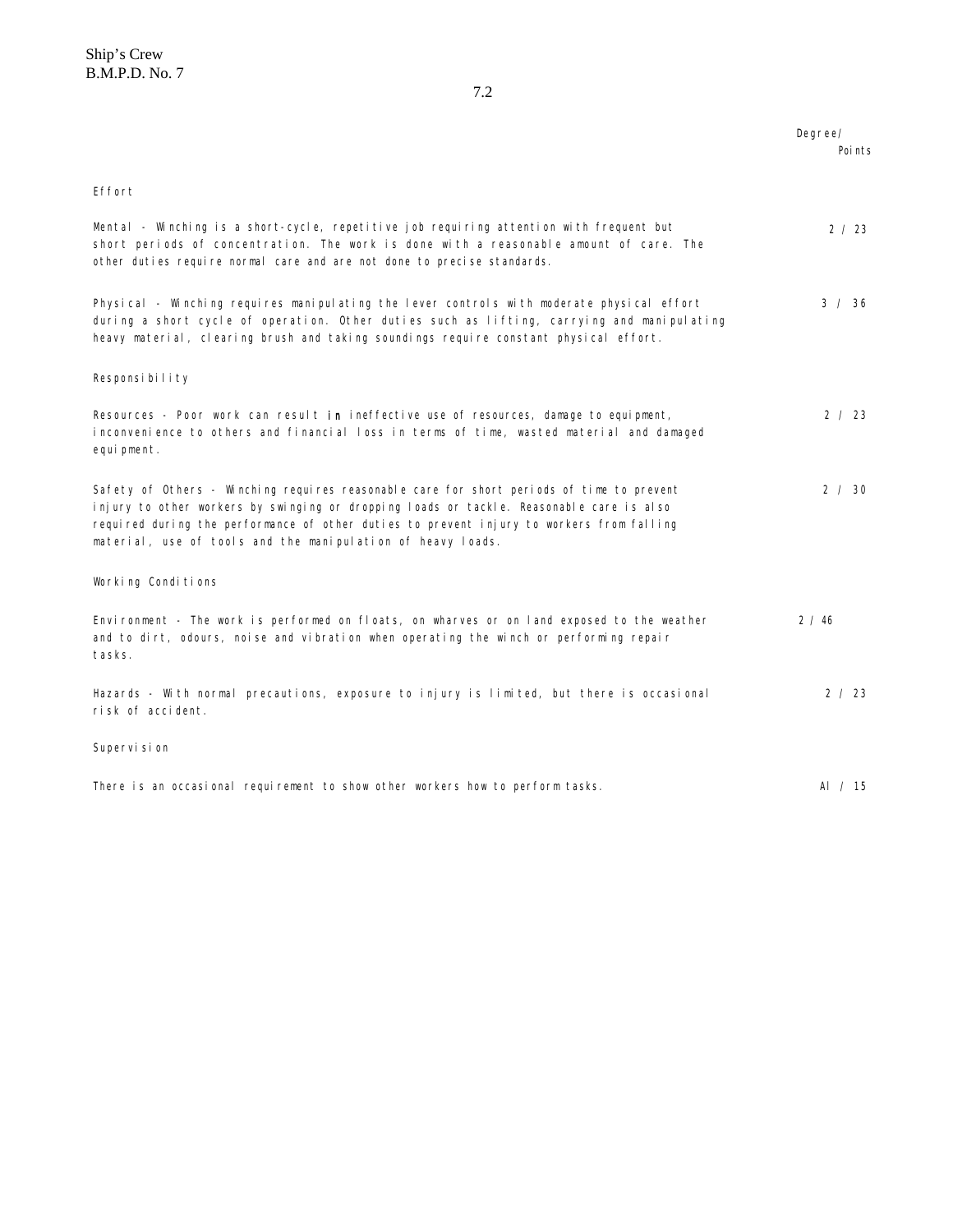"Dredge"

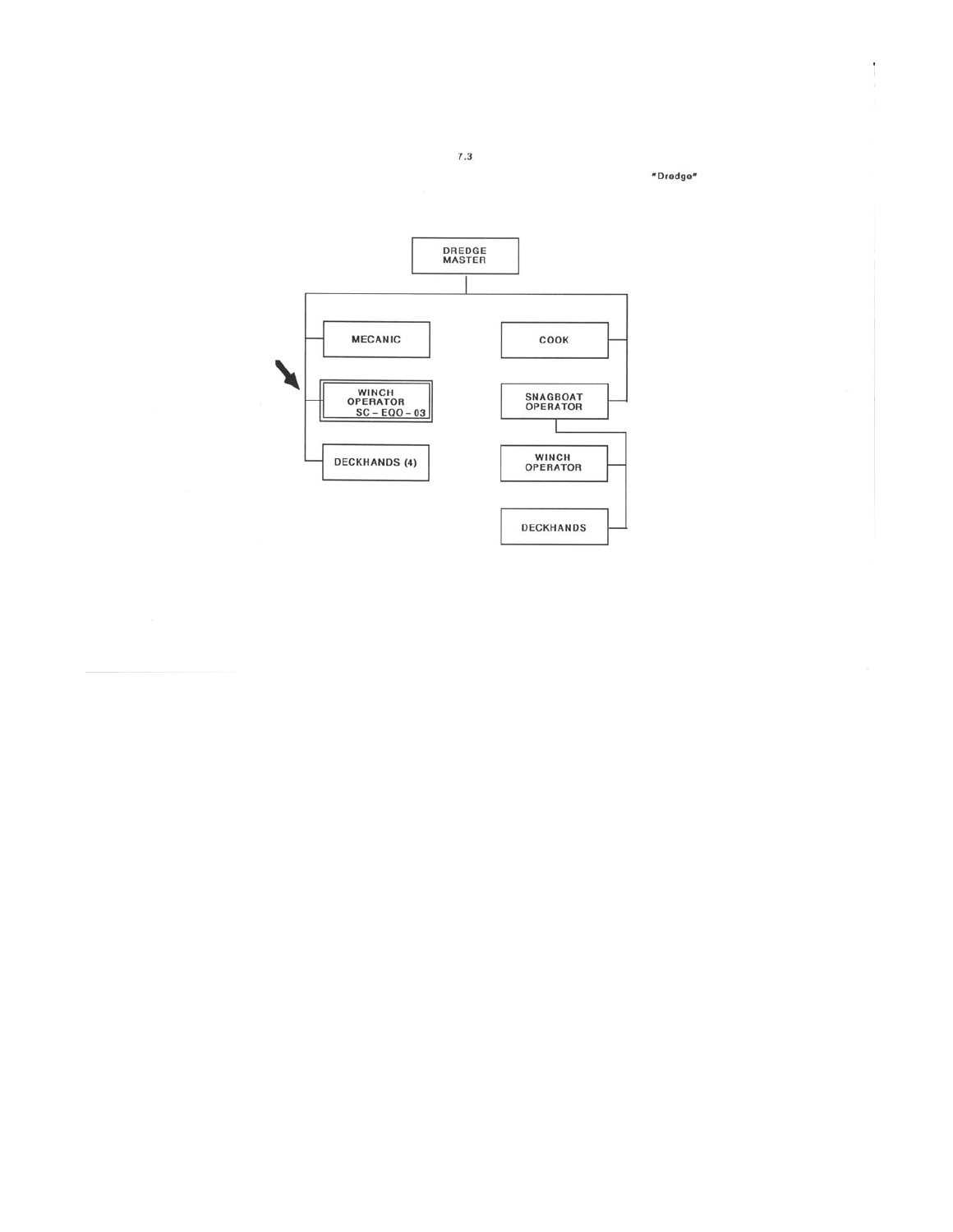## BENCH-MARK POSITION DESCRIPTIONS

# SUB-GROUP: SPECIALIST TRADES DEPARTMENT (SPT)

| BENCH-MARK<br>POSITION NO. | DESCRIPTIVE TITLE | PAGE |
|----------------------------|-------------------|------|
| 8                          | Blacksmith        | 8.1  |
| 9                          | Electrician       | 9.1  |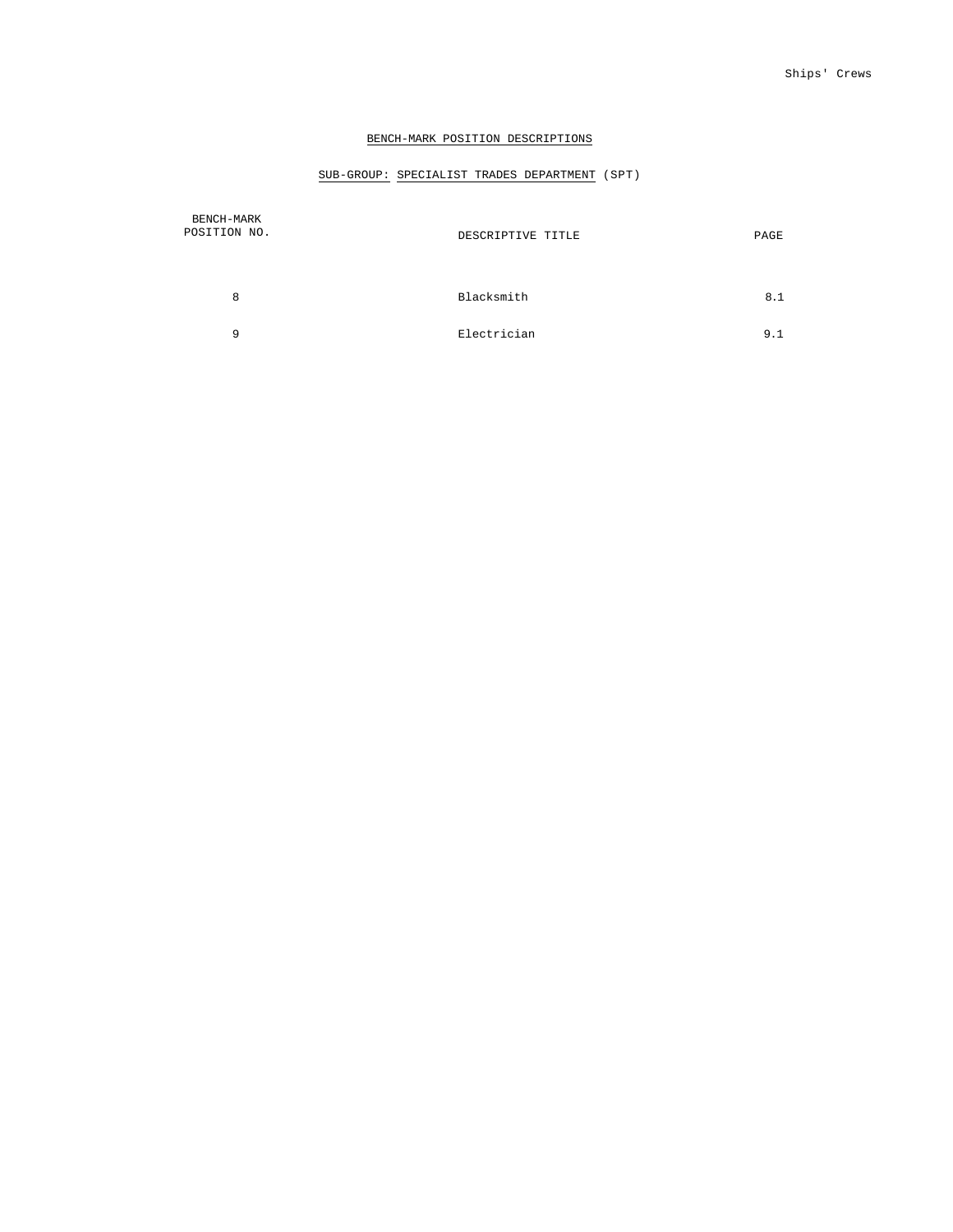# BENCH-MARK POSITION DESCRIPTION

| Bench-mark Position Number: 8                                                                                                                                                                                                                                                                                                                                                                                                                                                                                                                                                                  | Level: SPT-05                           |
|------------------------------------------------------------------------------------------------------------------------------------------------------------------------------------------------------------------------------------------------------------------------------------------------------------------------------------------------------------------------------------------------------------------------------------------------------------------------------------------------------------------------------------------------------------------------------------------------|-----------------------------------------|
|                                                                                                                                                                                                                                                                                                                                                                                                                                                                                                                                                                                                | Sub-group: Specialist Trades Department |
| Descriptive Title: Blacksmith<br>Summary                                                                                                                                                                                                                                                                                                                                                                                                                                                                                                                                                       | Point Rating: 610                       |
| Reporting to the Chief Engineer or equivalent, repairs and fabricates metal work on a snag boat and on<br>wharves; dismantles and assembles equipment; and performs other duties.                                                                                                                                                                                                                                                                                                                                                                                                              |                                         |
| Duties                                                                                                                                                                                                                                                                                                                                                                                                                                                                                                                                                                                         | % of Time                               |
| Repairs and fabricates metal work such as pipe, casings, liners, impellors, drift pins,<br>straps, staples, U-bolts, shackles and pipeline wrenches, using electric arc welder,<br>oxy-acetylene torch, electric drills, threading machine, forge, grinders, and other metal<br>working tools by:<br>heating, shaping, brazing, forging, grinding and tempering new pieces, parts and<br>fittings, and<br>burning out worn or damaged portions of machinery, patching holes and welding, and<br>heating, straightening out and repairing bent or broken pipe, angle irons, rods and<br>plates. | 75                                      |
| Dismantles and reassembles damaged, worn or repaired equipment, with the assistance of<br>other crew members, by lifting, pushing or pulling parts into place and by bolting or<br>welding components in place and installing braces and reinforcing material.                                                                                                                                                                                                                                                                                                                                 | 20                                      |
| Performs other duties such as servicing the welder motor, attending to lines when tying<br>up the vessel, stowing supplies and reconditioning blacksmith equipment.                                                                                                                                                                                                                                                                                                                                                                                                                            | 5                                       |
| Speci fi cati ons<br>Comprehension and Judgement                                                                                                                                                                                                                                                                                                                                                                                                                                                                                                                                               | Degree/<br>Poi nts                      |
| The work requires some understanding of the metallurgical principles underlying the<br>techniques used by the blacksmithing trade, such as in brazing, forging and heat treating<br>different metals and alloys. Judgement is exercised in determining the proper approach<br>to be used in setting up work and the way in which instructions are to be implemented.                                                                                                                                                                                                                           | 4 / 170                                 |
| Training and Experience                                                                                                                                                                                                                                                                                                                                                                                                                                                                                                                                                                        |                                         |
| The work requires development of skill in forging, heat-treating and general metal-work                                                                                                                                                                                                                                                                                                                                                                                                                                                                                                        | 5 / 163                                 |

fabrication, and in the use of such tools as electric arc welder, oxy-acetylene torch, electric drill, threading machine, forge and grinder. Experience is required in the application of these skills to a wide variety of heavy and light metal-working jobs.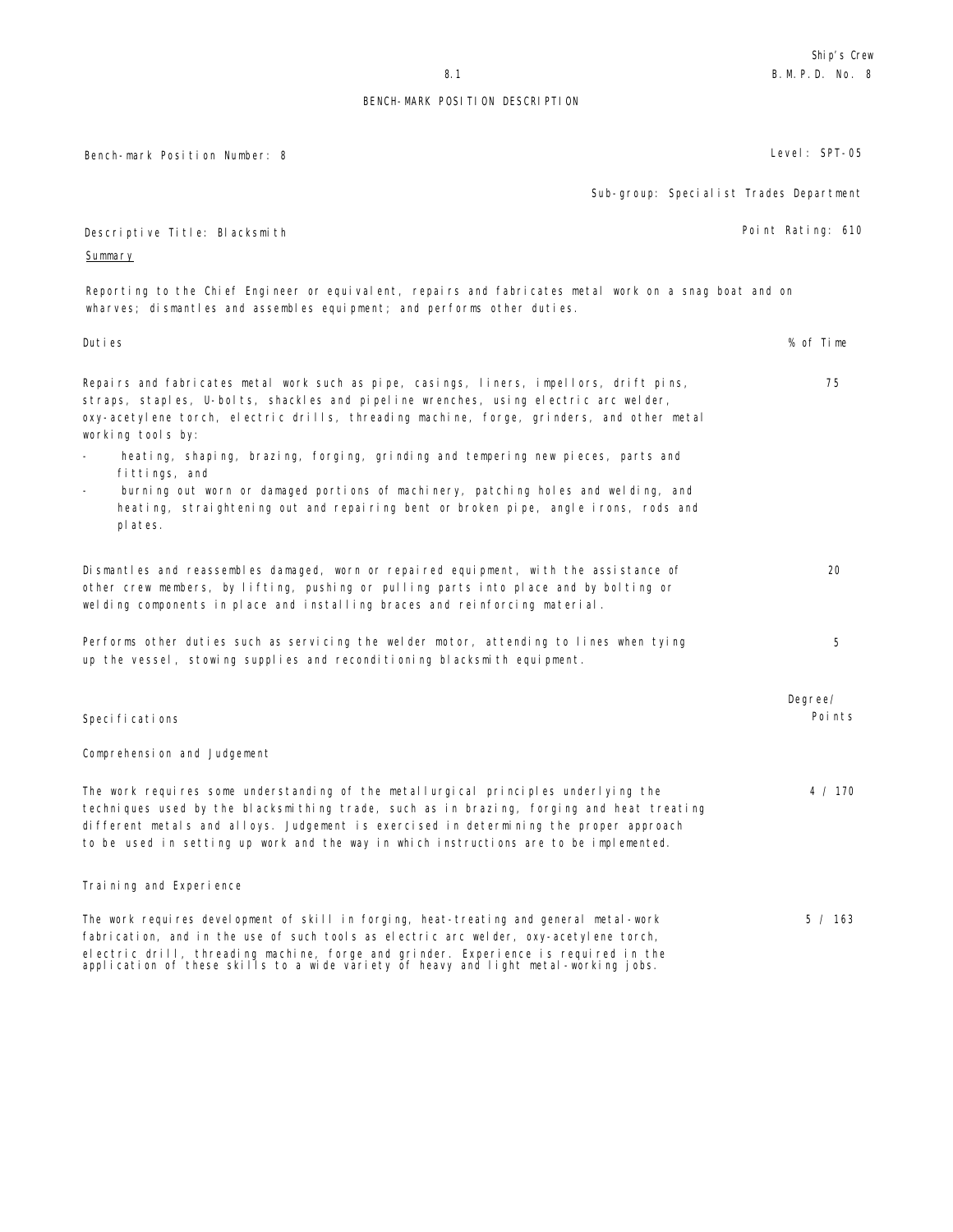8.2

|                                                                                                                                                                                                                                                                                                | Degree/<br>Points |
|------------------------------------------------------------------------------------------------------------------------------------------------------------------------------------------------------------------------------------------------------------------------------------------------|-------------------|
| Effort                                                                                                                                                                                                                                                                                         |                   |
| Mental - The work is done with care and accuracy and requires concentration for short<br>periods of time when welding, forging, heat-treating or shaping metals.                                                                                                                               | 2 / 23            |
| Physical - The work requires continual standing, stooping, climbing, lifting, pushing and<br>pulling. It is performed on dredges, floats and wharves with heavy-weight material, often<br>in awkward positions.                                                                                | 4 / 50            |
| Responsibility                                                                                                                                                                                                                                                                                 |                   |
| Resources - Poor quality of work, failure to maintain adequate stocks, and misuse of<br>equipment and materials may cause ineffective use of resources, deterioration of service,<br>considerable inconvenience to others and loss in terms of time, wasted material and<br>damaged equipment. | 2 / 23            |
| Safety of Others - The work requires care to prevent injury to other workers from hot metal<br>or slag and cuts from sharp edges.                                                                                                                                                              | 2 / 30            |
| Working Conditions                                                                                                                                                                                                                                                                             |                   |
| Environment - The work is done inside and outside marine structures, in extremes of<br>temperature and humidity, in high places and in dirty, noisy, wet, cramped spaces, and<br>requires the wearing of protective gear such as goggles, shield, and heavy gloves.                            | 4 / 100           |
| Hazards - There is frequent exposure to burns from hot metal and injury while using heavy<br>tools or shifting heavy equipment on slippery decks and floors.                                                                                                                                   | 3 / 36            |
| Supervi si on                                                                                                                                                                                                                                                                                  |                   |
| There is an occasional requirement to show other workers how to perform tasks.                                                                                                                                                                                                                 | AI / 15           |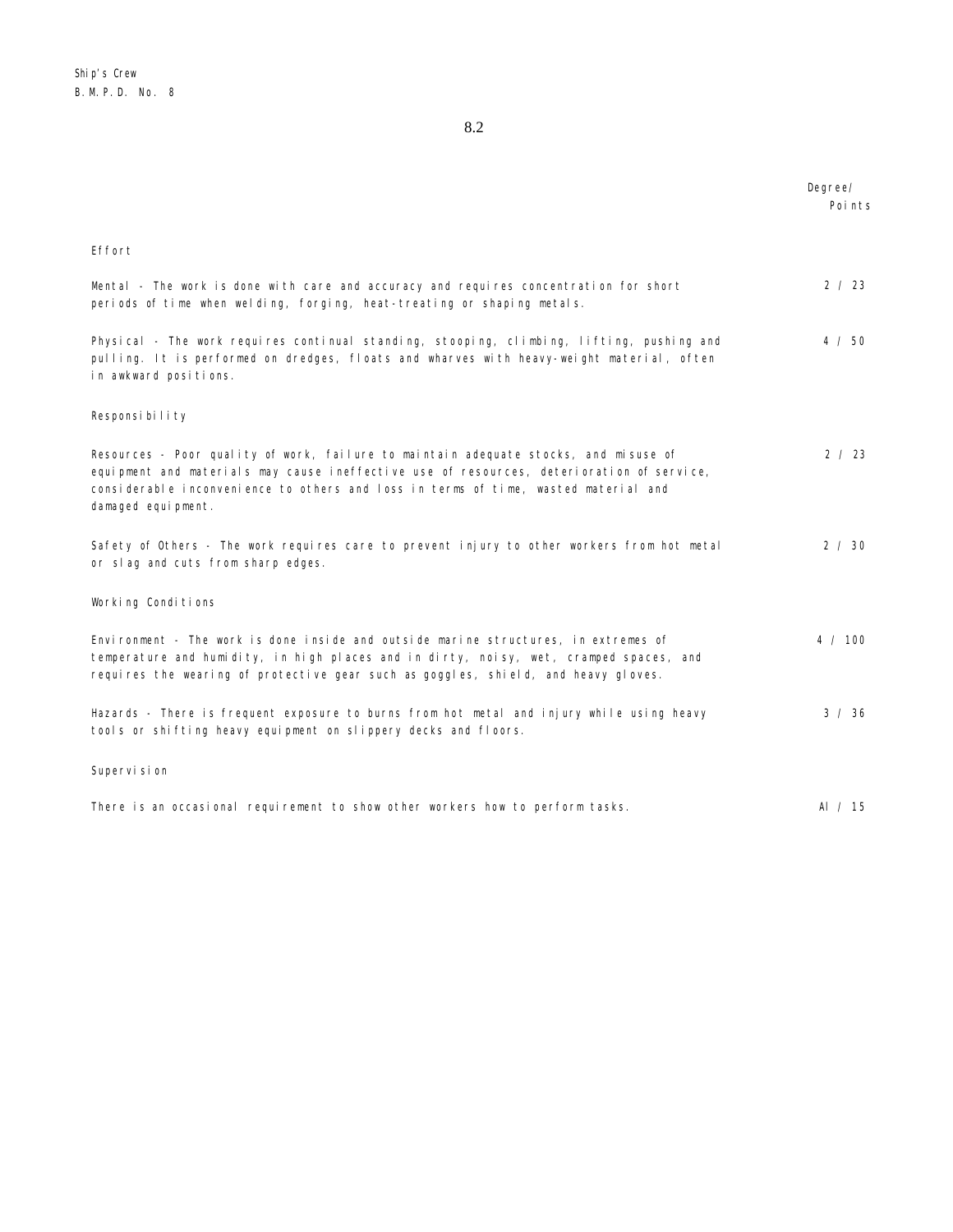"Floating Plant"

 $\bar{z}$ 



 $8.3$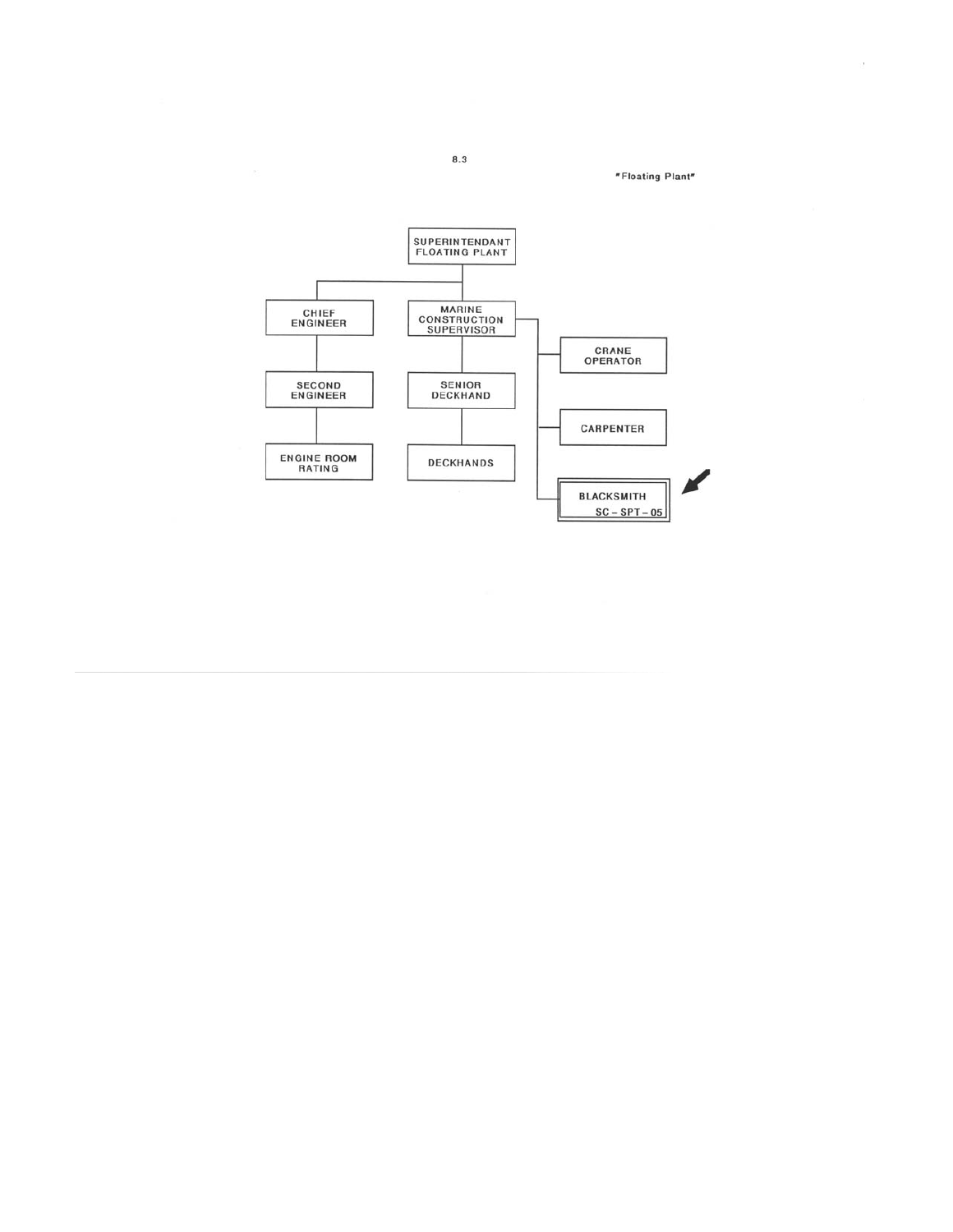Ships' Crews 9.1 B.M.P.D. No. 9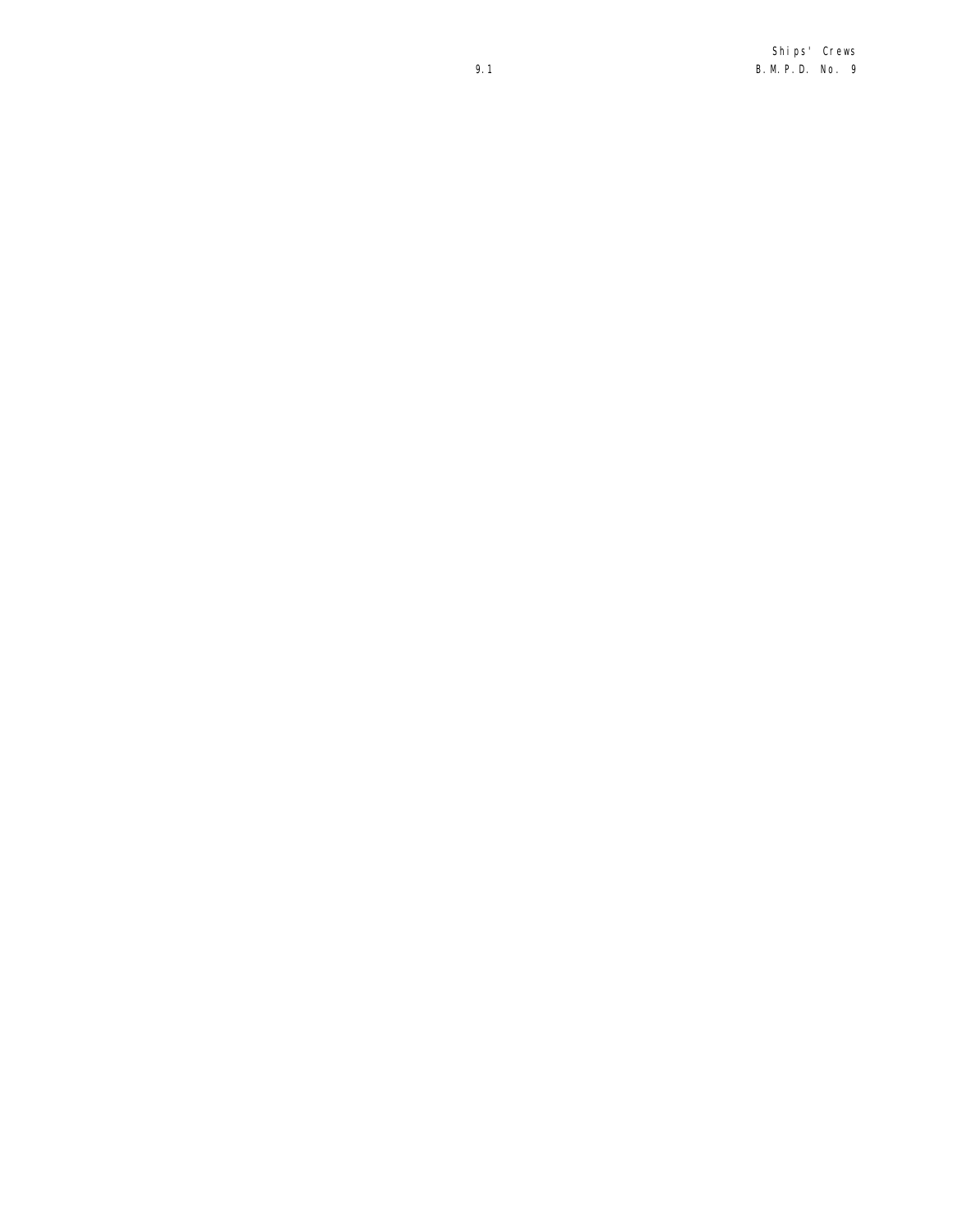Sub-group: Specialist Trades Department

## Descriptive Title: Electrician Point Rating: 685

## Summary

Reporting to the Chief Engineer, operates, repairs and installs the electrical machinery, equipment and power supply sources aboard ship; carries out a preventive maintenance program on the electrical installations; keeps electrical stores in a serviceable condition, keeps operating records; and performs other duties.

#### Duties % of Time

Operates, repairs, and installs the electrical machinery, equipment and power supply sources aboard ship, such as steam and motor-driven generators, alternators, motors on fans, pumps and winches and intercommunication systems, to ensure a constant, safe and economical supply of electric power at all times and the proper functioning of electrically controlled devices by:

- starting up a stand-by generator and by adjusting loads between generators, following observation of switchboard instruments;
- connecting and disconnecting shore-based electrical supply cables and telephone lines, and by connecting electric supply sources to electrical and electronic equipment such as lights, motors, radio and sonar;
- starting, stopping and restarting generators, motors and other electrical devices;
- repairing and putting into commission circuits, switches, regulators and other ancillary devices, and servicing navigational equipment such as gyro compasses; and
- wiring instrument panels, fixtures and equipment for all electrical services, and by laying conduit, pulling wire through conduits and connecting wire to terminals, using hand and power tools common to the electrician's trade and following blueprints and instruction manuals.

Carries out a preventive maintenance program on electrical equipment and power supply systems by:

- reviewing operating data log-sheets and instrument readings pertaining to electrical systems;
- testing equipment and systems and determining their electrical characteristics, using voltmeter, ammeter, ohm-meter phase rotation indicator, and other instruments;
- checking lighting fixtures, replacing burnt bulbs, and servicing small electrical equi pment;
- replacing commutator and slip-ring brushes, cleaning commutators and slip-rings, adjusting voltage regulators and rewinding coils on electric motors;
- refilling and recharging storage batteries;
- inspecting periodically all electrical equipment and systems; and
- preparing reports and advising the Chief Engineer on electrical repair and maintenance requirements and planned maintenance programs.

30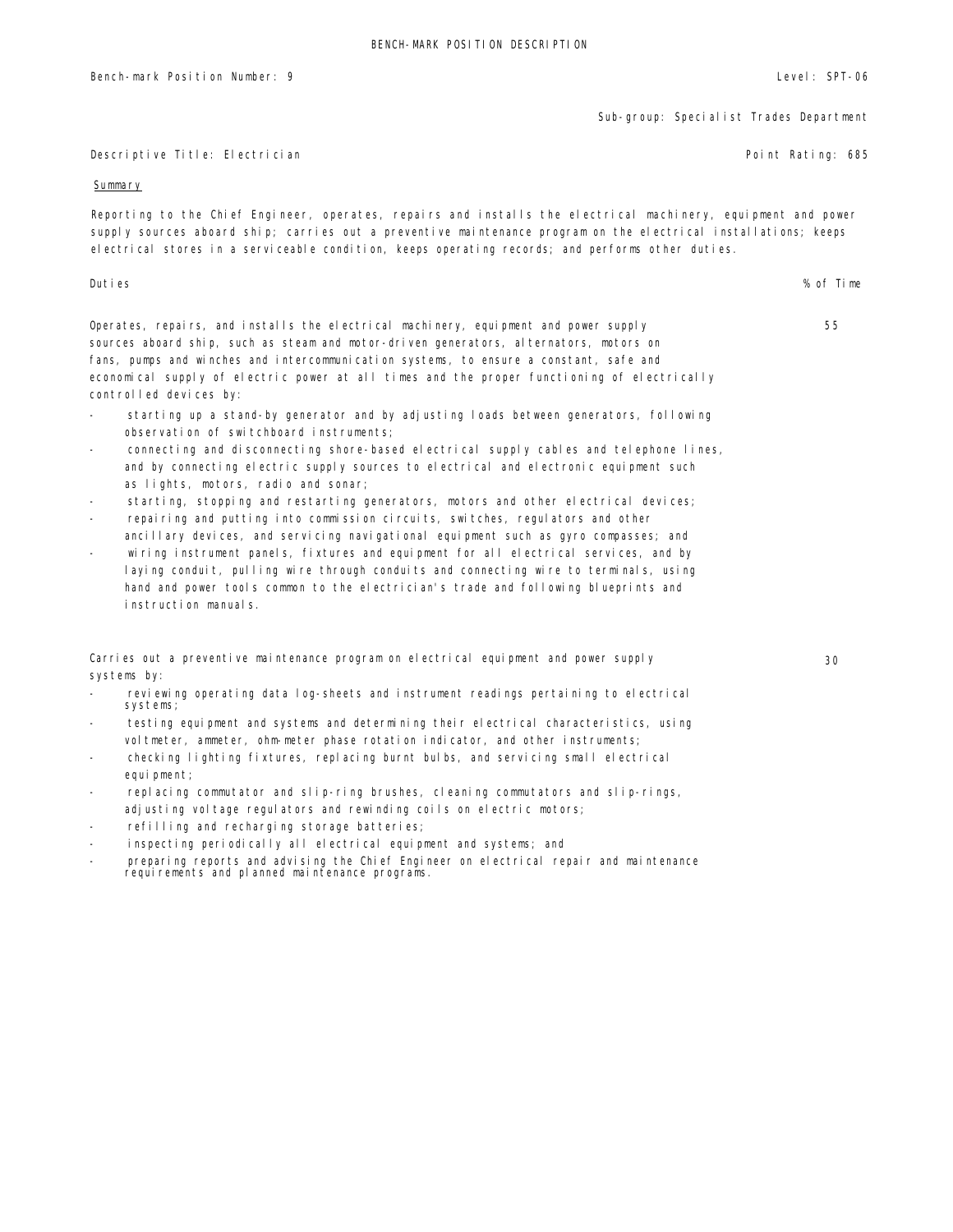9.2

| Ensures that electrical stores are kept in a serviceable condition and keeps operating<br>records by:<br>recommending to the Chief Engineer on the disposition of obsolete or damaged parts,<br>and on storage methods,<br>keeping records of repairs to electrical equipment, including material used and cost<br>of repairs,<br>requisitioning electrical equipment and stores from outside contractors and following<br>up these orders,<br>maintaining an inventory of all electrical equipment, supplies and spare parts, and<br>keeping catalogues of electrical equipment and parts up to date. | 10                |
|--------------------------------------------------------------------------------------------------------------------------------------------------------------------------------------------------------------------------------------------------------------------------------------------------------------------------------------------------------------------------------------------------------------------------------------------------------------------------------------------------------------------------------------------------------------------------------------------------------|-------------------|
| Performs other duties such as installing towing lights on ships that are being towed and<br>keeping clerical records for the Chief Engineer.                                                                                                                                                                                                                                                                                                                                                                                                                                                           | 5                 |
| Speci fi cati ons                                                                                                                                                                                                                                                                                                                                                                                                                                                                                                                                                                                      | Degree/<br>Points |
| Comprehension and Judgement                                                                                                                                                                                                                                                                                                                                                                                                                                                                                                                                                                            |                   |
|                                                                                                                                                                                                                                                                                                                                                                                                                                                                                                                                                                                                        |                   |
| The work requires a thorough understanding of electrical theory and its practical<br>application to a wide variety of electrical equipment installed on a ship. Operating,<br>maintenance and repair handbooks are available for most of the equipment in use, but<br>judgement is required when diagnosing faults, carrying out repairs, and interpreting<br>instructions. Technical assistance is not normally available.                                                                                                                                                                            | 5 / 210           |
| Training and Experience                                                                                                                                                                                                                                                                                                                                                                                                                                                                                                                                                                                |                   |
| The duties require the skills of a certified electrician and experience in operating,<br>servicing and repairing the specialized electrical equipment used on the ship. These<br>skills and experience are normally acquired by completion of apprenticeship in a<br>recognized marine electrical workshop, or its equivalent, plus additional experience and<br>on-the-job training in electrical work aboard a ship.                                                                                                                                                                                 | 7 / 221           |
| Effort                                                                                                                                                                                                                                                                                                                                                                                                                                                                                                                                                                                                 |                   |
| Mental – Repair work must be done carefully and requires close attention. Diagnosing<br>trouble requires frequent concentration for relatively short periods of time.                                                                                                                                                                                                                                                                                                                                                                                                                                  | $3 \times 36$     |
| Physical - The work requires standing and walking, and constant handling of light-weight<br>material and electricians' tools.                                                                                                                                                                                                                                                                                                                                                                                                                                                                          | 2 / 23            |
| Responsibility                                                                                                                                                                                                                                                                                                                                                                                                                                                                                                                                                                                         |                   |
| Resources - The consequence of an error can be the need for costly repairs, loss of<br>operating time, and delay of work projects of others.                                                                                                                                                                                                                                                                                                                                                                                                                                                           | $3 \times 36$     |
| Safety of Others - Normally, work is performed without assistance, but reasonable care<br>must be taken while carrying out electrical repairs to prevent injury to others.                                                                                                                                                                                                                                                                                                                                                                                                                             | $2 \times 30$     |

## % of Time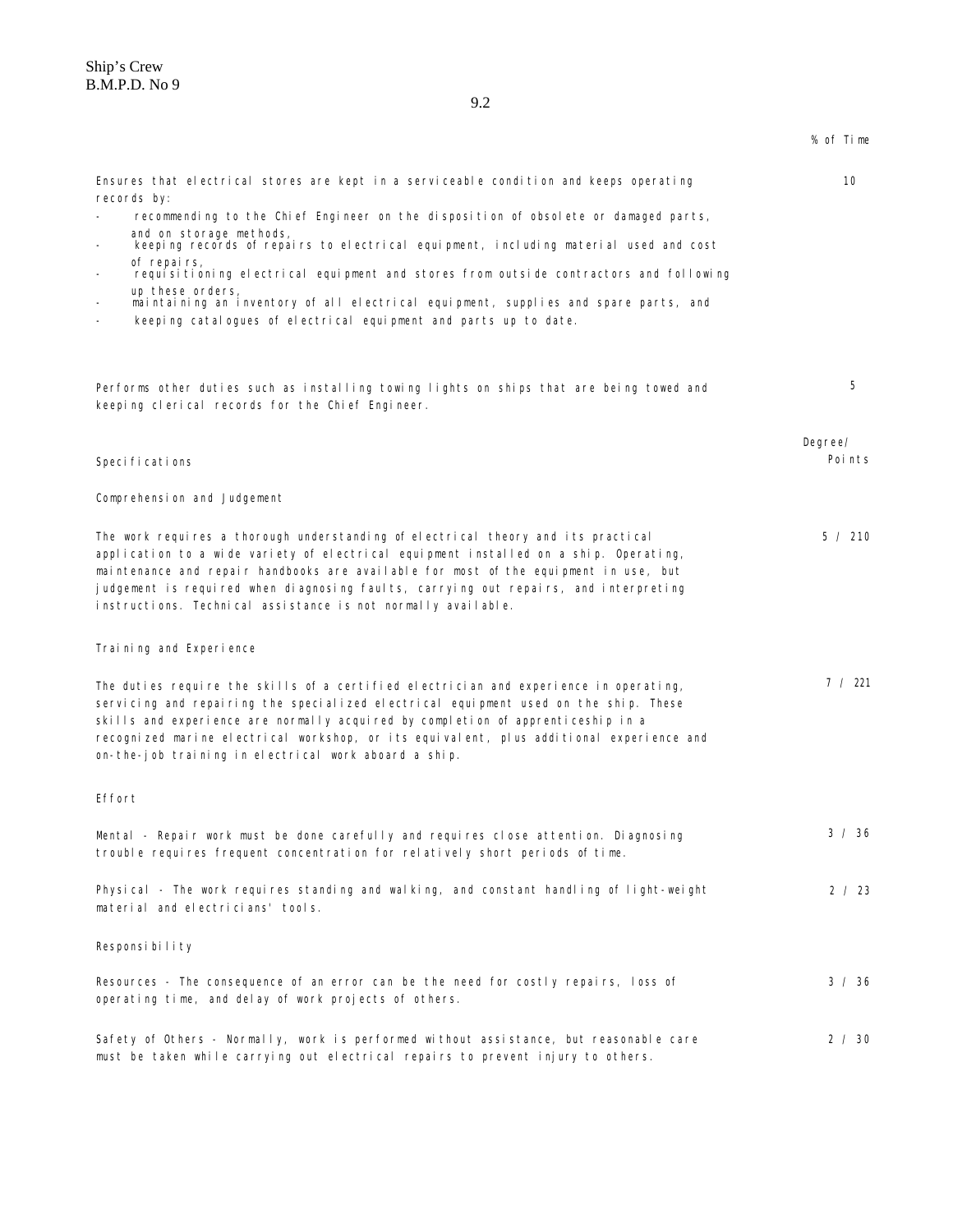requi red.

|                                                                                                                                                                                                                                          | Degree/<br>Points |
|------------------------------------------------------------------------------------------------------------------------------------------------------------------------------------------------------------------------------------------|-------------------|
| Working Conditions                                                                                                                                                                                                                       |                   |
| Environment - Work is performed in a hot and noisy engine room, in confined crawl-ways,<br>in other closed spaces, and in the open air exposed to weather. There is frequent absence<br>from the home port for extended periods of time. | $3 \times 73$     |
| Hazards - Exposure to minor bruises and cuts is normal; precautions are taken against<br>electric shock, such as using rubber gloves and insulated tools, but there still remains<br>a frequent chance of accident from this source.     | $3 \times 36$     |
| Supervision                                                                                                                                                                                                                              |                   |
| Supervision of one or two crew members working as helpers on individual work projects is                                                                                                                                                 | B2 / 20           |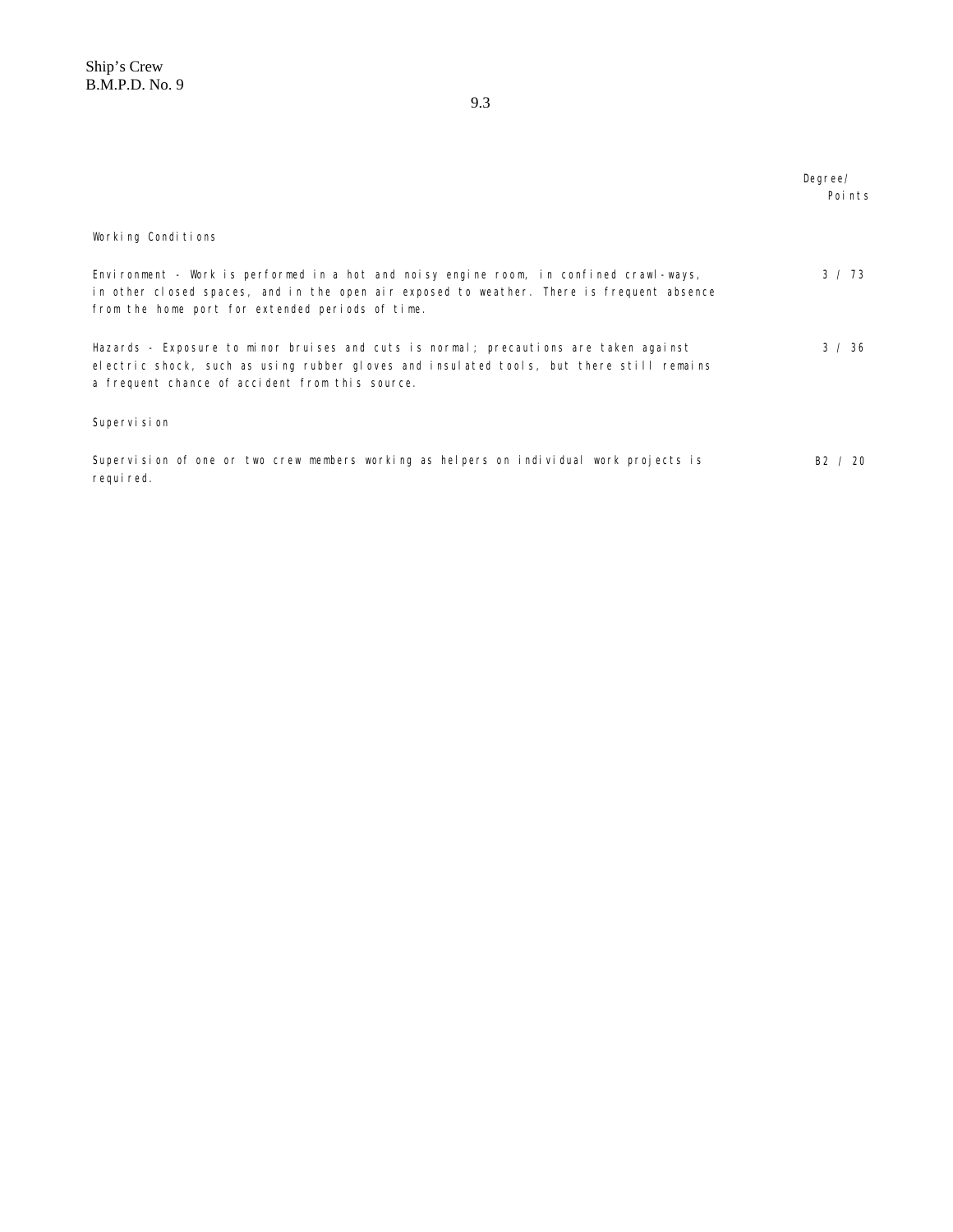"Dredge"

 $\overline{1}$ 



 $\lambda$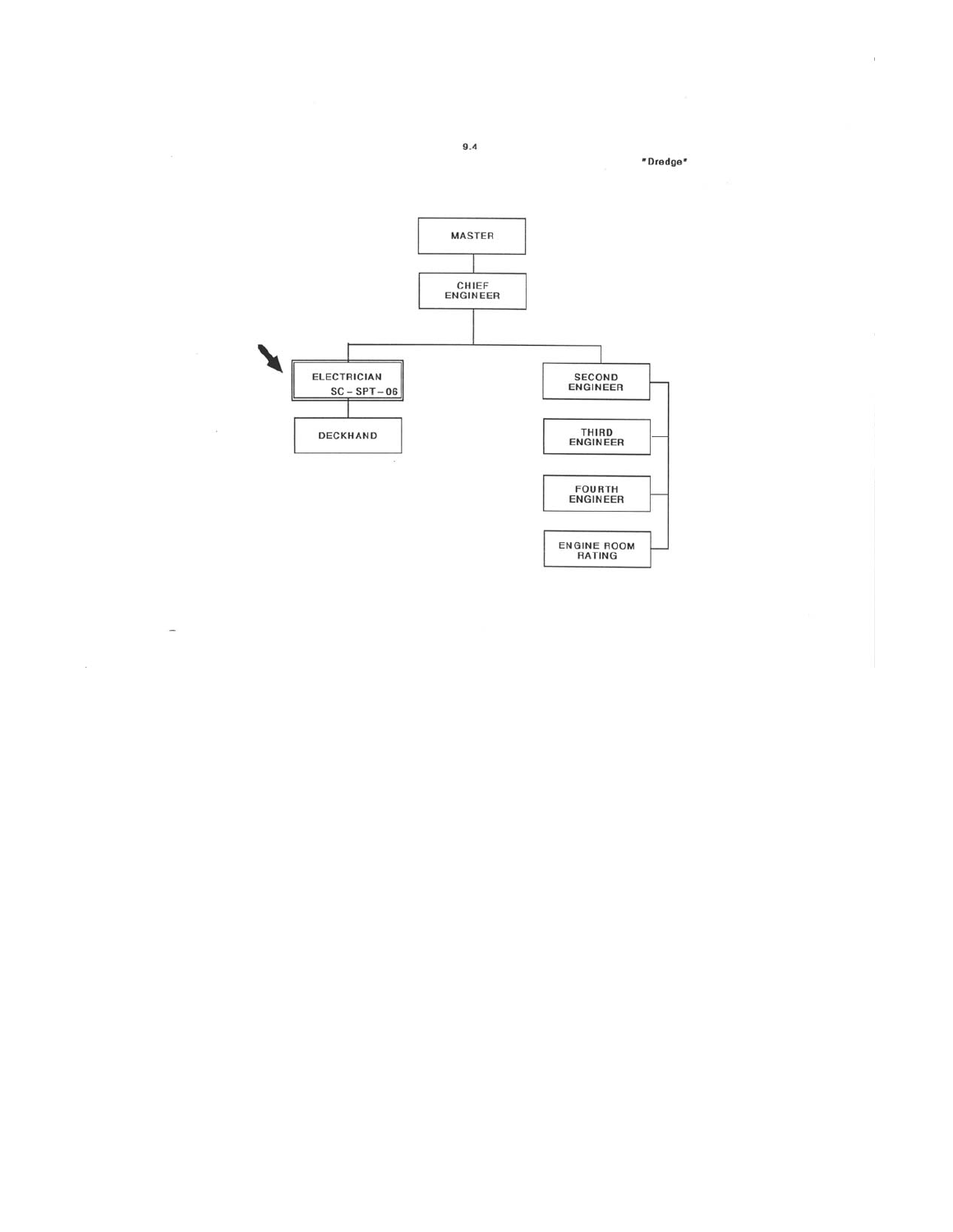# BENCH-MARK POSITION DESCRIPTIONS

# SUB-GROUP: SUPPLY DEPARTMENT (STD)

| BENCH-MARK<br>POSITION NO. | DESCRIPTIVE TITLE | PAGE |
|----------------------------|-------------------|------|
| 10                         | Chief Cook        | 10.1 |
| 11                         | Cook-Steward      | 11.1 |
| 12                         | Steward           | 12.1 |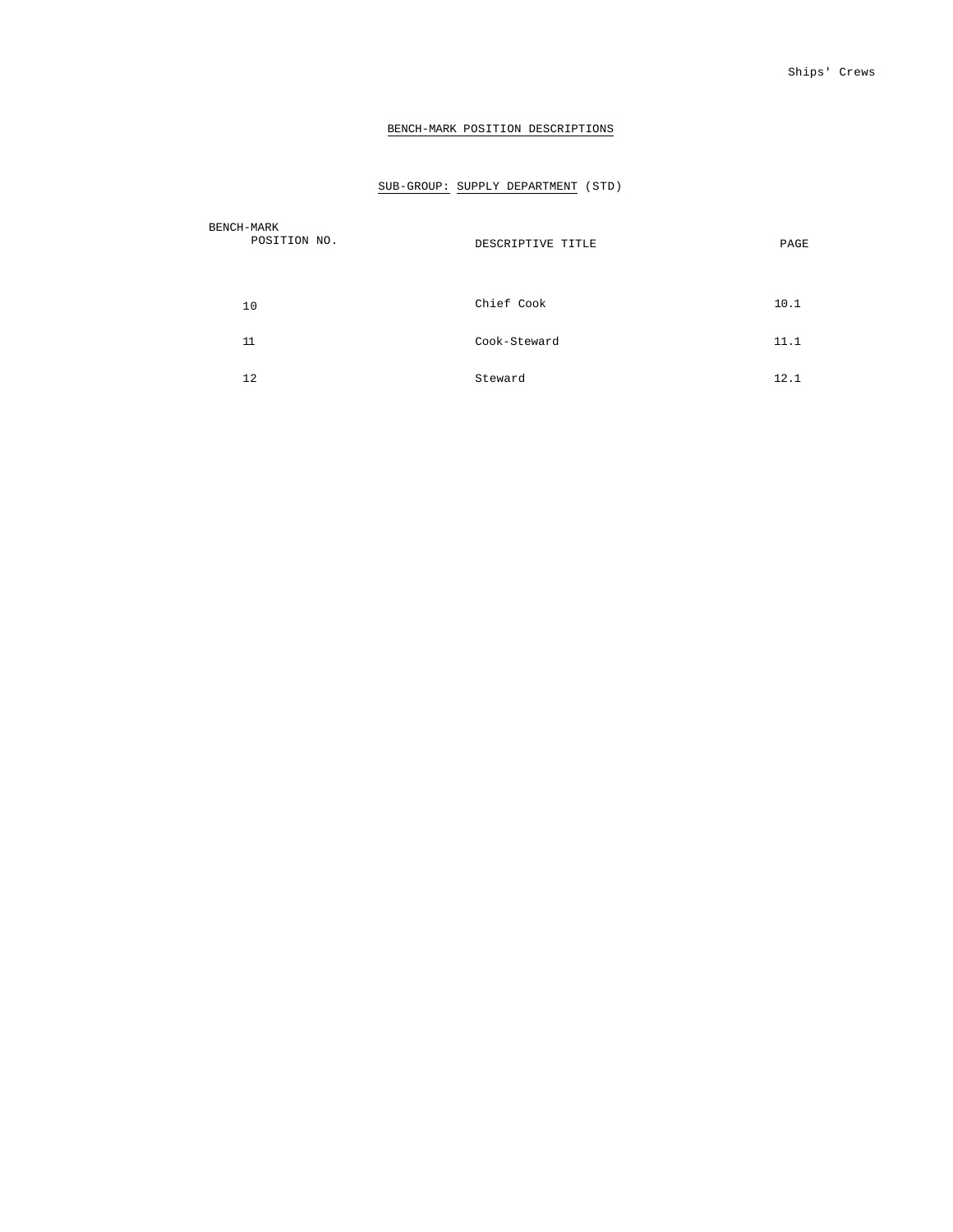Ship's Crew 10.1 B.M.P.D. No. 10

## BENCH-MARK POSITION DESCRIPTION

Bench-mark Position Number: 10 Level: STD-05

Sub-group: Supply Department

Descriptive Title: Chief Cook Point Rating: 628

**Summary** 

Reporting to the supply officer, plans, organizes and conducts the activities of the galley section on a large icebreaker; supervises and participates in the cooking done by galley staff; maintains the galley and galley equipment; and performs other duties.

Duties  $\%$  of Time Plans, organizes and conducts the activities of the galley section on a large icebreaker operating for extended periods away from home port, along Canada's northern and eastern coasts, and having on board some 60 officers, crew and passengers by: 40 assisting the supply officer to determine standards of quality and quantity of foodstuffs to he purchased, and writing necessary requisitions; devel oping details of menus and meal schedules; estimating daily requirements for the use of galley equipment, utensils and provi si ons inspecting provisions before they are prepared for consumption, to ensure that they meet the required standards of quality; returning all unused and usable provisions in the galley to the storerooms for subsequent re-issue; and drawing up shift and work schedules for junior staff, according to number and timing of meals. Supervises two junior cooks, and participates in the daily preparation, cooking and baking of food, according to the established menu and the number of persons to be fed at each meal by:  $30$ issuing instructions concerning the work to ensure that correct recipes and methods are used and general directions complied with; - giving on-the-job training and instruction to staff in the economical preparation, cooking and handling of food and in the proper use of galley equipment and utensils; and maintaining discipline, preparing reports, maintaining records of regular and overtime hours worked, resolving personnel problems, and recommending disciplinary or promotion action. Maintains the galley and galley equipment in a state of cleanliness and in good operating condition, prepares related records and reports by:  $20$ overseeing the cleaning of galley accommodation, equipment and accessories, the washing of dishes, cutlery, galley laundry and uniforms, and the general cleanliness of galley personnel, to ensure high standards of sanitation and personal hygiene;

consulting periodically with the supply officer on the condition of galley equipment and to arrange for necessary repairs and replacements;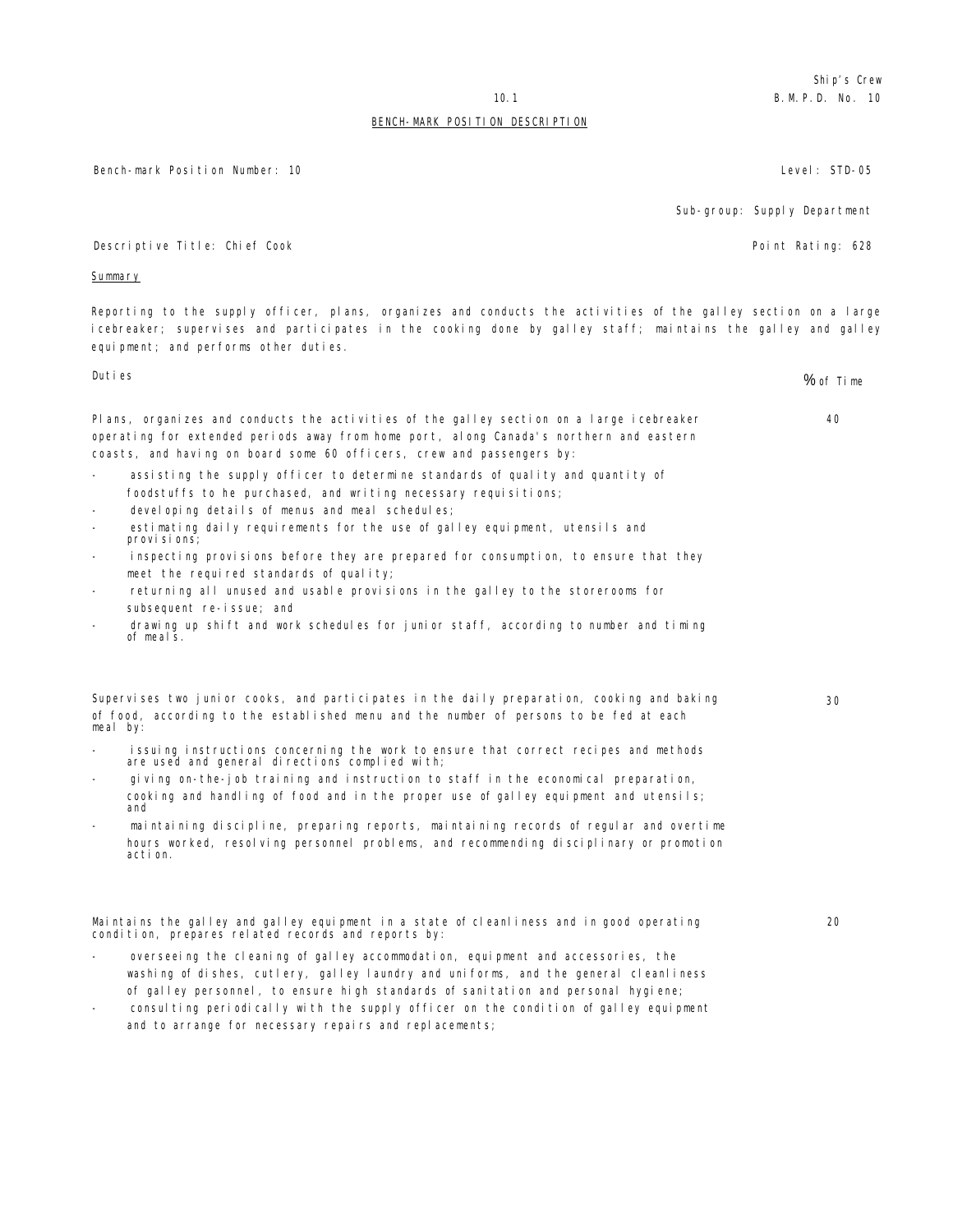| noting provisioning costs and provisions consumed, spoiled, wasted, disposed of, and<br>returned to storerooms,<br>writing standing orders for the cleaning and cleanliness of the galley equipment and<br>utensils, and<br>taking a periodic inventory of all galley equipment.<br>÷                                                                                                                                                                                                                                                                                                           |                    |
|-------------------------------------------------------------------------------------------------------------------------------------------------------------------------------------------------------------------------------------------------------------------------------------------------------------------------------------------------------------------------------------------------------------------------------------------------------------------------------------------------------------------------------------------------------------------------------------------------|--------------------|
| Performs other duties such as taking charge of the supply department in the absence of the<br>supply officer.                                                                                                                                                                                                                                                                                                                                                                                                                                                                                   | 10                 |
| Speci fi cati ons                                                                                                                                                                                                                                                                                                                                                                                                                                                                                                                                                                               | Degree/<br>Poi nts |
| Comprehension and Judgement                                                                                                                                                                                                                                                                                                                                                                                                                                                                                                                                                                     |                    |
| The work requires understanding of the methods of ordering and stocking an adequate supply<br>of foodstuffs to ensure the provision of meals during an extended voyage, and also some<br>understanding of dietary and nutritional principles to ensure that the meals prepared meet<br>established standards. Standard cook-books are available for reference and traditional<br>cooking rules are applied, but there is latitude for judgement in obtaining the best<br>culinary results, in substituting when shortages occur, and in making the most effective<br>use of available supplies. | 4 / 170            |
| Training and Experience                                                                                                                                                                                                                                                                                                                                                                                                                                                                                                                                                                         |                    |
| The work requires experience in supervising and scheduling the galley operations of a<br>large ship and vocational skill in preparing and serving varied meals for a large number<br>of people, in using galley mechanical equipment and hand tools, and in conserving and<br>using food supplies to best advantage.                                                                                                                                                                                                                                                                            | 6 / 192            |
| Effort                                                                                                                                                                                                                                                                                                                                                                                                                                                                                                                                                                                          |                    |
| Mental - Close concentration and attention are required for relatively short periods,<br>several times daily, during the preparation, baking and cooking of foodstuffs to fairly<br>precise recipes.                                                                                                                                                                                                                                                                                                                                                                                            | $3 \times 36$      |
| Physical - The work requires constant standing and continuous handling of light-weight<br>material and cooks' tools and utensils.                                                                                                                                                                                                                                                                                                                                                                                                                                                               | 2 / 23             |
| Responsibility                                                                                                                                                                                                                                                                                                                                                                                                                                                                                                                                                                                  |                    |
| Resources - The work includes responsibility for planning food requirements sufficient for<br>some 60 people over extended voyages and for ensuring that meals are cooked promptly and<br>satisfactorily. The monetary value of the equipment and material used is not high, but<br>considerable loss could accumulate over a period of time if food is wasted. Poor cooking<br>will adversely affect the morale and effectiveness of the ship's company.                                                                                                                                       | $3 \times 36$      |
| Safety of Others - The work is done in close quarters in conjunction with two subordinates<br>and requires the use of cutting, mixing and similar galley tools and utensils and the use<br>of hot burners and oils. Reasonable care is required in the use of these to prevent injury<br>to others.                                                                                                                                                                                                                                                                                             | 2 / 30             |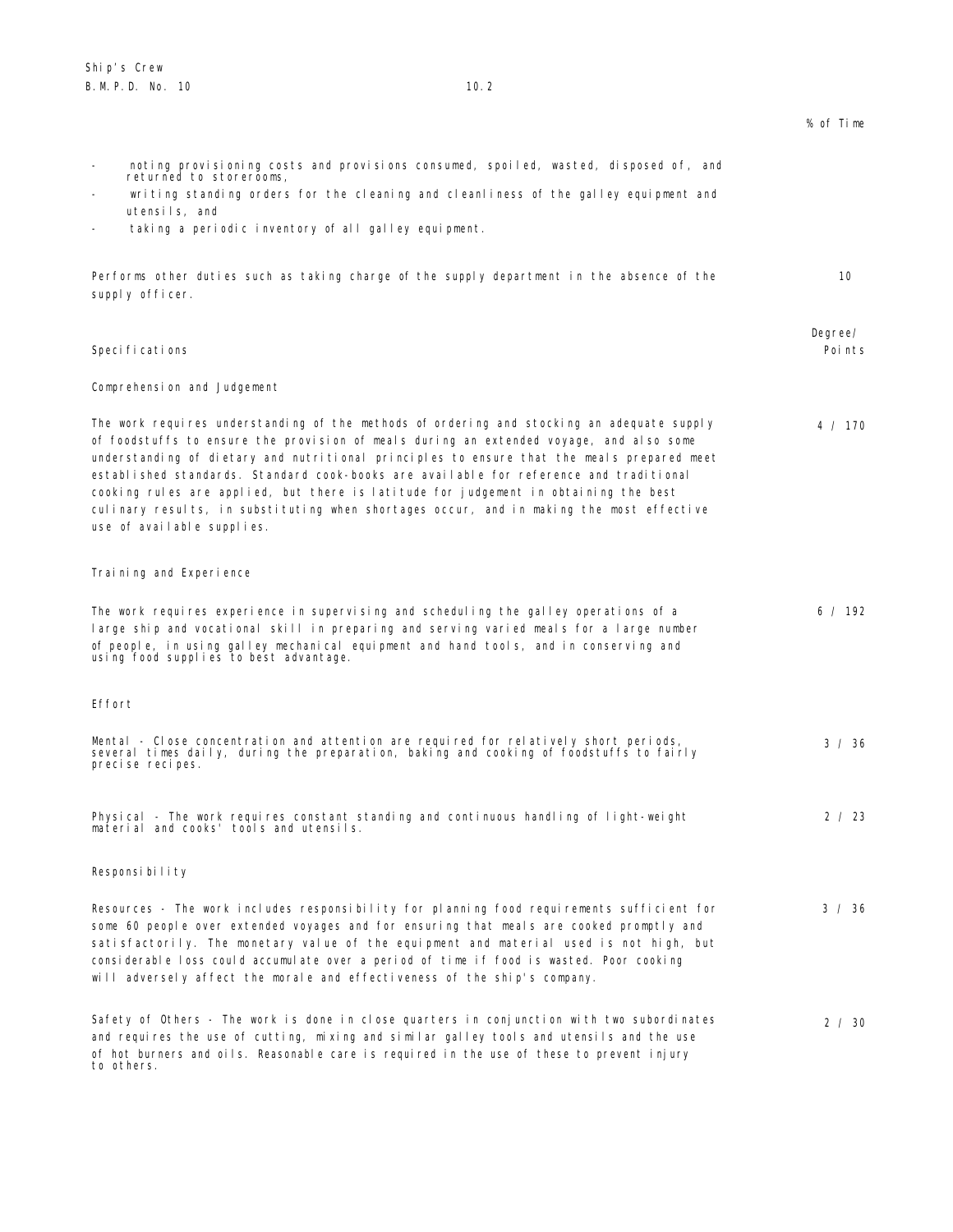Ships' Crews 10.3 B.M.P.D. No. 10

> Degree/ Poi nts

Working Conditions

| Environment - The working area is well ventilated, and exposure to heat, fumes and odours   | 2 / 46 |
|---------------------------------------------------------------------------------------------|--------|
| is limited, but absence from home port for long periods of time is required.                |        |
|                                                                                             |        |
|                                                                                             |        |
| Hazards - The work requires the use of galley equipment such as knives, automatic mixers,   | 2 / 23 |
| and cooking materials such as boiling water and fats used in the preparation of meals; this |        |
| represents a hazard during rough weather.                                                   |        |
|                                                                                             |        |
|                                                                                             |        |

Supervision

Direct supervision is exercised over two assistant cooks. Dans and the set of the set of the set of the set of the set of the set of the set of the set of the set of the set of the set of the set of the set of the set of t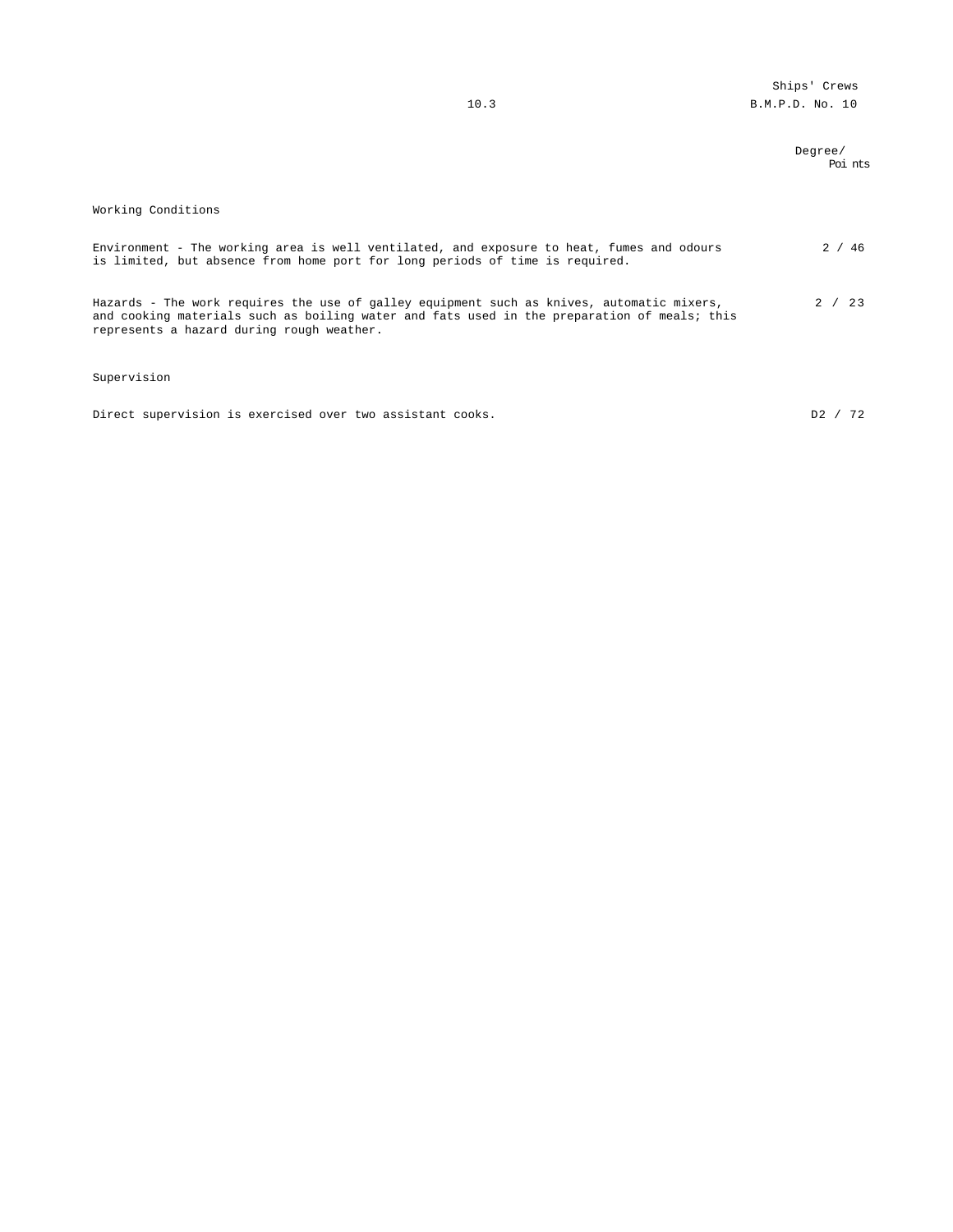

 $\bar{1}$ 



 $\mathbb{R}^3$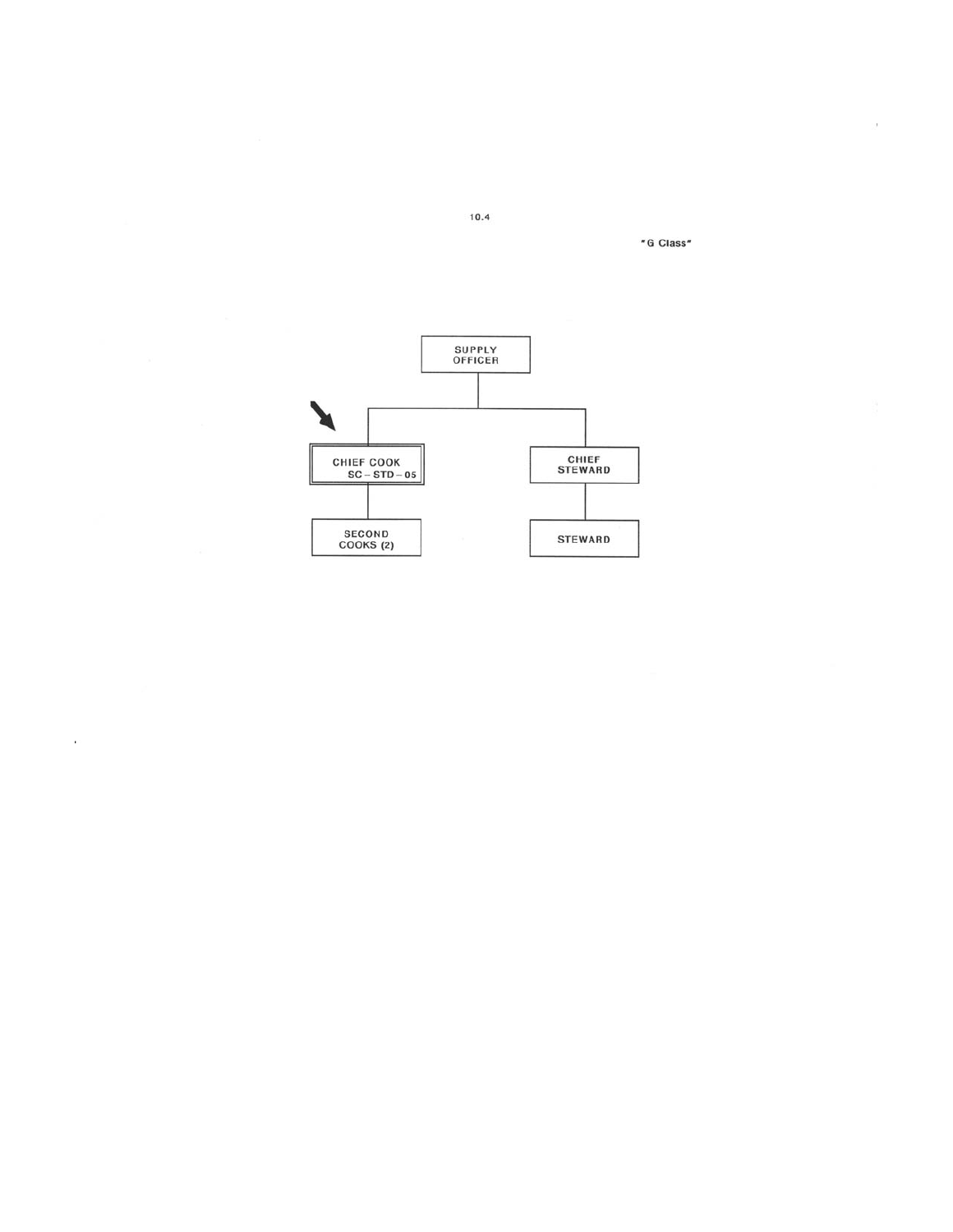Ship' Crew

Sub-group: Supply Department

# BENCH-MARK POSITION DESCRIPTION

Bench-mark Position Number: 11 and 12 Level: STD-04 and 12 Level: STD-04 and 12 Level: STD-04

| Descriptive Title: Cook-Steward                                                                                                                                                                                                                                                                                                                                                                                                                                                                                                                                                                                                                                                                                                                                                                                                                                | Point Rating: 498 |
|----------------------------------------------------------------------------------------------------------------------------------------------------------------------------------------------------------------------------------------------------------------------------------------------------------------------------------------------------------------------------------------------------------------------------------------------------------------------------------------------------------------------------------------------------------------------------------------------------------------------------------------------------------------------------------------------------------------------------------------------------------------------------------------------------------------------------------------------------------------|-------------------|
| Summary                                                                                                                                                                                                                                                                                                                                                                                                                                                                                                                                                                                                                                                                                                                                                                                                                                                        |                   |
| Reporting to the Master, plans, prepares and directs the serving of meals on a Canadian Government ship;<br>supervises the work of galley staff; orders provisions and maintains records and reports; and performs other<br>duties.                                                                                                                                                                                                                                                                                                                                                                                                                                                                                                                                                                                                                            |                   |
| Duties                                                                                                                                                                                                                                                                                                                                                                                                                                                                                                                                                                                                                                                                                                                                                                                                                                                         | % of Time         |
| Plans, prepares and directs the serving of meals for a ship's company of 14 on a Canadian<br>Government ship used for fisheries patrol duties on Canada's west coast by:<br>drawing up menus for meals in consultation with the Master;<br>moving provisions to and from storerooms and freezers to the galley;<br>inspecting provisions before they are prepared for consumption, to ensure that they<br>meet the required standards of quality;<br>assembling, cooking and baking food to produce tasty and wholesome meals at scheduled<br>times and at an economical cost;<br>overseeing the serving of meals, the disposing of waste, and the salvaging of usable<br>food; and<br>supervising the washing and drying of dishes, cutlery, pots and pans and glassware<br>after meals, and the cleaning of galley accommodation, equipment and accessories. | 75                |
| Supervises galley staff of two by:<br>giving instructions in the preparation of food, the setting, serving, and clearing<br>away of tables, and the removal and storage of utensils, foodstuffs and provisions;<br>overseeing the cleaning of officers' and crews' quarters, including bedding and<br>l i nen:<br>maintaining discipline, assigning work and ensuring that it is completed on schedule;<br>and<br>inspecting uniforms and quarters used by galley staff, to ensure that a high standard<br>of sanitation and personal hygiene is maintained.                                                                                                                                                                                                                                                                                                   | 15                |
| Orders provisions and maintains records and reports by:<br>requisitioning for victualling supplies and checking the receipt, quality and quantity<br>of all orders;<br>compiling provisioning cost records and preparing reports on food consumption for the<br>Master; and<br>periodically checking galley equipment, utensils, provisions and supplies, in order<br>to make adjustments to the equipment inventory and to report needed repairs to the<br>Master.                                                                                                                                                                                                                                                                                                                                                                                            | 5                 |
| Performs other duties such as operating a laundry when the ship is away from home port,<br>and carrying out deck duties.                                                                                                                                                                                                                                                                                                                                                                                                                                                                                                                                                                                                                                                                                                                                       | 5                 |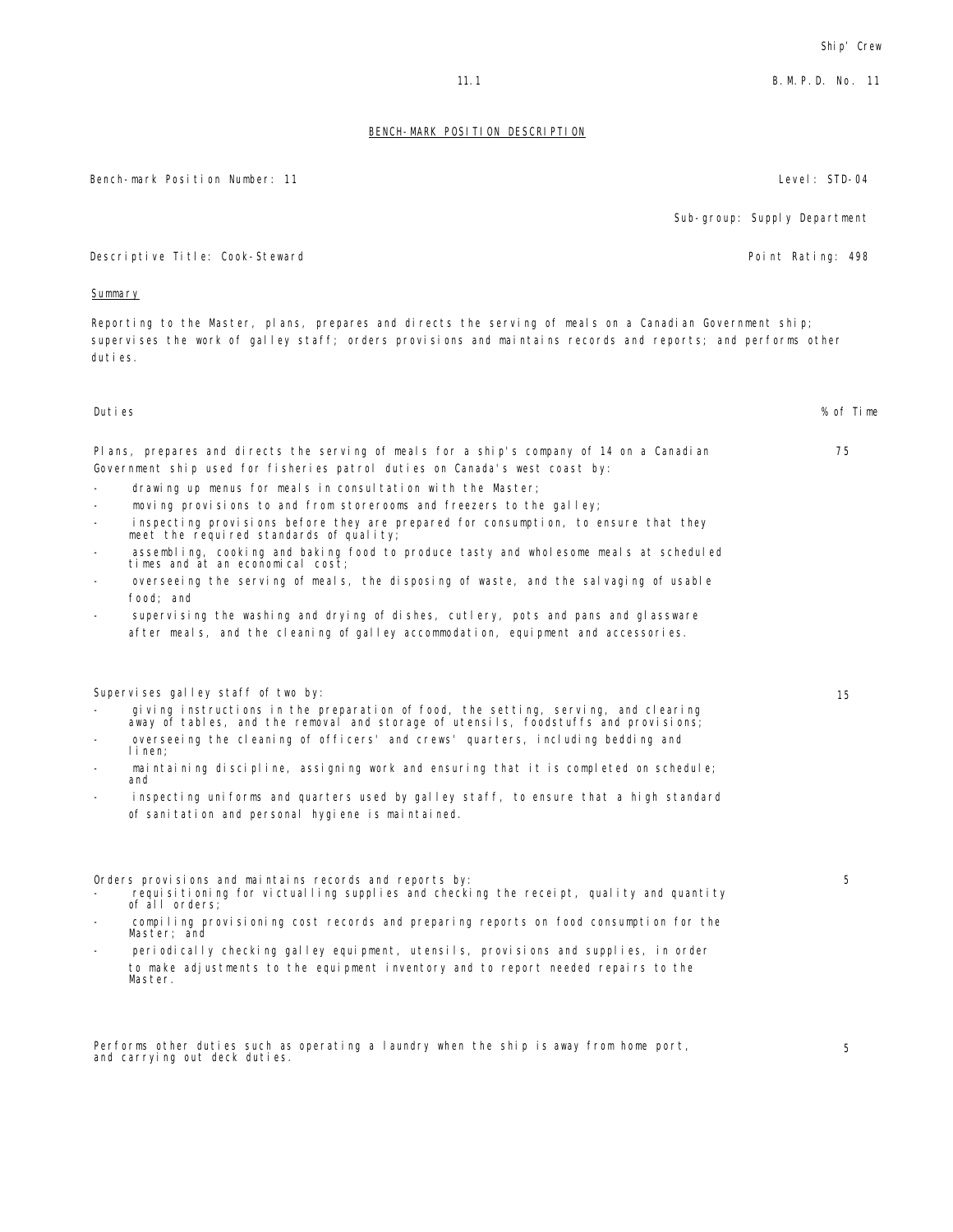# Specifications

### Comprehension and Judgement

The work requires understanding of the methods of ordering and stocking and adequate supply of foodstuffs to ensure the provision of meals during extended patrols, and also some understanding of dietary and nutritional principles to ensure that the meals prepared meet established standards. Standard cookbooks are available for reference and traditional cooking rules are applied, but there is latitude for judgement in obtaining the best culinary results, in substituting when shortages occur, and in making the most effective use of available supplies.

### Training and Experience

| The work requires experience in preparing and cooking meals. This includes at least two  | 4 / 134 |
|------------------------------------------------------------------------------------------|---------|
| to three years of experience as assistant cook and cook, with a knowledge of butchering, |         |
| baking and pastry making.                                                                |         |
|                                                                                          |         |
|                                                                                          |         |

# Effort

| Mental - Close concentration and attention are required for relatively short periods of | 2 / 23 |
|-----------------------------------------------------------------------------------------|--------|
| time during crucial points in the preparation, baking and cooking of such foodstuff as  |        |
| cakes and pastry.                                                                       |        |

| Physical - The work requires constant standing, walking and carrying when preparing and | 2 / 23 |
|-----------------------------------------------------------------------------------------|--------|
| serving food.                                                                           |        |

# Responsibility

|  |  |                        |  |  |  | Resources - The work includes the responsibility for preparing and cooking regular meals  |  | 2 i |
|--|--|------------------------|--|--|--|-------------------------------------------------------------------------------------------|--|-----|
|  |  |                        |  |  |  | for 14 persons during extended sea patrols, and for ensuring that foodstuffs and supplies |  |     |
|  |  | are used economically. |  |  |  |                                                                                           |  |     |

Safety of Others - The work of preparing food is not normally done in close proximity to others, and there is little danger of causing injury to others. 1 / 10

## Working Conditions

Environment - The work area is normally adequately lighted and ventilated, and there is no requirement for outside duties in wet or stormy weather. Exposure to heat, fumes and odours in the galley is limited, but absence from home for long periods of time when the ship is at sea is required. 2 / 46

Hazards - There is a requirement to work with hot stoves, sharp knives, boiling water and fats; this creates hazards during rough weather and can cause serious injuries in spite of safety precautions. 2 / 23

### Supervision

The work requires the supervision of two crewmembers, assigning work to them, instructing them in work methods and procedures, ensuring that tasks are completed on schedule, and maintaining discipline. C2 / 46

4 / 170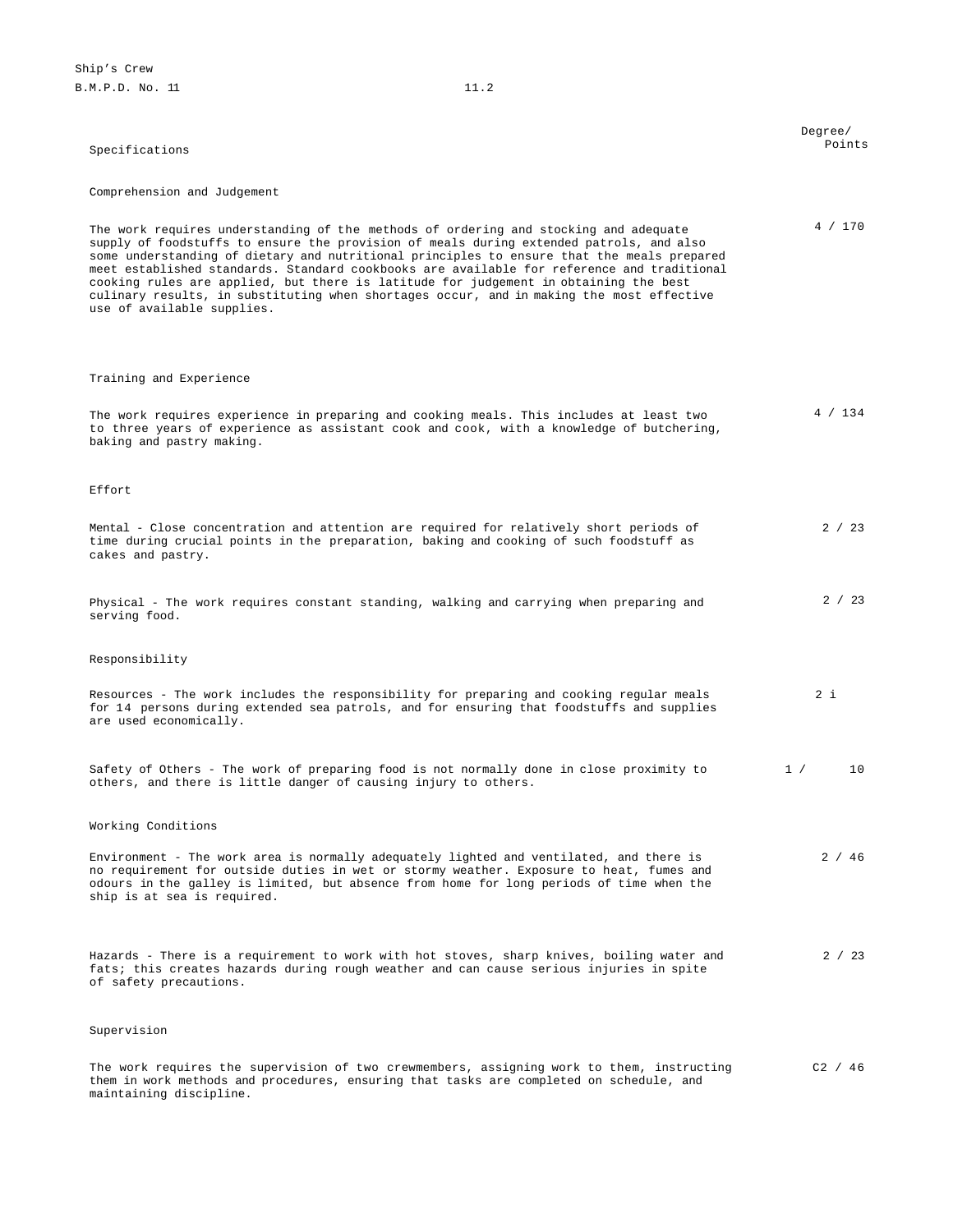

 $\sim$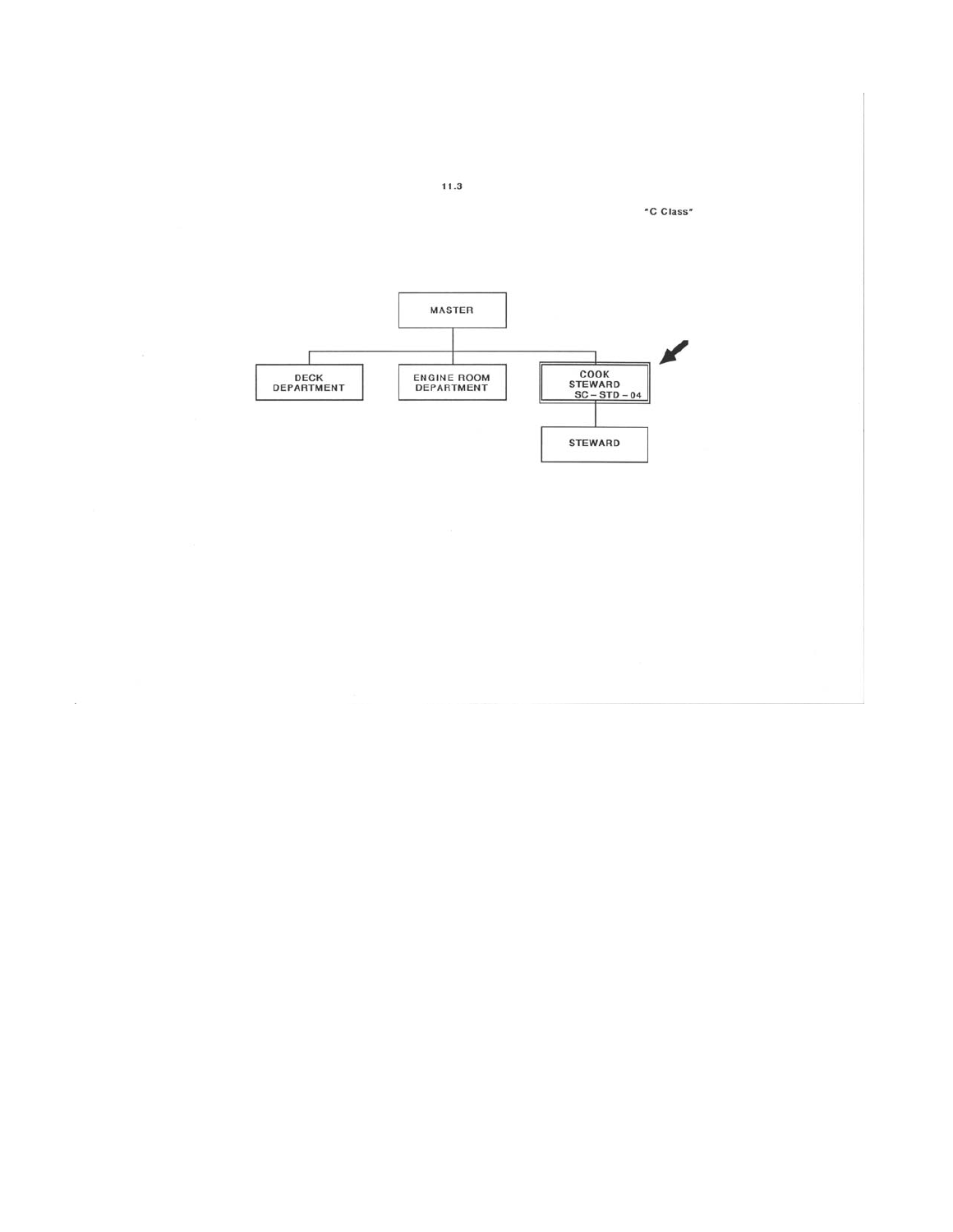ship's Crew

12.1 **B.M.P.D. No. 12** 

# BENCH-MARK POSITION DESCRIPTION

| Bench-mark Position Number: 12                                                                                                                                                                                                                                                                                                                                                                                             | Level: STD-01                |
|----------------------------------------------------------------------------------------------------------------------------------------------------------------------------------------------------------------------------------------------------------------------------------------------------------------------------------------------------------------------------------------------------------------------------|------------------------------|
|                                                                                                                                                                                                                                                                                                                                                                                                                            | Sub-group: Supply Department |
| Descriptive Title: Steward                                                                                                                                                                                                                                                                                                                                                                                                 | Point Rating: 211            |
| <u>Summary</u>                                                                                                                                                                                                                                                                                                                                                                                                             |                              |
| Reporting to the Chief Cook, Cook or Chief steward, maintains the cleanliness of the cabins and common rooms on a<br>Canadian Government ship; assists in the preparation and serving of meals; and performs other duties.                                                                                                                                                                                                 |                              |
| Duties                                                                                                                                                                                                                                                                                                                                                                                                                     | of Time                      |
| Maintains the cleanliness of cabins and common rooms on a Canadian Government ship engaged<br>in conducting oceanographic research and carrying a complement of some 50 officers, crew<br>and scientific staff by:<br>making up beds and berths in officers' and passengers' cabins and changing linen and<br>towels;                                                                                                      | 50                           |
| checking laundry for loss and repair and helping in the operation of the ship's<br>l aundry; and<br>painting, cleaning, waxing and polishing cabins, stairways, hallways, saloons,<br>$\overline{\phantom{a}}$<br>lounges, messrooms, pantries, washrooms and toilets.                                                                                                                                                     |                              |
| Assists in serving meals to the ship's company and passengers by:<br>preparing provisions and foodstuffs as directed;<br>setting tables, serving meals, clearing and cleaning tables after meals, and removing<br>and storing utensils, foodstuffs and provisions; and<br>washing and drying dishes, cutlery, pots and pans, and glassware after meals, and<br>$\overline{\phantom{a}}$<br>polishing silver and brassware. | 40                           |
| Performs other duties such as moving provisions to and from storerooms and freezers,<br>carrying provisions aboard ship, cleaning storerooms and carrying baggage to and from<br>cabi ns.                                                                                                                                                                                                                                  | 10                           |
| Speci fi cati ons                                                                                                                                                                                                                                                                                                                                                                                                          | Degree/<br>Points            |
| Comprehension and Judgement                                                                                                                                                                                                                                                                                                                                                                                                |                              |
| The work requires sufficient understanding to maintain cabins and common rooms on the ship<br>in a clean, neat and orderly fashion and to work in the galley and mess rooms under<br>direction. The duties are routine and standardized, allowing little scope for independent<br>action or judgement.                                                                                                                     | 1 / 50                       |
| Training and Experience                                                                                                                                                                                                                                                                                                                                                                                                    |                              |
| Some knowledge and experience is required in the best methods of cleaning and maintaining<br>cabins and rooms in a neat and tidy condition, and training is also required in the<br>preparation and serving of meals.                                                                                                                                                                                                      | 1 / 50                       |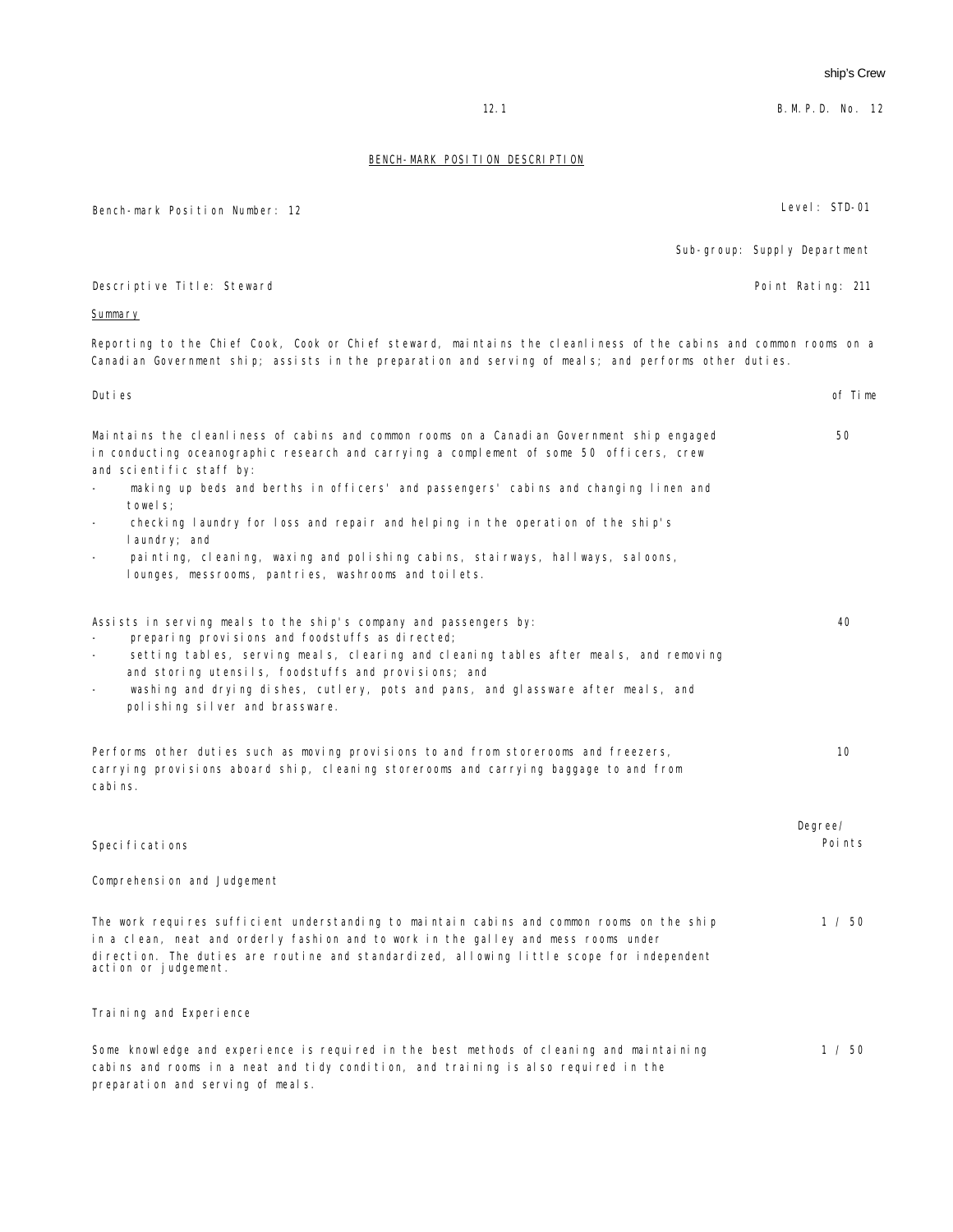|                                                                                                                                                                                                                                        | Degree/<br>Poi nts |
|----------------------------------------------------------------------------------------------------------------------------------------------------------------------------------------------------------------------------------------|--------------------|
| Effort                                                                                                                                                                                                                                 |                    |
| Mental - Duties are straightforward, they are not done to precise standards, and their<br>performance requires only normal care and attention.                                                                                         | 1 / 10             |
| Physical - The work requires intermittent standing and walking while handling foodstuffs,<br>linens, dishes and other light-weight materials. Occasionally some heavier lifting is<br>required while handling provisions and baggage.  | 1 / 10             |
| Responsibility                                                                                                                                                                                                                         |                    |
| Resources - Equipment handled is inexpensive. Inadequate service is readily apparent and<br>easily corrected, and an error has little consequence except some inconvenience to<br>others.                                              | 1 / 10             |
| Safety of Others - There is little possibility of injury to others, as much of the work is<br>done alone. Only when preparing and serving food and handling provisions is there some<br>possibility of causing minor injury to others. | 1 / 10             |
| Working Conditions                                                                                                                                                                                                                     |                    |
| Environment - The duties require absence from home for extended periods of time while the<br>ship is at sea. Other disagreeable conditions are occasionally encountered, such as heat,<br>odours and fumes in the galley.              | $2 \times 46$      |
| Hazards - The work in the galley presents possible hazards such as scalding, burns or<br>cuts. Normal care minimizes the occurrence of such accidents.                                                                                 | 1 / 10             |
| Supervi si on                                                                                                                                                                                                                          |                    |
| The supervision of other employees is not normally a requirement of this position, but<br>there is a need to show others some details of the duties involved.                                                                          | AI / 15            |